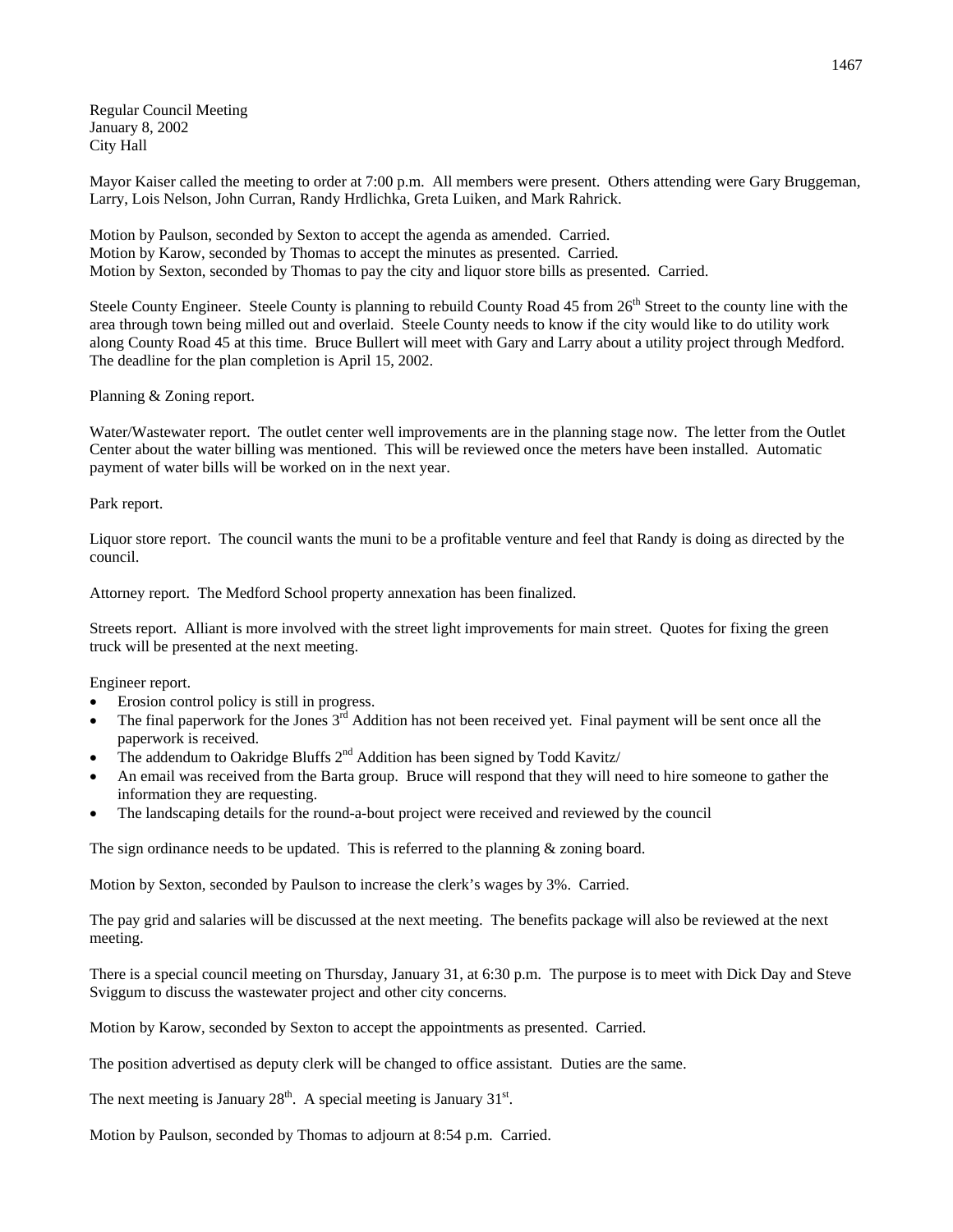The meeting was reopened at 8:56 p.m. by Mayor Kaiser.

Motion by Thomas, seconded by Sexton that both maintenance personnel are under the direction of the water/wastewater commissioner. Carried.

Motion adjourned at 9:03 p.m. Carried.

Minutes approved at \_\_\_\_\_\_\_\_\_\_\_\_\_\_\_\_\_\_\_\_\_\_\_\_\_\_\_\_\_\_\_\_\_\_\_\_\_\_\_\_\_\_\_ meeting.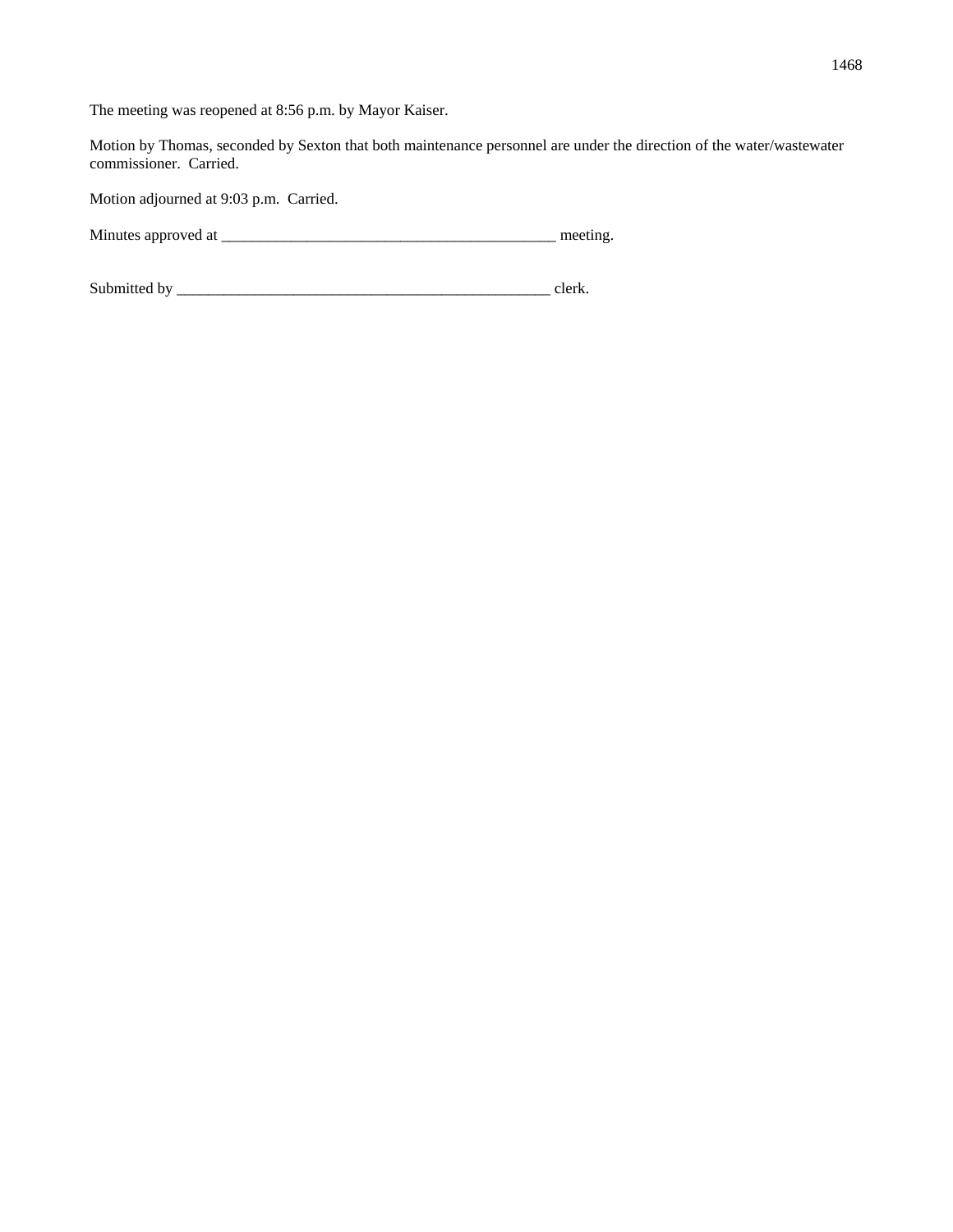Regular Council Meeting January 28, 2002 City Hall

Mayor Kaiser called the meeting to order at 7:00 p.m. All members were present. Others attending the meeting were Bruce Kubicek, Gary Bruggeman, John Curran, and Bruce Bullert.

Motion by Paulson, seconded by Thomas to accept the agenda as amended. Carried. Motion by Sexton, seconded by Karow to accept the minutes as presented. Carried.

Planning & Zoning report.

Engineer report.

County Road 45 improvement project discussion with Gary Bruggeman. The cost to replace the water lines along CSAH 45 in Medford would cost about \$225,000. Steele County will seal coat through Medford now and do utility work and reconstruction at a future date. This project will be tied to CSAH funding at that time.

Motion by Karow, seconded by Paulson to adopt a resolution amended to delete (mill and overlay) for the Steele County Improvement project of CSAH 45. Carried.

MNDOT Round-A-Bout project.

Motion by Sexton, seconded by Karow to adopt a resolution to enter into an agreement with MNDOT for the Round-A-Bout project. Carried.

Erosion Control policy. The council will review the information provided by Bruce and discuss it at the next meeting.

The pump house improvements for the Outlet Center well are in progress. Bruce will contact the developer for the Barta property to ask about their plans for development to see if the city should extend services to that area.

Water/Wastewater report.

Motion by Thomas, seconded by Sexton to accept the quote from Braun Pump & controls for the improvements to the Baker Lift Station. Carried.

Motion by Karow, seconded by Sexton to pay the wastewater testing fee of \$32 for Dorian to take the Class C test in March. Carried.

Motion by Thomas, seconded by Paulson to send Dorian to the water annual conference March 5-7 in St. Cloud and pay the registration, hotel, and mileage. Carried.

Maintenance department meeting report.

Water meter installation in new and old buildings. The maintenance department will install meters that they can. If the installation requires a plumber then that will be noted and a plumber hired.

Streets report. The green truck needs to be replaced. Karow will do more research and bring it to the next meeting. Medford School property annexation process. The trunk fees and annexation fees will be collected when the utility agreement has been finalized.

Park report.

Motion by Sexton, seconded by Karow to increase the park fees as recommended by the park board. Carried. Liz Eden will be in charge of the pool for the 2002 season.

The new volleyball courts will have the same amount of lighting as the current courts have.

The DNR grant award has not been signed by the DNR official as of yet.

Maintenance department will check into a padding of some sort to be installed around the basketball poles in the park for the safety of sledding.

Liquor store report. Pull tab status given by Paulson.

Motion by Paulson, seconded by Thomas to increase the following wages retroactive to January 1, 2002, at the liquor store: Part time bartenders increase of 3.75%; senior part-time bartender increase of 2.25%; full time bartender increase of 3.00%. Carried.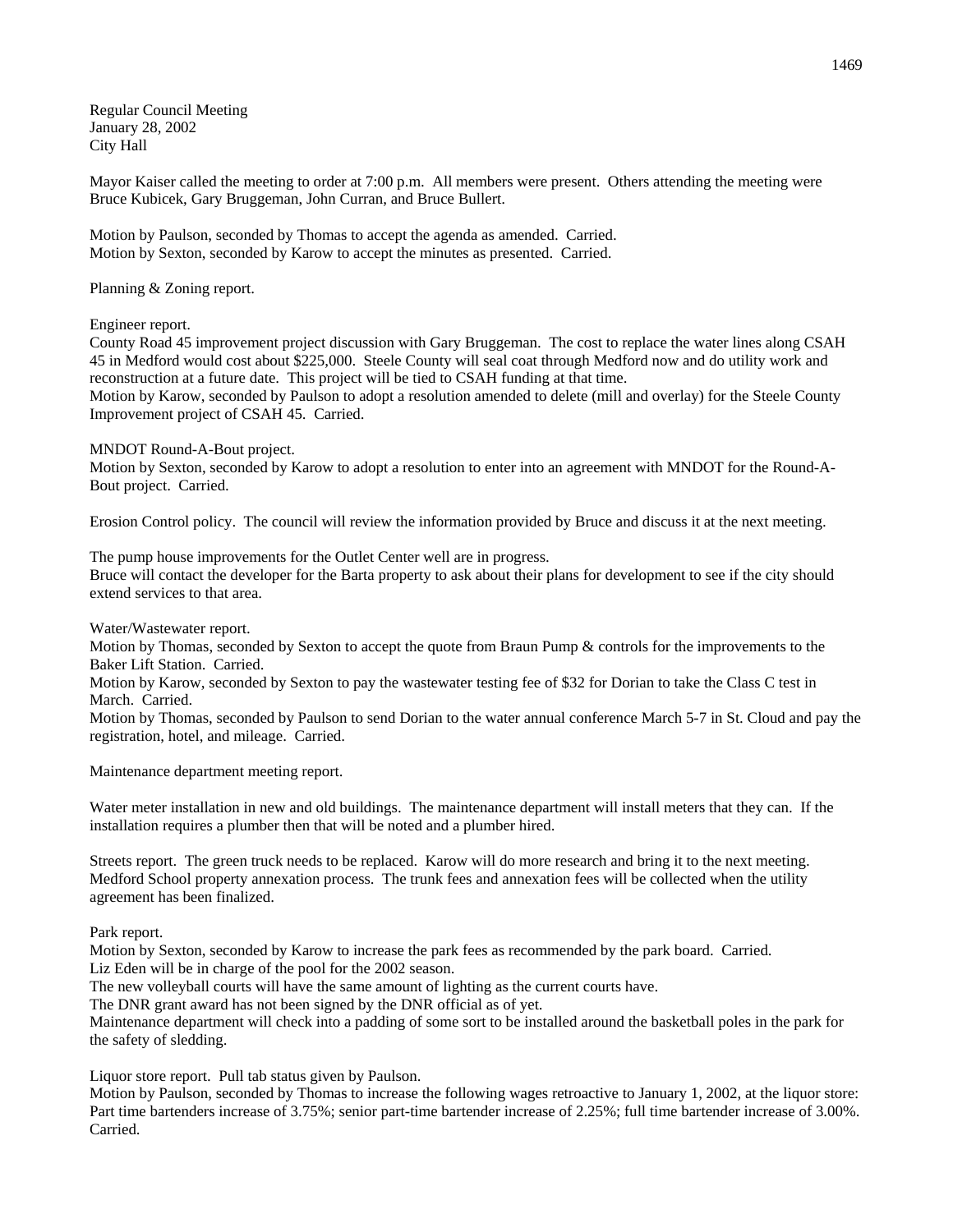The manager will be reviewed after his 6 month probationary period.

Motion by Karow, seconded by Sexton to pay the fire departments annual report in the amount of \$9,654.00. Carried.

Motion by Paulson, seconded by Thomas to send the clerk to the regional clerk's meeting in Janesville on February  $5<sup>th</sup>$  at a cost of \$12. Carried.

Motion by Karow, seconded by Sexton to send the clerk to the MCFOA annual conference March 19-22 and pay the registration, hotel, and mileage. Carried.

Motion by Thomas, seconded by Paulson to transfer 3<sup>rd</sup> quarter water collections in the amount of \$33,475.05. Carried.

A special meeting will be held to discuss the employee handbook. Dorian Cornelius and Karen Sanborn will be included in this meeting. Paulson will check with the liquor store employees about the meeting. The meeting will be Wednesday, February 6, at 6:00 p.m. Other items on the agenda will be Development incentives and Wastewater facility.

17 applications have been received for the position of Office Assistant. Mayor, Acting Mayor, and Clerk will interview candidates.

Motion by Paulson, seconded by Thomas that the 2001 wage scale was reviewed and will remain the same for 2002. Carried.

The next meeting is Thursday January 31 at 6:30 with the State Legislators Dick Day and Steve Sviggum.

Karow suggested that the city consider a flag pole system for the street lights instead of hanging decorations on the street light poles.

Motion by Paulson, seconded by Thomas to adjourn at 9:20 p.m. Carried.

| Minutes approved at |  | meeting |
|---------------------|--|---------|
|---------------------|--|---------|

Submitted by clerk.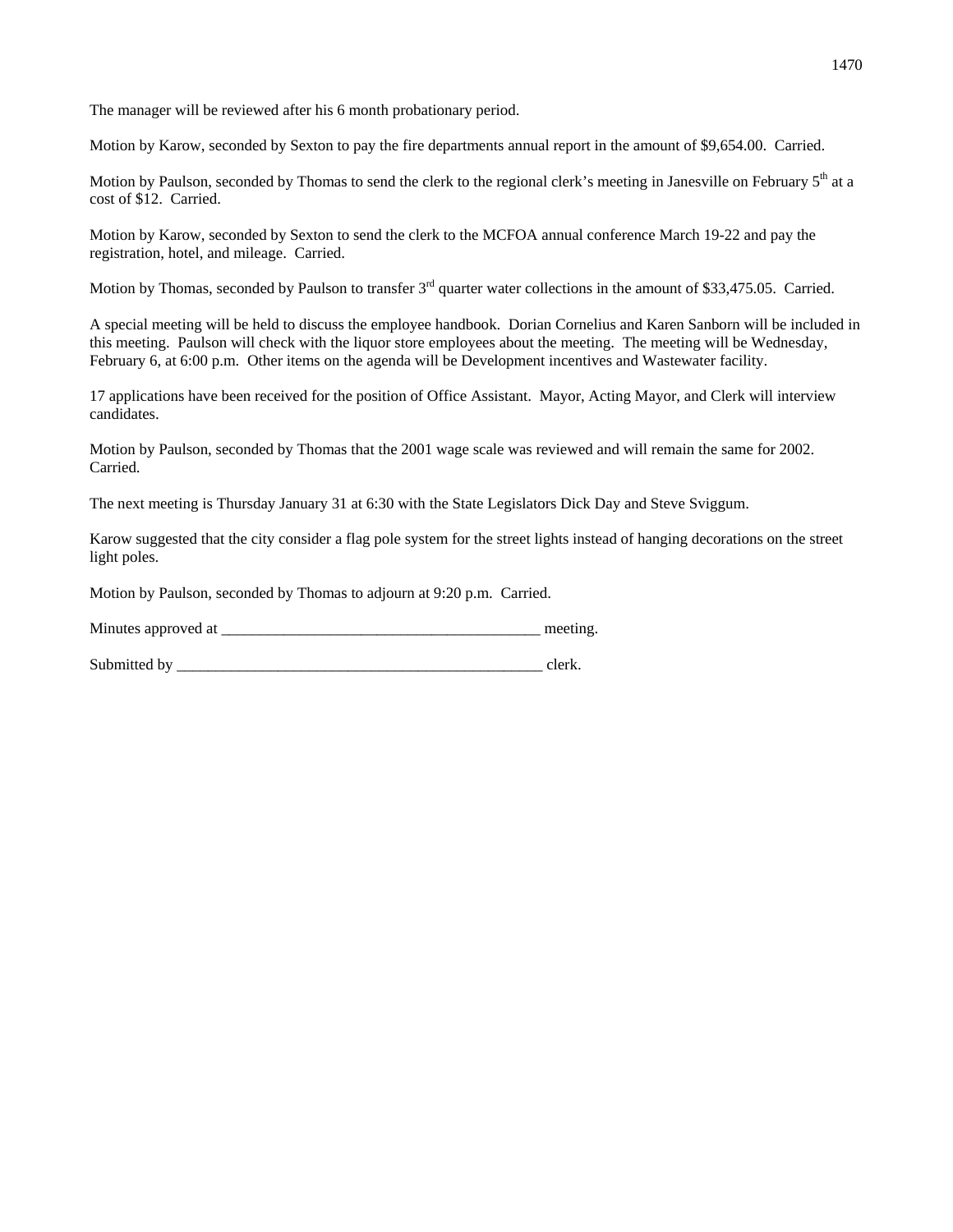Special Council Meeting February 6, 2001 City Hall

Mayor Kaiser called the meeting to order at 6:00 p.m. All members were present. Others attending were Dorian Cornelius, Karen Sanborn, and Brenda McGivney.

The purpose of this meeting is to review the draft of the employee handbook, discuss development incentives, and wastewater treatment facility.

A review of the draft of the employee handbook was done page by page. The suggested changes will be made and then reviewed again prior to having either the LMC or the city attorney review the draft. Sanborn will check with the LMC about this.

Wastewater Treatment Facility. The meeting scheduled for January 31<sup>st</sup> with Sviggum and Day was cancelled because neither could attend.

Motion by Thomas, seconded by Paulson to authorize the Mayor and Acting Mayor along with Engineers and Financial Consultant meet with Sviggum and Day in St. Paul at their earliest convenience. Carried.

Development Incentives. The council discussed the councils feelings about incentives such as tax abatement. A consensus of the council is that the city would probably not offer tax abatement at this time but would look over any offers submitted by developers.

A special meeting will be scheduled for the review of the  $2<sup>nd</sup>$  draft of the employee handbook.

Motion by Thomas, seconded by Paulson to adjourn at 8:29 p.m. Carried.

| Minutes approved at |  | meeting |
|---------------------|--|---------|
|---------------------|--|---------|

Submitted by event of the state of the state of the state of the state of the state of the state of the state of the state of the state of the state of the state of the state of the state of the state of the state of the s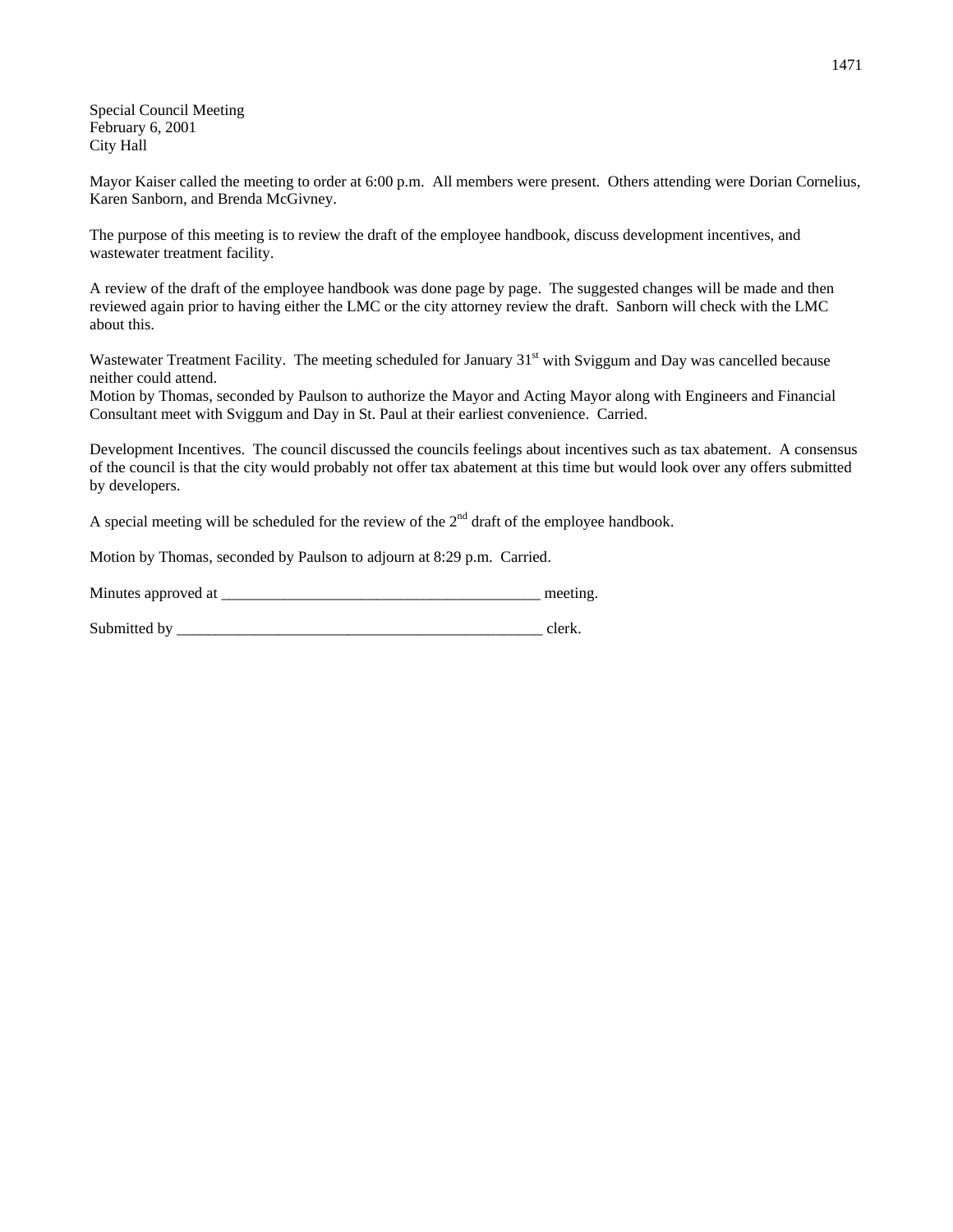Regular Council Meeting February 12, 2002 City Hall

Mayor Kaiser called the meeting to order at 7:00 p.m. Council member Thomas was absent. All others were present. Others attending were Nick Stadler, Kevin Gallagher, and John Liverseed.

Motion by Paulson, seconded by Sexton to accept the agenda as amended. Carried. Motion by Karow, seconded by Sexton to accept the minutes as presented. Carried. Motion by Sexton, seconded by Paulson to pay the city and liquor store bills as presented. Carried.

Concerns from the public: John Liverseed asked why there was no changing station in the mens room at the Chalet. This will be passed on to the park board. John also questioned why the bill reports are not published. These have not been published for quite some time. It is no longer required by law. The reports are available at city hall for review. John also expressed concerns about the water billing process now that the bills are sent out monthly.

Discussion of the sewer backup claim from Nick Stadler from October 2001. Motion by Karow, seconded by Sexton to table this issue to the February 25, 2002 meeting. Carried.

Park/Pool report. Sexton gave an update of the park improvement project. The DNR grant has been awarded to the City.

Liquor store report. The manager of the liquor store is willing to discuss some fund raising options being held at the Muni.

Streets report. Discussion of the quotes received for a truck to replace the green truck. Karow will continue to look into a new truck and the financing to purchase it.

Concerns were expressed about the stop signs along the L & M railroad through town. Mayor Kaiser will contact the Sheriffs department about these concerns.

The city will pursue to scheduling of the fire hydrants for insurance coverage.

Public site & open spaces information for developer dedication shared. A policy will be drafted for the council to consider.

A special meeting to review the second draft of the Employee Handbook will be held on Wednesday, February 20, at 6:00 p.m. The time clock policy and the substance abuse policy will be incorporated in the handbook.

The judge has made a ruling as to the land donated to the city that is adjacent to the Medford Trailer Court. The ruling was that the city owns the property.

Water billing process discussed.

Karow & Kaiser will meet with Senator Dick Day on Wednesday at 1:00 p.m. at his office. A tentative meeting has been scheduled with Representative Steve Sviggum for Friday at 10:30 a.m.

Kaiser & Karow met with the Barta Developers on Monday, February 11 and they are planning on moving forward.

Motion by Paulson, seconded by Sexton to adjourn at 8:33 p.m. Carried.

| Minutes approved at | meeting |
|---------------------|---------|
|                     |         |

Submitted by even clerk.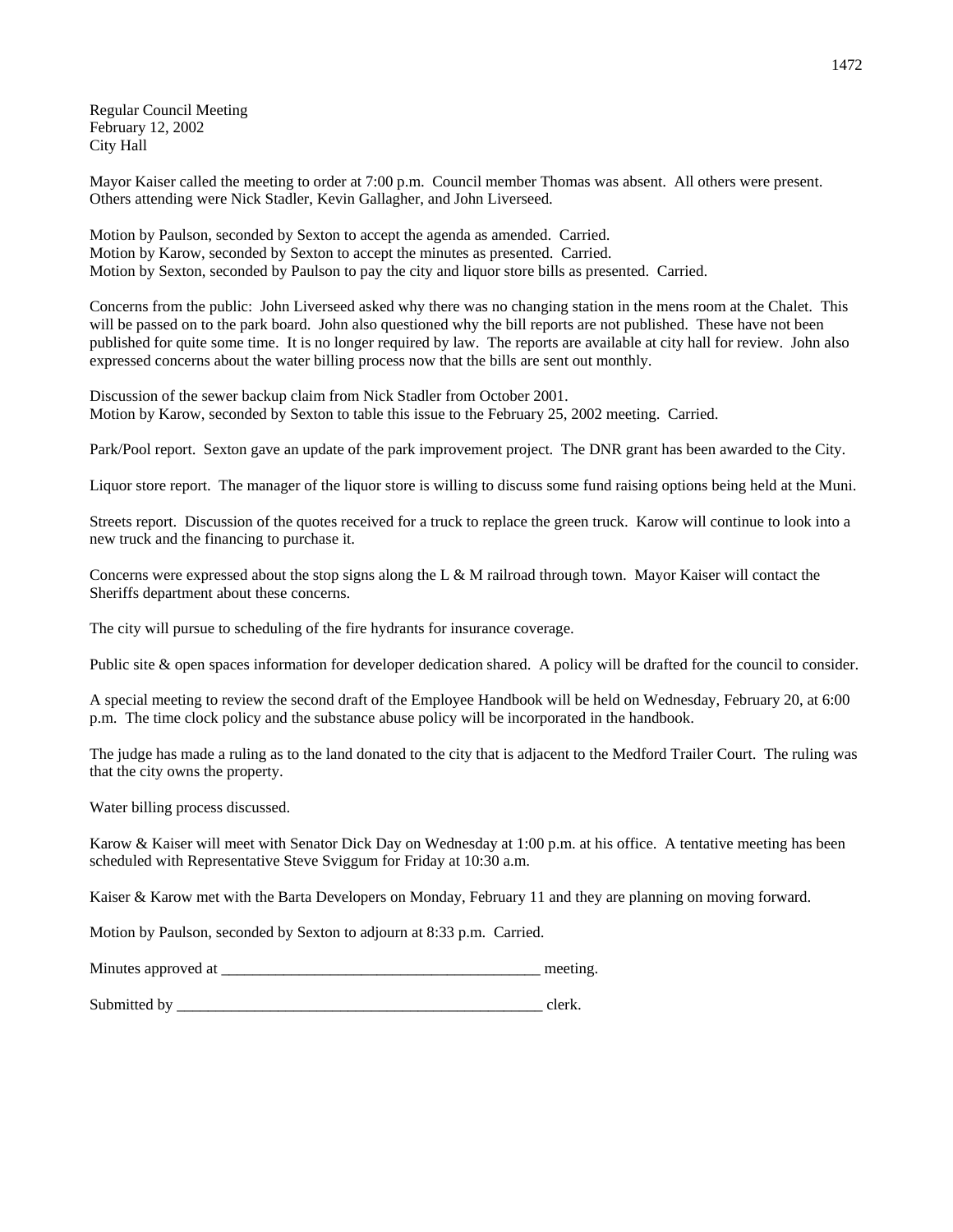Special Council Meeting February 20, 2002 City Hall

Mayor Kaiser called the meeting to order at 6:00 p.m. All members were present. Others attending were Robert Bjorge, Eric Stoykovich, Dorian Cornelius, and Karen Sanborn.

The purpose of this meeting is to review the second draft of the employee handbook.

Sanborn will get a copy of the fire fighter drug and alcohol policy.

On the substance abuse policy, the question was asked if the city could deny time off to an employee for the voluntary disclosure for seeking treatment. The attorney will be asked.

Sanborn will check with the LMC for reviewing the handbook for the city. If there is a cost, this will be discussed at the next meeting.

Motion by Thomas, seconded by Paulson to adjourn at 6:31 p.m. Carried.

Minutes approved at \_\_\_\_\_\_\_\_\_\_\_\_\_\_\_\_\_\_\_\_\_\_\_\_\_\_\_\_\_\_\_\_\_\_\_\_\_\_\_\_\_ meeting.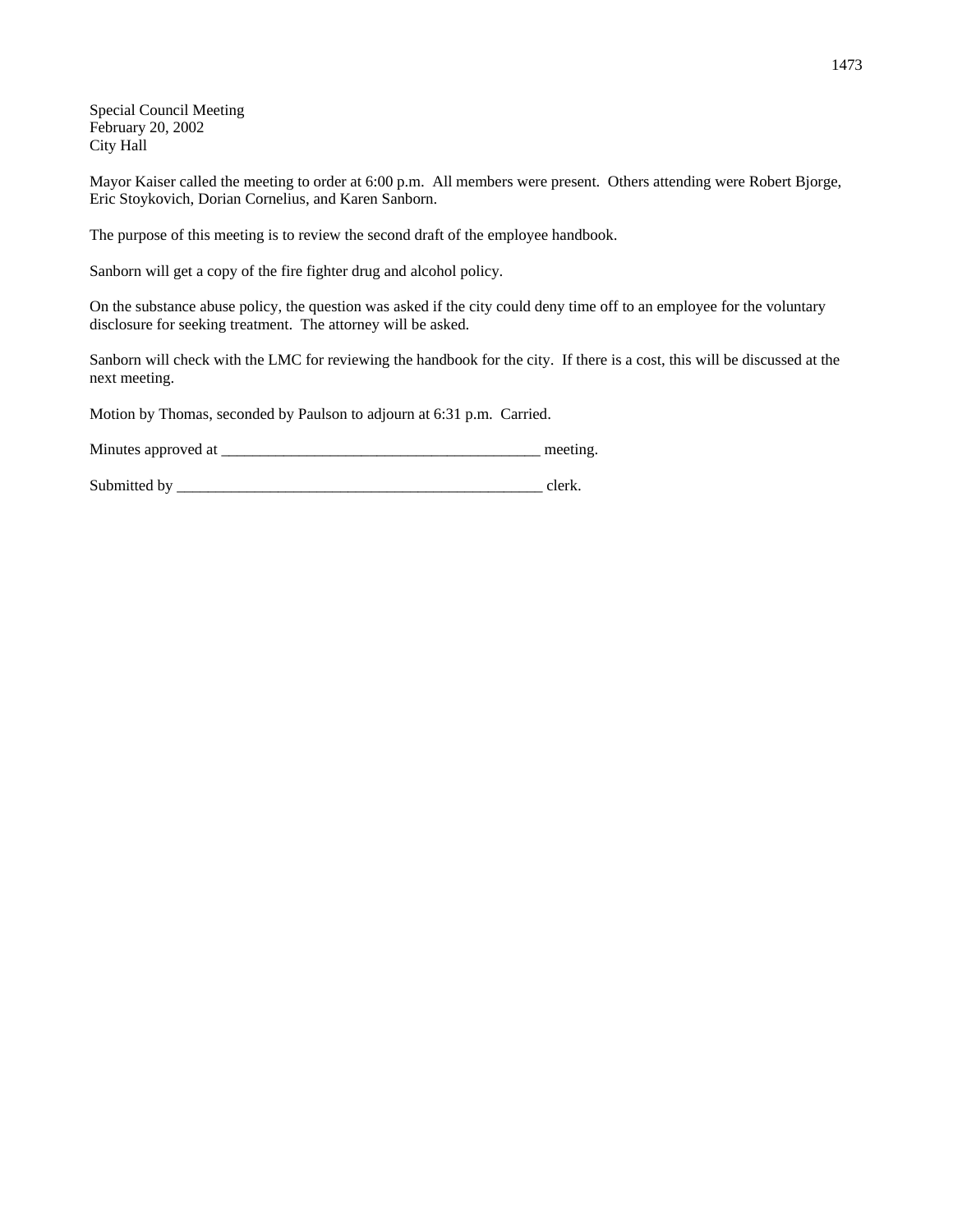Regular Council Meeting February 25, 2002 City Hall

Mayor Kaiser called the meeting to order at 7:00 p.m. All members were present. Others attending were Vanessa Moeckley, Shawn Jewison, Nick Stadler, Charisse Brady, Tom Grems, Matt Barta, Jenny Schroht, Amy Luedtke, John Curran, Krista Gillen, Kevin Gallagher, Tracy Robb, Mark Rahrick, Seth Peterson, Nick Yule, and Scott Deml.

Motion by Thomas, seconded by Sexton to accept the agenda as presented. Carried. Motion by Paulson, seconded by Sexton to accept the minutes as presented. Carried.

Discussion of the sewer backup claim for Nick Stadler.

Motion by Paulson, seconded by Sexton to accept the insurance claim as paid and not expend City funds as requested by Mr. Stadler. Carried.

Planning & Zoning report.

The draft of the proposed sign ordinance was reviewed by the council. The council referred the ordinance back to zoning for more work.

Tracy Robb presented a concept plan for Green Lawn Estates.

Tom Grems explained the needs in a truck for the maintenance department. Discussion of new truck vs. a used truck. This issue will be reviewed at the next meeting. The maintenance department will look at a used truck this week.

Wastewater Treatment Facility plan. A public hearing will be held on Wednesday, March 13 at 6:00 p.m. to review the facility plan.

Attorney report. The utility agreement was reviewed. The attorney will forward a copy for the school to review.

Water/Sewer report. Research for a policy for installing water meters in old and new buildings will be done and a policy will be drafted.

The weekend call procedure will be review next month after the employees have kept track of their time for a month. The maintenance meeting report was reviewed.

Street report. Karow will be meeting with Alliant to discuss the street lights towards the end of March.

Park report.

Motion by Karow, seconded by Thomas to express to Crane Creek Construction that the problem with the Tennis Courts surface is warranty work and should be repaired at no cost to the city. Sexton abstained. Carried.

Motion by Sexton, seconded by Paulson to increase the lifeguard wage scale by \$.25 per hour for each level. Carried.

Liquor Store report. Randy Hrdlichka will be employed by the City for 6 months at the beginning of March. His review will be done then.

The fish fry at the KC Lodge on Friday will benefit the park.

Motion by Thomas, seconded by Sexton to transfer water collections in January in the amount of \$34,655.35. Carried.

Wage reviews for Dorian Cornelius and Pam Mueller will be done at the next meeting.

Brief discussion of the job description for the office assistant and the head lifeguard reporting to the CPO (certified pool operator).

The employee handbook will be forwarded to the LMC for their review. The LMC will review it at no cost to the city although they will not give a legal opinion of the handbook.

A review of the sample public site and open spaces policy from Faribault.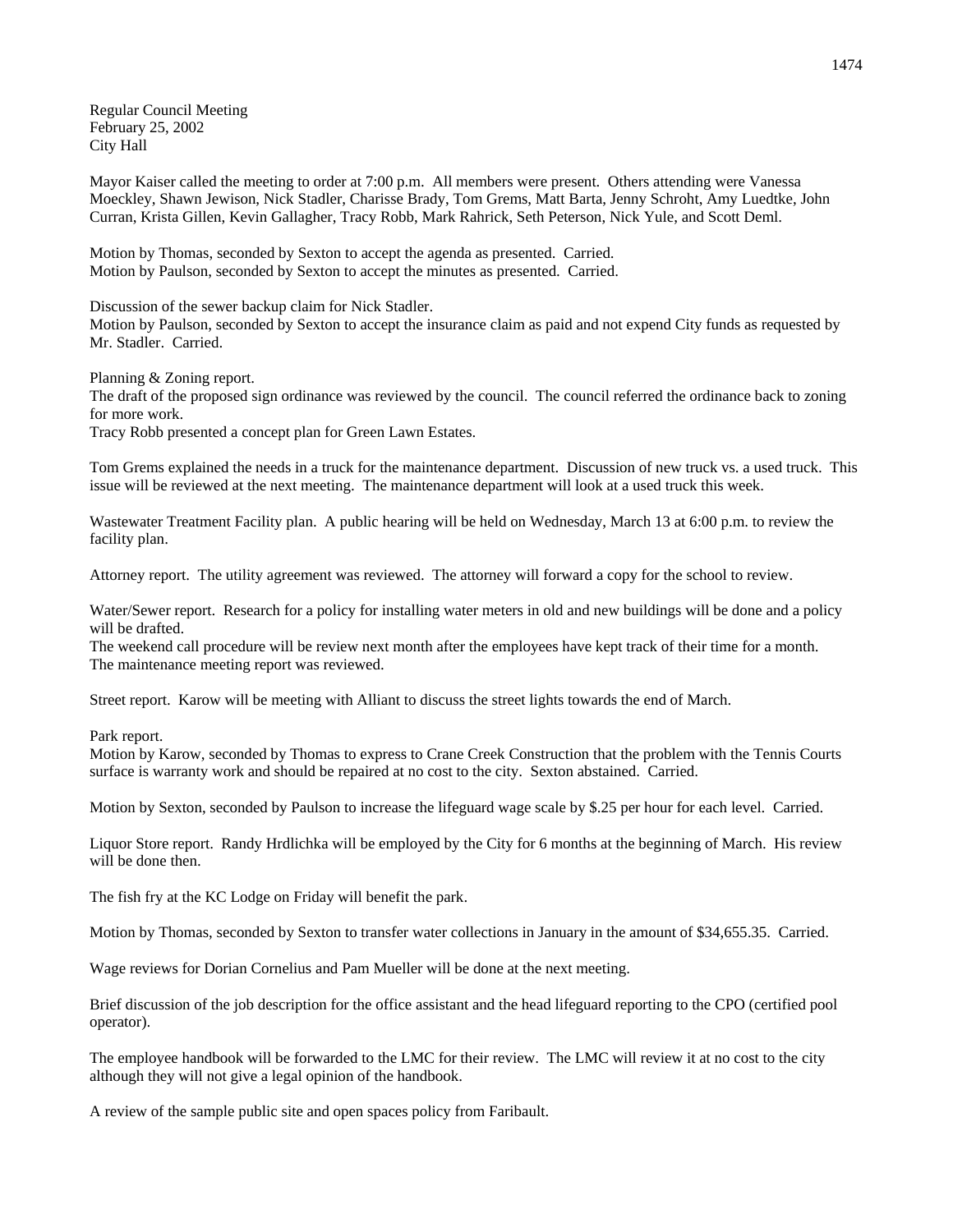Motion by Sexton, seconded by Karow to sign the agreement for the Unified Guidelines of Bio Terrorism with Steele County and the other cities within the county. Carried.

A Senate Hearing for the consideration of authorizing Medford to impose a local sales tax is scheduled for Thursday February 28 at 4:00 p.m. Mayor Kaiser, Bruce Bullert, and Dave Maroney will attend on behalf of the City.

The EDA meeting scheduled for Thursday will be cancelled.

Motion by Thomas, seconded by Paulson to authorize the \$650 to secure the well houses as quoted. Carried.

Concerns about Green Lawn Estates were expressed.

Motion by Paulson, seconded by Sexton to adjourn at 9:21 p.m. Carried.

Minutes approved at \_\_\_\_\_\_\_\_\_\_\_\_\_\_\_\_\_\_\_\_\_\_\_\_\_\_\_\_\_\_\_\_\_\_\_\_\_\_\_\_\_ meeting.

Submitted by event of the set of the set of the set of the set of the set of the set of the set of the set of the set of the set of the set of the set of the set of the set of the set of the set of the set of the set of th

Special Council Meeting March 13, 2002 City Hall

Mayor Kaiser called the meeting to order at 6:00 p.m. All members were present. Others attending were Brianne Ohnstad and Brad Buscho.

The public hearing scheduled for tonight has been postponed to March  $27<sup>th</sup>$  at 6:00 p.m.

Motion by Paulson, seconded by Sexton to increase the liquor store janitor wages \$.21 per hour retroactive to January 1, 2002. Carried.

Motion by Paulson, seconded by Thomas to remove the probationary status for Randy Hrdlichka making his a regular full time employee and increase his wages by \$.70 per hour retroactive to March 1, 2002. Carried.

Motion by Thomas, seconded by Paulson to increase Dorian Cornelius wages by 3.75% retroactive to January 1, 2002. Carried.

Motion by Kaiser, seconded by Thomas to approve the city and liquor store bills as presented. Carried.

Discussion of the replacement vehicle for the green truck. The used truck looked at is not something the city would want. Karow will bring proposals for a new truck to the next council meeting.

Mayor Kaiser gave a summary of the pre-construction meeting held this morning at the MNDOT offices for the Round-about project. Mayor Kaiser, Karow, Sanborn, and Bruce Bullert all attended.

Mayor Kaiser has not contacted the sheriffs department about the stop signs along the railroad tracks yet.

The wastewater facility plan options were reviewed. The public hearing for this will be March  $27<sup>th</sup>$  at 6:00 p.m.

Motion by Paulson, seconded by Thomas to adjourn at 6:29 p.m. Carried.

Minutes approved at the setting and the setting meeting.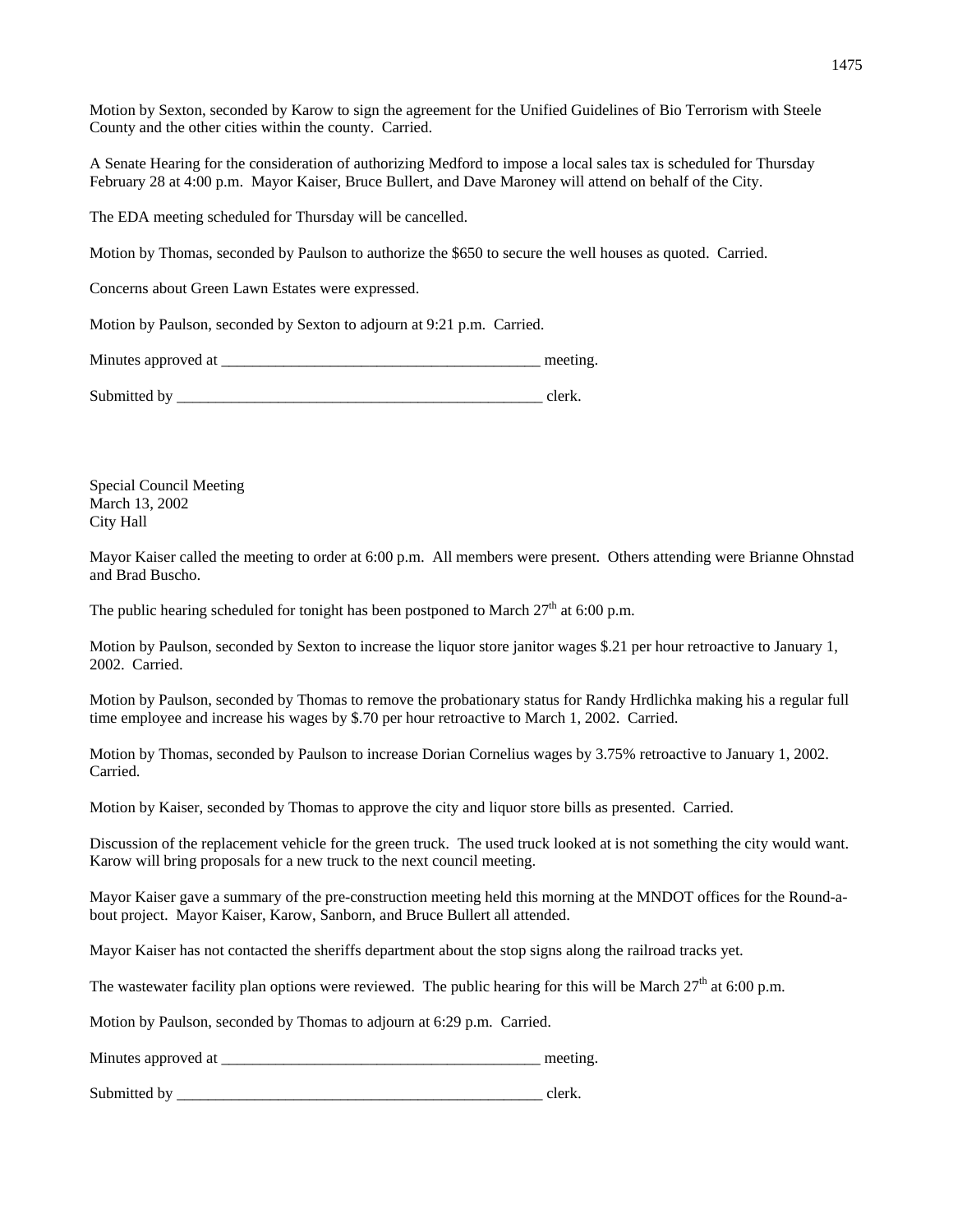Regular Council Meeting March 25, 2002 City Hall

Mayor Kaiser called the meeting to order at 7:00 p.m. All members were present. Others attending were Dean Swanson, John Curran, Mike Nelson, Greg Sanborn, Ben Bullert, Lois Nelson, Gary Wiersma, Tracy Robb, Mark Rahrick, Dean Sammon, and Bruce Bullert.

Motion by Thomas, seconded by Sexton to accept the agenda as amended. Carried. Motion by Sexton, seconded by Paulson to accept the minutes as corrected. Carried.

Tracy Robb is proposing to build a house in Green Lawn Estates. This will be discussed at a special council meeting on Monday, April 8, 2002, at 6:00 p.m.

Planning & Zoning report. A draft of a sign ordinance was presented by Mark Rahrick. Planning and zoning will review this draft.

Mike Nelson, Steele County Building Official, was in attendance to review the building permit process. The annexation of the school property has been completed and the paperwork has been sent to Steele County to be recorded. Planning and zoning will be reviewing the open space policy as drafted by Mark Rahrick.

Minnesota Benefit Association representative Dean Swanson explained the "Section 125" or flexible spending plan available to the City of Medford. This information will be given to the employees to see if they would be interested in this type of plan. The council will review this option at the next council meeting.

Erosion Control Policy draft was reviewed with Mike Nelson.

Discussion with Dean Sammon, Crane Creek Construction, about the tennis courts. Motion by Paulson, seconded by Sexton to authorize the repair and resurfacing of the tennis courts at a cost of \$2,398. Carried. This amount represents 1/3 the total cost. Crane Creek will pay the remaining balance.

Park report. Motion by Sexton seconded by Paulson to increase the WSI swimming lesson instructors wages by \$.75 per experience & longevity level. Carried.

Motion by Sexton, seconded by Thomas to hire Liz Eden as the pool manager at a rate of \$11 per hour. Carried.

Attorney report. The annexation agreement for the school property is at the school. Once they have approved and signed it, it will come before the city council.

The council is requesting the attorney to review the city ordinances to find out if Medford would be prepared should an adult business approach the city.

Water/Wastewater report.

Motion by Thomas to pay the on-call maintenance employee for 3 hours per day for weekends on call. Motion is withdrawn.

Motion by Thomas, seconded by Sexton to set the minimum weekend call rate at 3 hours per weekend day. Carried. Motion by Thomas, seconded by Sexton to allow Dorian Cornelius to carryover unused vacation days as the current policy states and to pay him for any days over the carryover. Carried.

A commendation was received for the Wastewater Treatment Facility this year.

Tom Grems has received the CPO (Certified Pool Operators) certification. Tom will be taking the weed spaying test soon. Dorian Cornelius took the wastewater operators test last Friday.

## Break

Engineers report. The escrow amount for the Erosion control policy will be \$500. The draft will be revised and reviewed at the next meeting.

The public hearing for the Wastewater Facility Plan will be Wednesday, March  $27<sup>th</sup>$ , at 6:00 p.m.

Streets report. Karow will be meeting with Alliant to discuss the street lights along Main Street on Wednesday morning.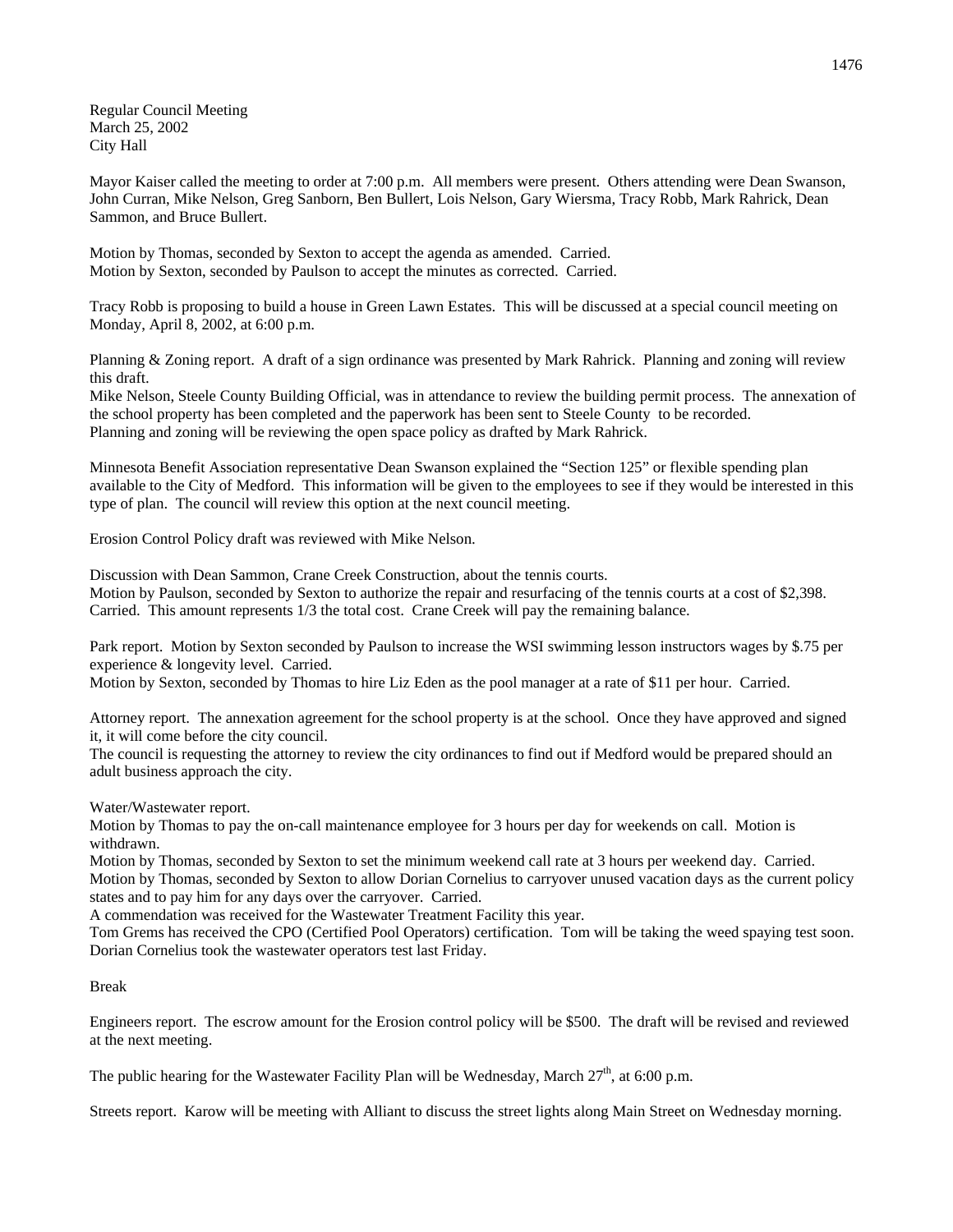Motion by Karow, seconded by Paulson to purchase a new 2002 Dodge Ram truck from Owatonna Ford at a total cost of \$23,221.10 with the financing to be arranged later. Carried.

Liquor store report.

Motion by Paulson, seconded by Thomas to transfer \$20,000 from the liquor store fund to the general fund. Carried.

Karow expressed concern that there was mud sprayed on the south side of the KC Hall from a car in the parking lot.

Motion by Sexton, seconded by Thomas to transfer the water collections from February in the amount of \$15,082.28. Carried.

There has been no reply from the LMC about the employee handbook as of yet.

A meeting has been scheduled at the MNDOT office in Owatonna on Tuesday morning at 10 a.m. This meeting will be with the businesses in Medford to discuss the staging of the Round-A-Bout project and access to Medford from I35 during construction.

The legislature has not taken any action about Medford's request for a ½% sales tax.

Motion by Paulson, seconded by Sexton to adjourn at 10:01 p.m. Carried.

Minutes approved at \_\_\_\_\_\_\_\_\_\_\_\_\_\_\_\_\_\_\_\_\_\_\_\_\_\_\_\_\_\_\_\_\_\_\_\_\_\_\_\_\_\_\_\_\_\_\_\_\_ meeting.

Submitted by \_\_\_\_\_\_\_\_\_\_\_\_\_\_\_\_\_\_\_\_\_\_\_\_\_\_\_\_\_\_\_\_\_\_\_\_\_\_\_\_\_\_\_\_\_\_\_ clerk.

Public Hearing March 27, 2002 City Hall

Mayor Kaiser opened the public hearing at 6:00 p.m. Council member Paulson was absent. All other members were present. Others attending were Seth Peterson, Lois Nelson, Rodney Borwege, Roger Borwege, and Bruce Bullert.

The purpose of this hearing is to receive comments and views of interested parties on the proposed Wastewater Treatment Facility Plan prior to submitting to MPCA.

Seth Peterson gave a presentation of the facility plan. The recommendation is to expand and upgrade the existing activated sludge process wastewater facility.

The floor was opened to questions.

The plan will be submitted to MPCA by April 1, 2002.

Motion by Sexton, seconded by Thomas to close the hearing at 6:48 p.m. Carried.

Minutes approved at \_\_\_\_\_\_\_\_\_\_\_\_\_\_\_\_\_\_\_\_\_\_\_\_\_\_\_\_\_\_\_\_\_\_\_\_\_\_\_\_\_\_\_\_\_\_\_\_\_ meeting.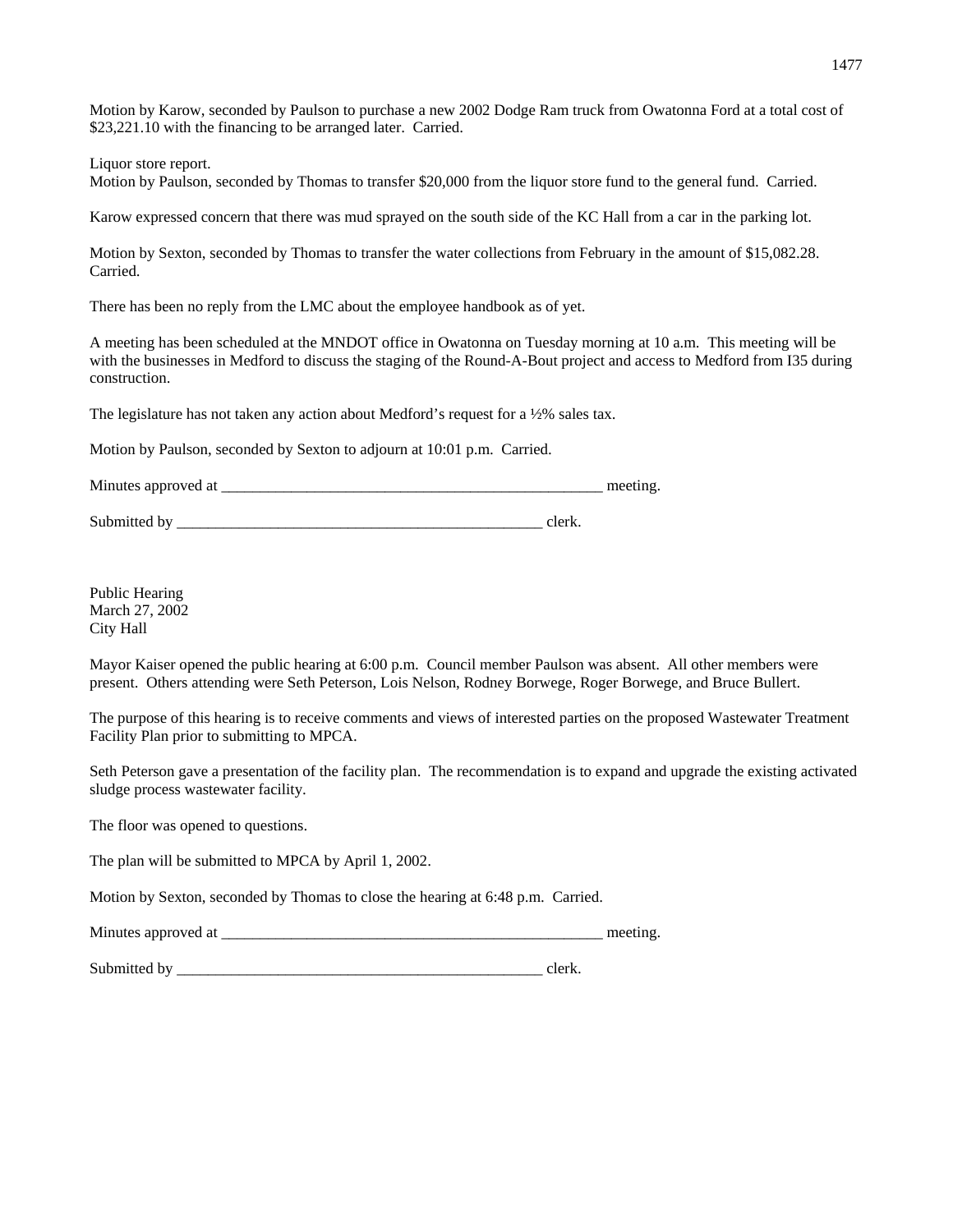Special Council Meeting April 8, 2002 City Hall

Mayor Kaiser called the meeting to order at 6:00 p.m. All members were present. Others attending were the Planning  $\&$ Zoning Board (John Curran, DeWayne Halverson, Ross Olson, Daniel Needham, & Drew DeMars), Tom Grems, Dorian Cornelius, Bruce Bullert, Don Redman, and Tracy Robb.

Round-A-Bout update. MNDOT will relocate the trees from this area at the city's request. They need to know in the next week which ones and where to put them. All contact with MNDOT about this project will be made through Mayor Kaiser.

The purpose of this meeting is a joint meeting with the city council and the planning  $\&$  zoning board to review the proposal by Tracy Robb to build a residential home in Green Lawn Estates without city services.

Don Redman presented a concept plan for Green Lawn Estates and noted the placement of the residence.

Issues of concern that need to be addressed in a developers agreement for this proposal:

- 1. Allowing for an on site septic system in city limits
- 2. Access issues to the property
- 3. Assessments
- 4. Placement of the residence on the lot and how it fits with the concept plan
- 5. Trunk fees
- 6. Meets and Bounds legal description vs. final plat of property
- 7. Time & cost of city engineers involvement.
- 8. Township road that goes through to Cedar Street
- 9. Water tower site(s) in the development.

Bruce Bullert will draft a developer's agreement to start negotiations for this proposal.

Don Redman is willing to pay for the consultants expenses for this proposal.

A joint meeting of the city council and planning & zoning board will be held on Monday, April 15<sup>th</sup>, at 7:00 p.m. to review the drafted agreement.

Motion by Sexton, seconded by Karow to adjourn at 7:09 p.m. Carried.

Regular Council Meeting April 9, 2002 City Hall

Mayor Kaiser called the meeting to order at 7:00 p.m. All members were present. Others attending were Chris Ress, Dean Swanson, Matt Schmiesing, Bryan Madson, Shane Maefsky, Gary Wiersma, and Bruce Bullert.

Motion by Paulson, seconded by Karow to accept the agenda as amended. Carried. Motion by Thomas, seconded by Sexton to approve the minutes as presented. Carried. Motion by Paulson, seconded by Thomas to approve the city and liquor store bills as presented. Carried.

Section "125" flex spending plan presented by Dean Swanson to the council for their consideration. This plan would cost the city \$500 per year for the management of the fund. Motion by Paulson, seconded by Karow to initiate a section "125" plan for city employees. Carried.

Water/Wastewater report. Tom Grems received his CPO certification. Tom has not heard about the weed spraying certification.

EDA report.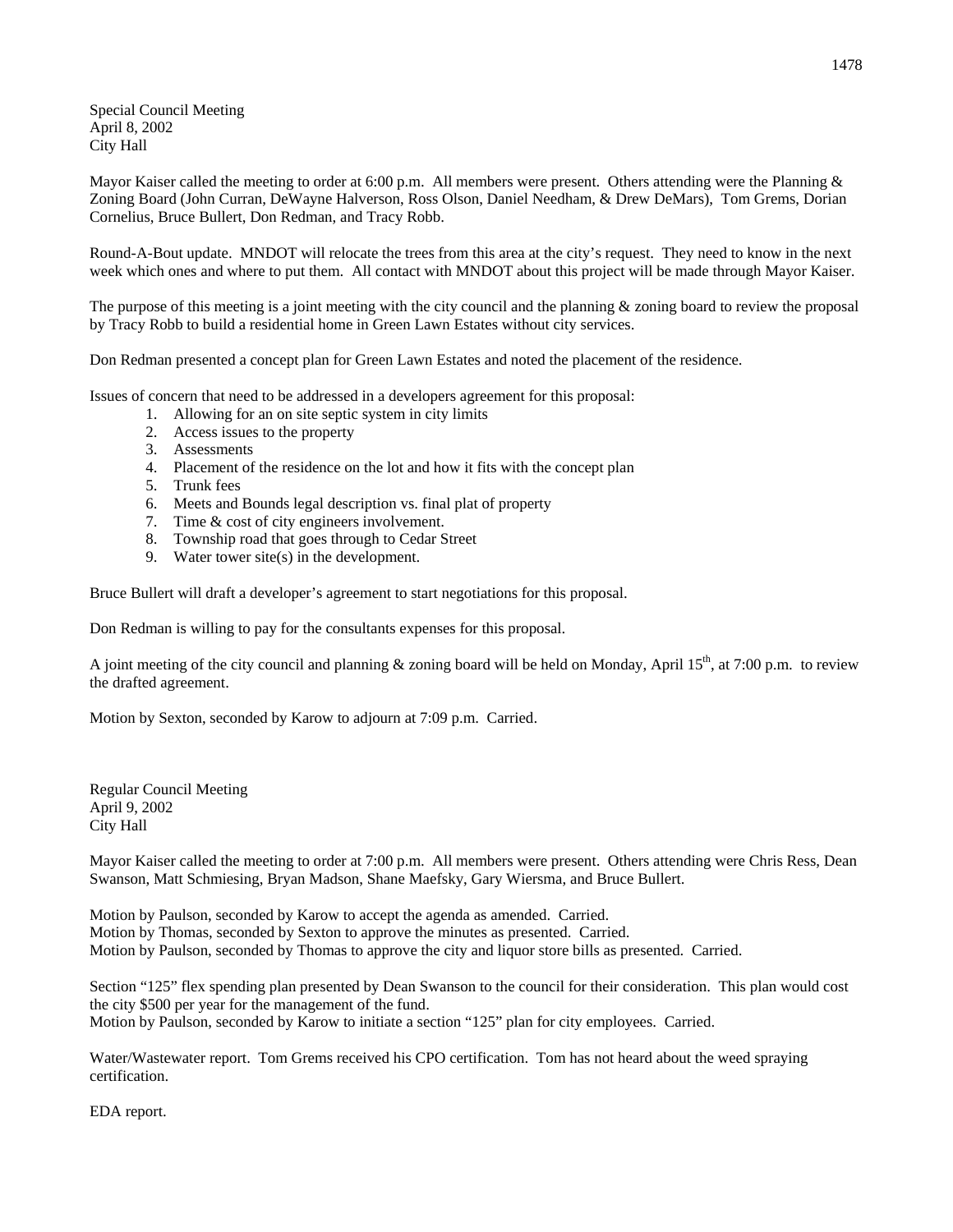Park report. Motion by Sexton, seconded by Thomas to close Straight River Park to reservations June  $23^{rd}$  to the  $30^{th}$ , 2003, for the 150<sup>th</sup> Celebration. Carried. Motion by Sexton, seconded by Brian to have the tennis court resurfaced in green. Carried.

Mayor Kaiser turned over the meeting to Acting Mayor Karow for the discussion of the pool and wages. Motion by Sexton, seconded by Thomas to set the WSA wages as recommended by the park board, \$.75 less per hour than the WSI. Carried.

Mayor Kaiser led the meeting again. Motion by Sexton, seconded by Paulson to allow the Medford Area Historical League use Straight River Park for the 150<sup>th</sup> Celebration at no charge (June 23 – 30, 2003). Carried.

The park maintenance employee wages is tabled for more information.

Liquor store report. The MS fundraiser went well. Brenda was in charge of the event. Owatonna is hosting a fire fighter convention in June and would like to have an evening event at the Muni. Randy is working on this. Shrew Brothers is the band for Straight River Days.

Street report.

Motion by Karow, seconded by Paulson to hire Owatonna Groundsmasters at the rate of \$66 per hour for street sweeping. Carried. A certificate of insurance will be requested from Groundsmasters.

Motion by Karow, seconded by Sexton to have Steele County Highway Department do the seal coating on Sunrise Drive at a cost of \$1,425. Carried.

Seal coating of other streets discussed.

The street light project with Alliant Energy has been stalled.

Motion by Karow, seconded by Kaiser to acknowledge and thank the Medford Fire Department for the donation of \$12,000 towards the purchase of a new truck for the street department. Carried.

Engineers report. Bruce is checking with the county about the outlet center utility project. The watermain is being installed for the school. The utility agreement with the school is being reviewed by the school. Once they sign it the city will receive the annexation and trunk fees. The bituminous final coarse for Oakridge Bluffs  $3<sup>rd</sup>$  Addition is planned for May.

Round-A-Bout project update.

Erosion Control Policy. Discussion of when to return money left in the escrow.

The fire department has asked that all requests from the city for charitable gambling funds are to come from the Mayor.

The next meeting is Monday, April 15, at 7:00 p.m. This is a joint meeting with the planning & zoning board. The Board of Review is April 17, at 7:00 p.m.

Motion by Paulson, seconded by Karow to adjourn at 8:08 p.m. Carried.

Minutes approved at \_\_\_\_\_\_\_\_\_\_\_\_\_\_\_\_\_\_\_\_\_\_\_\_\_\_\_\_\_\_\_\_\_\_\_\_\_\_\_\_\_\_\_\_\_\_\_\_\_ meeting.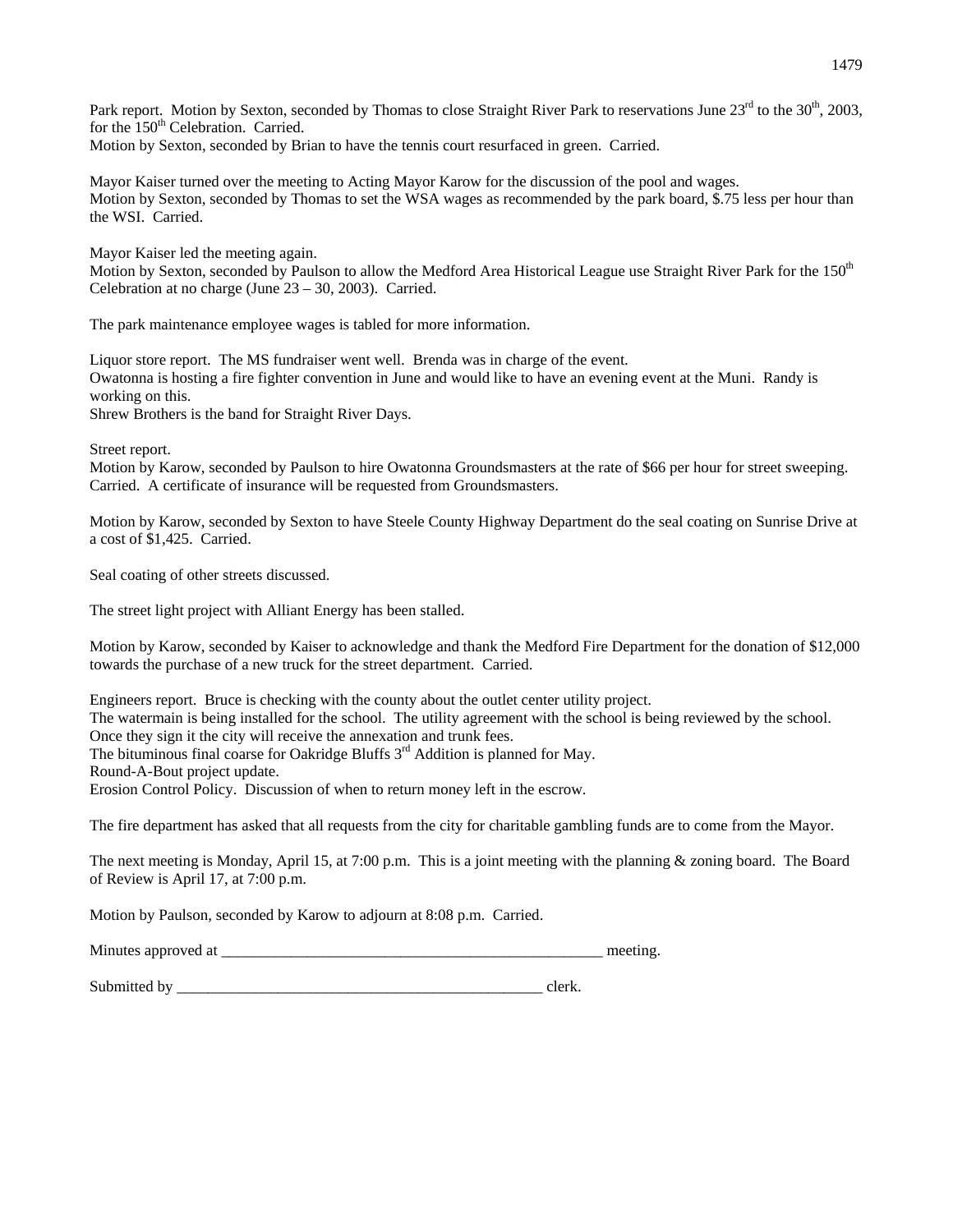Special Council Meeting April 15, 2002 City Hall

Mayor Kaiser called the meeting to order at 7:00 p.m. Council Member Karow was absent. Others attending were the Planning & Zoning Board (John Curran, DeWayne Halverson, Ross Olson, & Drew DeMars).

The purpose of this meeting is to discuss the proposal from Tracy Robb to build a house in Green Lawn Estates. The draft of the proposed developers agreement has not been received at this time.

Discussion of the position of the house and the location of the sanitary sewer lines.

This proposal will be reviewed once the draft of the developers agreement has been completed. The council and zoning would like to get cost estimates for extending a sanitary sewer line to the residence.

Motion by Thomas, seconded by Paulson to adjourn at 7:25 p.m. Carried.

Board of Review April 17, 2002 City Hall

Mayor Kaiser opened the meeting at 7:00 p.m. All members were present. Others attending were Glen Purdie and Dave Wavrin.

The purpose of this meeting is to allow property owners the opportunity to review the market values for tax purposes as set by the Steele County Assessors office.

A letter was received at city hall from Michael J. Corbin appealing the value set for his property. Philip Heim contacted the Assessors office directly appealing the value of his property located at 305 NW  $3<sup>rd</sup>$  Avenue. Jim Mathews contacted the assessor questioning the value of the Medford Furniture Outlet.

Review of the recommendations as outlined by the Assessors office for these property owners.

Motion by Thomas, seconded by Sexton to approve the recommendations as outlined by the Assessors office. Karow opposed. Motion carried.

Discussion of the school properties that are being sold and how those properties are valued. Property is valued based on the use not the zoning designation.

Motion by Sexton, seconded by Paulson to close the meeting at 7:50 p.m. Carried.

Minutes approved at \_\_\_\_\_\_\_\_\_\_\_\_\_\_\_\_\_\_\_\_\_\_\_\_\_\_\_\_\_\_\_\_\_\_\_\_\_\_\_\_\_\_\_\_\_\_\_\_\_ meeting.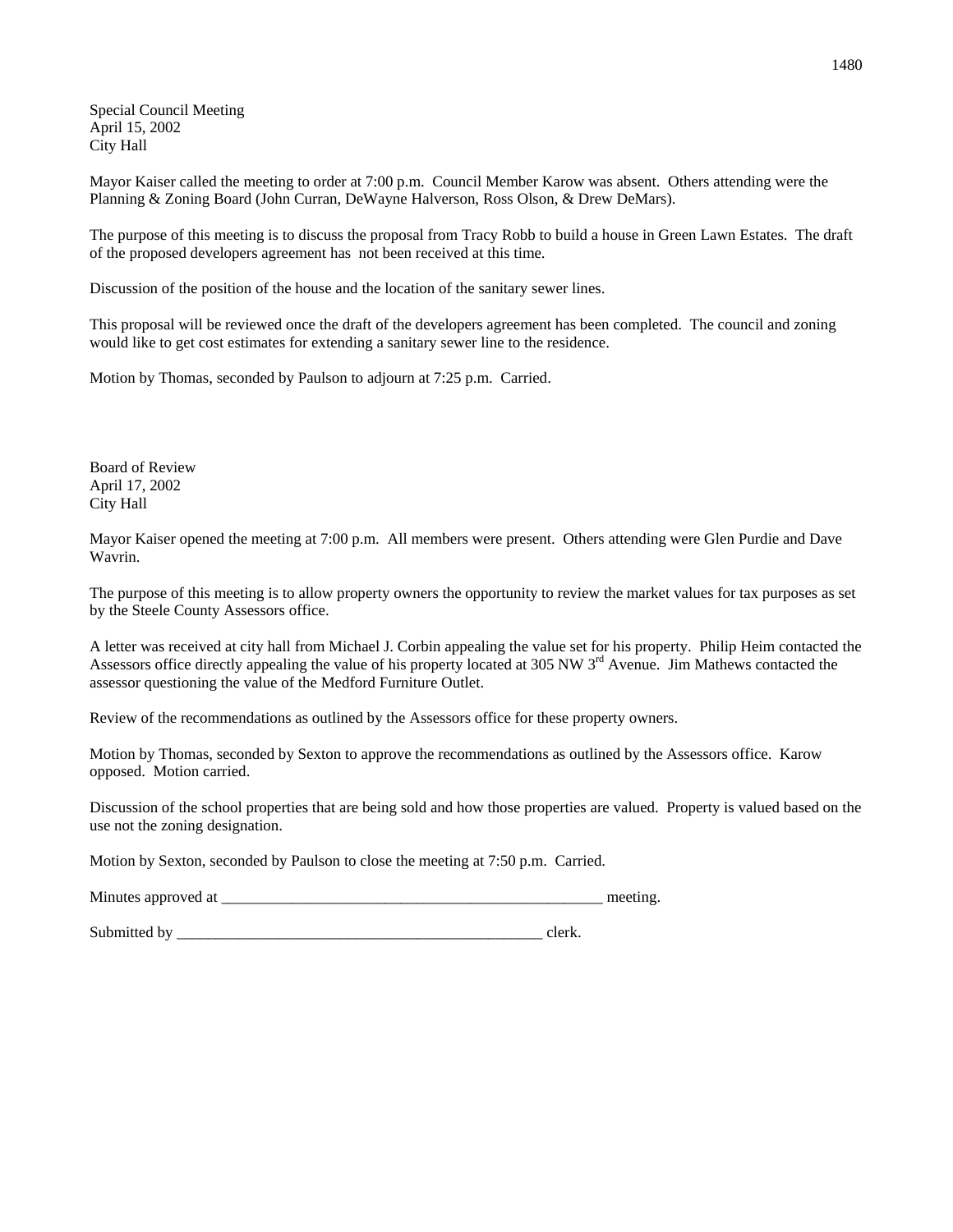Regular Council Meeting April 22, 2002 City Hall

Mayor Kaiser called the meeting to order at 7:00 p.m. All members were present. Others attending were John Curran, Don Clemmensen, Kyle Meyers, Melissa Zeise, Liz Smith, Ray Chavie, Dean Swanson, Dorian Cornelius, Mark Rahrick, Greg Sanborn, Amber Elzen, and Lois Nelson.

Motion by Sexton, seconded by Karow to accept the agenda as amended. Carried. Motion by Thomas, seconded by Paulson to accept the minutes as corrected. Carried.

Review of the Flex spending service agreement and the articles of the spending plan. Motion by Paulson, seconded by Thomas to adopt the articles for the spending plan with MII Life. Carried. Motion by Paulson, seconded by Sexton to enter into the service agreement with MII Life. Carried.

Kyle Meyers presented the audit for the year ended December 31, 2001.

Planning & Zoning report. The drafted sign ordinance was reviewed. This will be discussed again once the zoning board has reviewed this draft.

Attorney report.

A review of the open space policy as drafted by the attorney. The attorney will revise this draft and return it to the council for their review.

Mark will work with the planning  $\&$  zoning board to draft an ordinance restricting adult entertainment within the city limits.

Mark will draft an ordinance to prohibit meets & bounds property description within the city for the council to consider.

Water/wastewater report.

Motion by Thomas, seconded by Sexton to adopt the water meter installation policy as presented. Carried. Motion by Thomas, seconded by Paulson to send Tom to the pump workshop at a cost of \$40. Carried. The trees from the round-a-bout are scheduled to be moved tomorrow. Dorian missed the wastewater certification test by 3 points. He can take it again in June.

Streets report. There is no new information from Alliant about the street lights improvements. Street sweeping will begin next week.

Parks. Swim lesson registration will be May  $1<sup>st</sup>$  at the school. The next meeting of the park board will be a walk through of the park areas.

Liquor store report.

Motion by Karow, seconded by Thomas to transfer the water collections from March in the amount of \$13,945.40. Carried.

Sanborn will send a letter to Alliant requesting a street light on Sunrise Drive.

Sexton questioned the fact that city hall was closed on April  $19<sup>th</sup>$ . The office assistant was unable to cover that day but will be in the office May  $1 - 3$  and the 6<sup>th</sup> to cover while the clerk will be gone.

Sanborn resubmitted the employee handbook to the LMC and is expecting a reply shortly. The school annexation agreement is on the Mayor's desk yet. The next meeting is May  $14<sup>th</sup>$  at 7:00 p.m.

Motion by Thomas, seconded by Paulson to adjourn at 8:39 p.m. Carried.

Minutes approved at \_\_\_\_\_\_\_\_\_\_\_\_\_\_\_\_\_\_\_\_\_\_\_\_\_\_\_\_\_\_\_\_\_\_\_\_\_\_\_\_\_\_\_\_\_\_\_\_\_ meeting.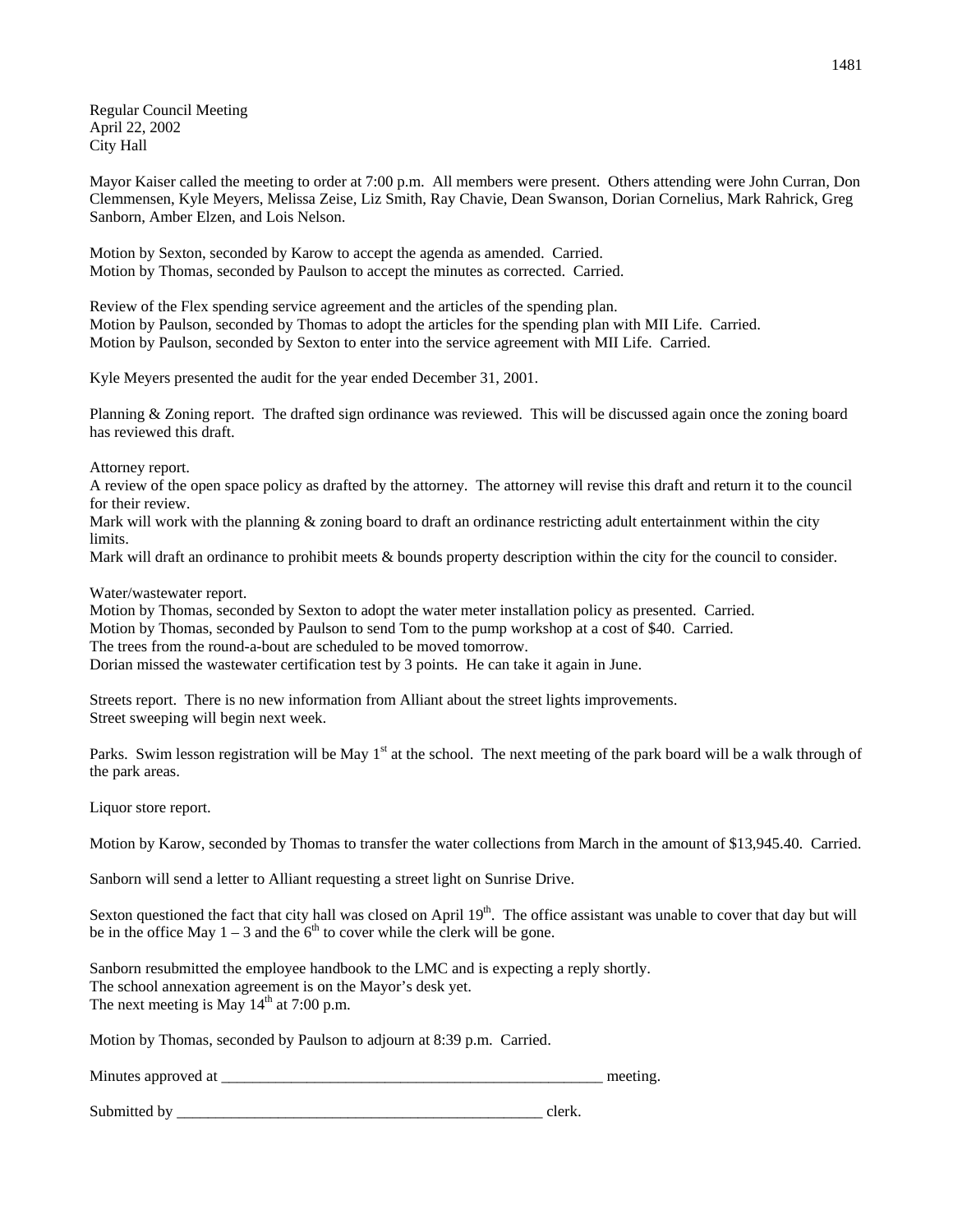Regular Council Meeting May 14, 2002 City Hall

Mayor Kaiser called the meeting to order at 7:00 p.m. All members were present. Others attending were Greg Sanborn, Tom Grems, Kayla Sanborn, Kelly Markham, Doug Parr, Mary Overlee Olson, Phil Heim, and Gary Wiersma.

Motion by Paulson, seconded by Thomas to accept the agenda as amended. Carried. Motion by Sexton, seconded by Karow to accept the minutes as presented. Carried. Motion by Thomas, seconded by Paulson to pay the city and liquor store bills as presented. Carried.

Phil Heim presented an application for an exempt permit for the KC to hold a raffle. Motion by Karow, seconded by Sexton to approve the KC raffle application. Carried.

Green Source 2020 have a presentation about them and what they do. Doug Parr & Mary Overlee Olson were the representatives for the organization.

EDA Report.

Water/Wastewater report.

The drainage tile for the pathway system will be installed soon.

The spring along County Road 12 in Oakridge Bluffs is a closed issue. There is still some water running but that is from the spring.

Motion by Thomas, seconded by Paulson to approve the wastewater training course for Dorian Cornelius from June 18 to the 20 at a cost of \$225. Carried.

Park report.

Motion by Sexton, seconded by Karow to grant Stacy Thofson the use of the Medford Chalet at no charge for an Alpha Class as long as it is sponsored by a church and the class is offered at no charge and does not supercede a paying group. Carried.

Motion by Sexton, seconded by Paulson to thank Mr. Haugen's 3<sup>rd</sup> grade class for participating in Earth Day by cleaning up in the park. Carried.

Motion by Thomas, seconded by Sexton to hire  $B \& P$  to strip the parking lot in the park and mark the handicapped stall at City Hall. Carried.

Liquor store report.

Street/Street lights report.

Tom Grems presented a quote from Car Quest for a plow for the new truck. The council will take no action at this time.

Motion by Karow, seconded by Paulson to hire Bargen to repair the crack extensions and fill the new cracks on Sunrise Drive at an approximate cost of \$700. Carried.

Oakridge Bluffs 3<sup>rd</sup> Addition paving will be completed in the next 10 days.

Employee handbook update. Karen will revise as recommended by LMC and get it back to the council.

There will be a joint meeting with the Planning & Zoning Board to discuss Green Lawn Estates development on May 20, 2002 at 7:00 p.m.

Motion by Sexton, seconded by Thomas to adopt the erosion control policy as amended. Carried.

An update of the status of the School utility agreement. This will be discussed at the joint meeting next week.

Motion by Sexton, seconded by Paulson to grant the Medford Civic Club a 3.2 beer license, a dance permit, and a food permit for Straight River Days celebration on May  $31<sup>st</sup>$  – June  $2<sup>nd</sup>$ . Carried.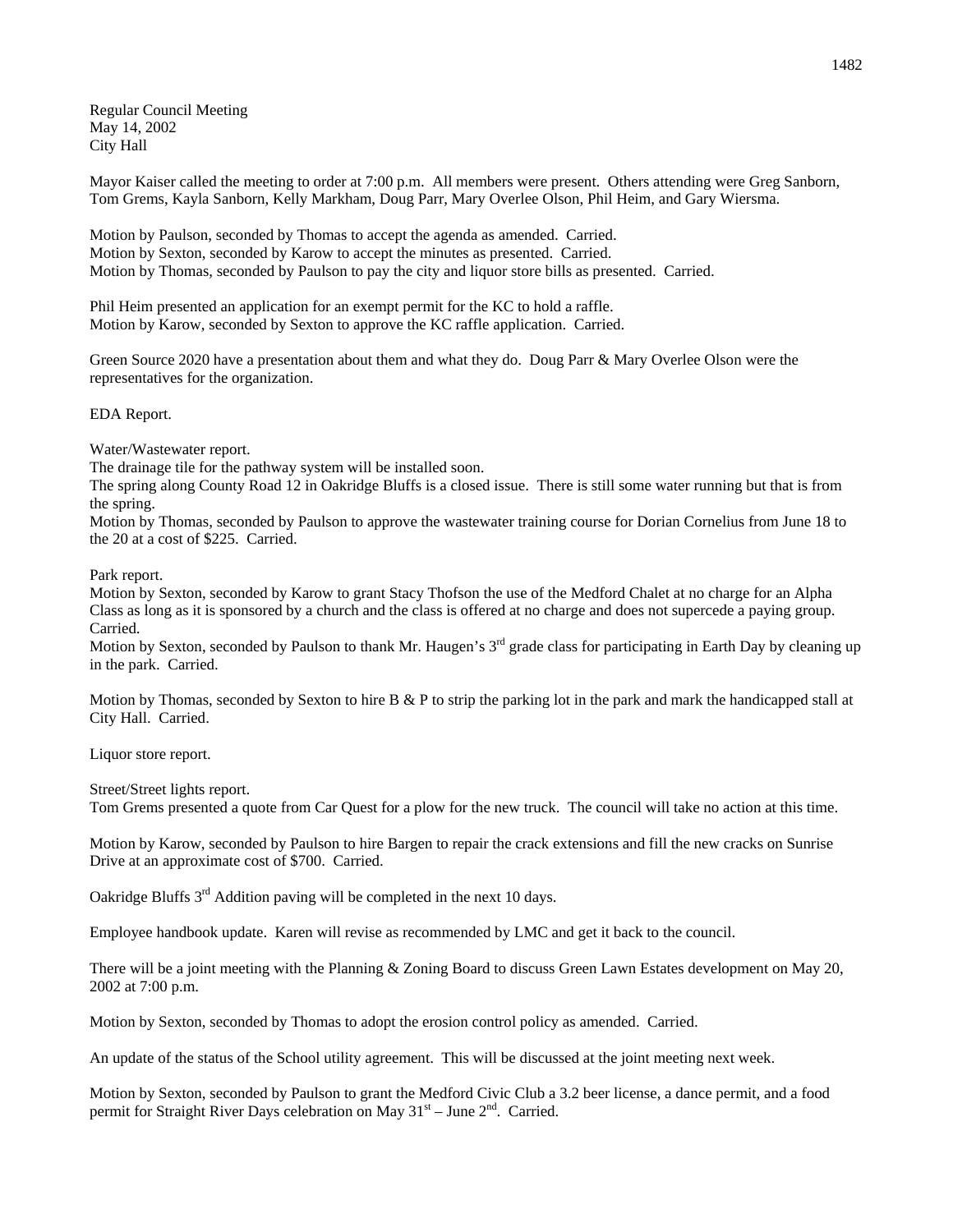Motion by Thomas, seconded by Sexton to cancel the  $2<sup>nd</sup>$  regular meeting for May as the date falls on Memorial Day. Carried.

Motion by Paulson, seconded by Thomas to adopt the open space policy. Carried.

Mayor Kaiser gave an update of things around town. Pike Industries will be approaching the EDA for some funds. The Barta development is moving ahead and will be presenting a concept plan to the city soon. The girl scout camp was mentioned.

Motion by Paulson, seconded by Karow to adjourn at 8:52 p.m. Carried.

Special Council Meeting & Joint Meeting with Planning & Zoning May 20, 2002 City Hall

Mayor Kaiser called the meeting to order at 7:00 p.m. All members were present. Others attending the meeting were Curt Boettcher, DeWayne Halverson, Ross Olson, John Curran, and Drew DeMars.

Curt Boettcher from Owatonna Ford explained the situation with the truck that the city ordered. The truck was not built and the options for the city are as follows:

- 1. Keep the same vehicle as ordered but get a 2003 model in September.
- 2. Take a 2002 model that has been built and is similar to what the city ordered at an additional \$1,400.
- 3. Purchase a Ford truck instead of the Dodge.

Motion by Karow, seconded by Thomas to purchase a 2002 truck as found by Owatonna Ford at a cost of \$24,715.30 with delivery on Thursday or Friday this week. Carried.

Review of the Utility Agreement with Medford School. Motion by Sexton, seconded by Karow to enter into the Utility Agreement with Medford School. Carried.

Mayor Kaiser took the agreement to the Medford School Board which is meeting now.

The joint meeting with the planning & zoning board to discuss Green Lawn Estates began with discussion about the sanitary sewer lines being extended versus the installation of a septic system. The consensus of the council and planning is to install the sanitary sewer line. Mayor Kaiser will contact Bruce Bullert to draft a developers agreement with this stipulation. A joint meeting with the council, planning & zoning, and Don Redman will be called once the developers agreement is drafted.

Motion by Thomas, seconded by Paulson to adjourn at 7:59 p.m. Carried.

Minutes approved at \_\_\_\_\_\_\_\_\_\_\_\_\_\_\_\_\_\_\_\_\_\_\_\_\_\_\_\_\_\_\_\_\_\_\_\_\_\_\_\_\_\_\_\_\_\_\_\_\_ meeting.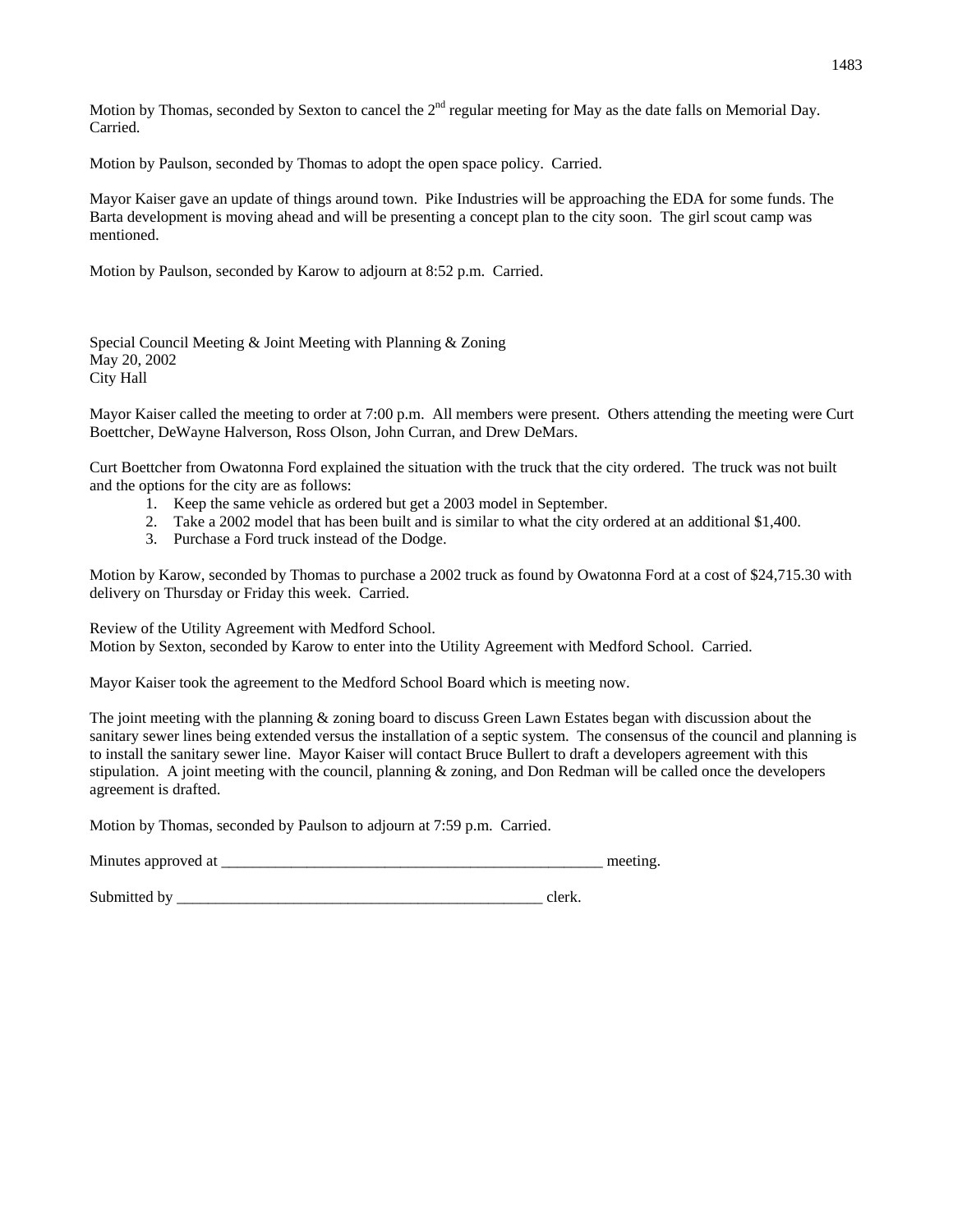Regular Council June 11, 2002 City Hall

Mayor Kaiser called the meeting to order at 7:00 p.m. All members were present. Others attending were Tom McDunna, Gary Kindseth, Greg Sanborn, Bruce Bullert, Don Clemmensen, and Gary Wiersma.

Motion by Paulson, seconded by Thomas to accept the agenda as amended. Carried. Motion by Sexton, seconded by Karow to accept the minutes as presented. Carried. Motion by Paulson, seconded by Karow to pay the city and liquor store bills as presented. Carried.

Gary Kindseth and Tom McDunna, Met Con Construction, presented a concept plan and a petition for annexation for property located on West Central between Scott Kilness and the Straight River.

Motion by Thomas, seconded by Karow to acknowledge the receipt of the petition for annexation from Met-Con recognizing that the existing houses will be included in the petition. Carried.

The council will meet with Met Con on June  $24<sup>th</sup>$  from 6 to 7 p.m. to discuss a developers agreement. The council will meet at 5 p.m. prior to that discussion.

EDA report.

Water/Wastewater report.

Motion by Thomas, seconded by Sexton to increase Tom Grems wages by 4.5% (\$.53 per hour) retroactive to May 22, 2002. Carried.

The Baker lift station was flooded out and the control panel improvements and repairs will cost approximately \$4,500. Motion by Thomas, seconded by Sexton to remove the probationary status of Tom Grems employment. Carried.

City Hall is leaking on the south side of the building. Thomas will talk to the maintenance department about this tomorrow.

Park/Pool report.

Motion by Sexton, seconded by Karow to adopt the pool daycare membership policy as presented. Carried.

The park restrooms on the hill were vandalized over the weekend.

Liquor store report. Straight River Days dance was successful. Paulson is meeting on Monday mornings with Randy and Brenda.

The council would like the liquor store to be open on the  $4<sup>th</sup>$  of July as long as workers can be found.

Streets report.

Motion by Karow, seconded by Sexton to authorize up to \$500 to purchase running boards and a tool box for the new dodge truck. Carried.

Engineers report.

Motion by Paulson, seconded by Sexton to present the waiver of liability to Bud Miller for the storm water situation in Jones 2<sup>nd</sup> Addition. Carried.

The culvert that is on 4<sup>th</sup> Street NE between Anhorn and Bartosch was moved further north on the lot. This culvert seems to be washed out. Mayor Kaiser will contact the owner of the lot to discuss this issue.

Motion by Sexton, seconded by Paulson to approve the partial pay estimate in the amount of \$32,437.71 to SJ Louis for work on Oakridge Bluffs 3<sup>rd</sup> Addition. Carried. Payment will be made once the fully signed pay estimate is returned.

Discussion of the storm water runoff from the school building project site was discussed.

Motion by Thomas, seconded by Paulson to grant the Medford Women's Club a parade permit for June 27, 2002. Carried. Motion by Karow, seconded by Sexton to grant the Medford Women's Club a food permit for June 27, 2002. Carried.

Rick Hager, Fire Chief, extended an invitation for a council representative for the hiring committee for the fire department. The council will decline the invitation at this time.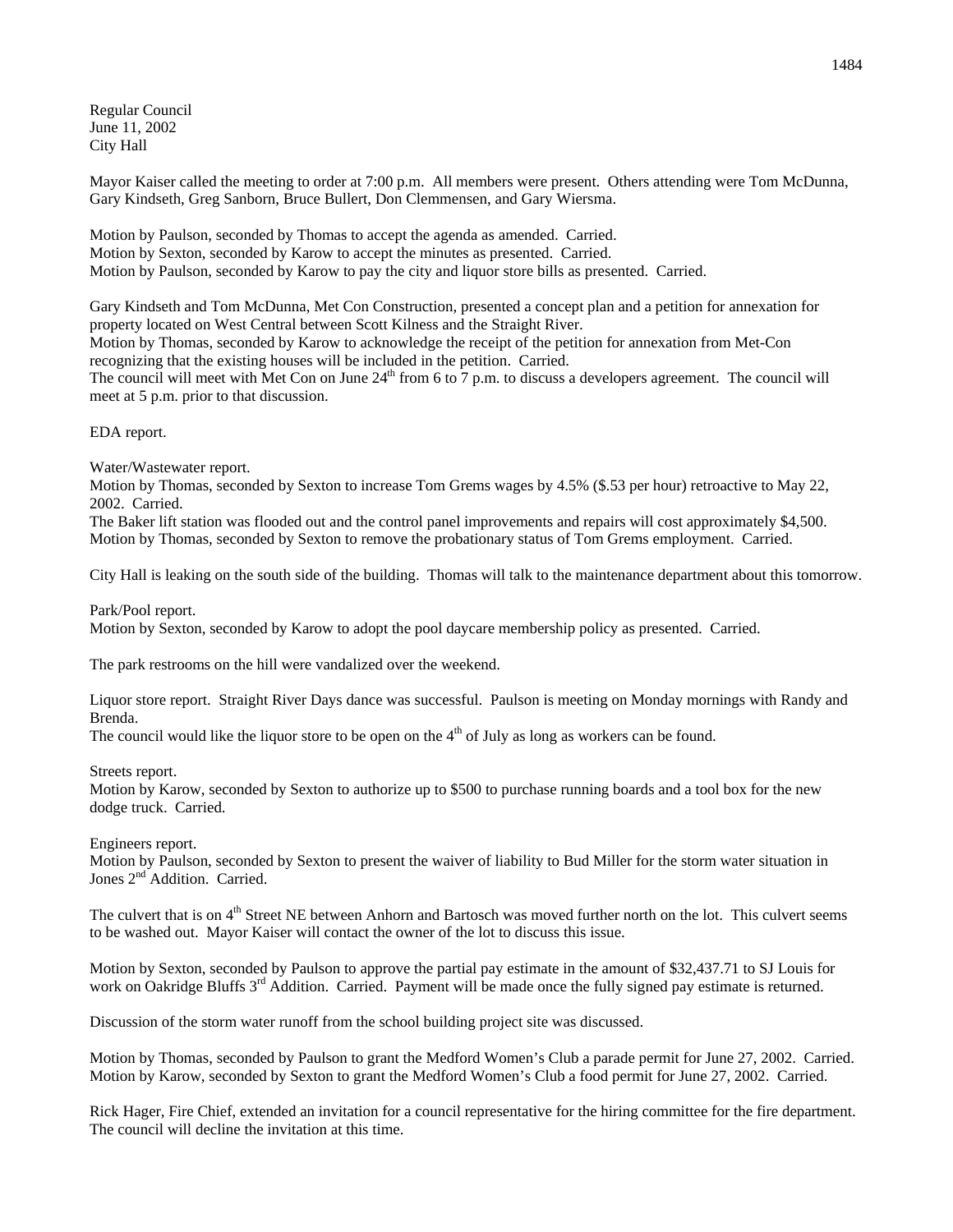The draft of the employee handbook will be given to City Attorney Mark Rahrick for his review prior to the next council meeting. The cable franchise transfer request will be given to City Attorney Mark Rahrick for his review prior to the next council meeting.

The next meeting is June 24, 2002, at 5:00 p.m.

Discussion of the nuisance violation notices that were sent out last month.

Bruce Bullert will get a quote for installing a casing along County Road 12/23 for the next meeting.

Motion by Paulson, seconded by Kaiser to adjourn at 8:27 p.m. Carried.

Minutes approved at \_\_\_\_\_\_\_\_\_\_\_\_\_\_\_\_\_\_\_\_\_\_\_\_\_\_\_\_\_\_\_\_\_\_\_\_\_\_\_\_\_\_\_\_\_\_\_\_\_ meeting.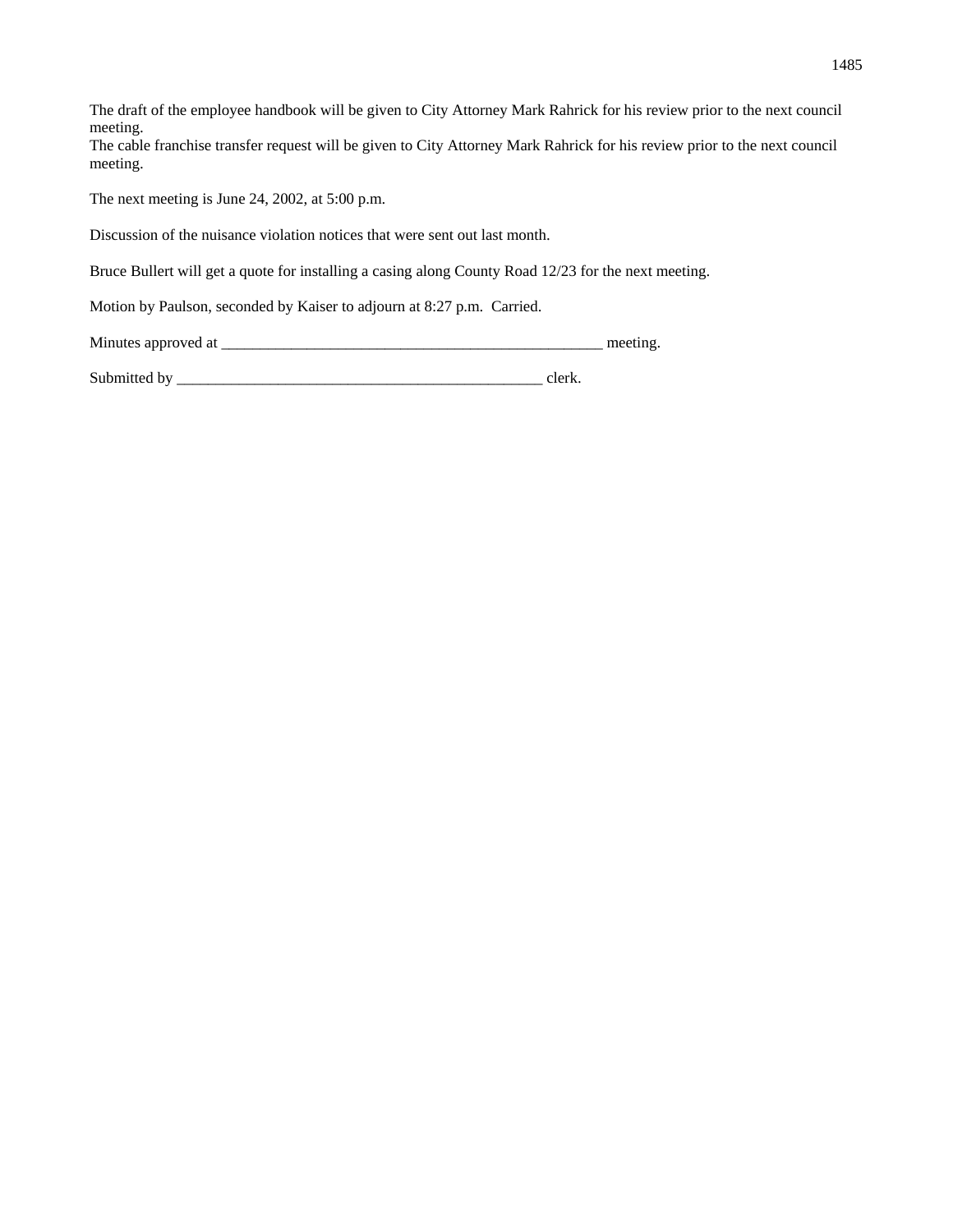Regular Council Meeting June 24, 2002 City Hall

Mayor Kaiser called the meeting to order at 5:00 p.m. All members were present. Others attending were John Curran, Bruce Bullert, Ross Olson, Gary Kindseth, Mark Rahrick, James O'Blennis, and Lois Nelson.

The council and zoning reviewed the concept plan drafted by Met-Con for the development of the property between Straight River and the Scott Kilness property.

A draft of a developers agreement was reviewed. The draft was based on the project being a public project bonded by the city and assessed back to the property.

Gary Kindseth arrived at 6:00 p.m. to discuss the development with the council. Mr. Kindseth stated that the project would be done privately, not a public project. Met-Con will fund the project themselves. An Association for the twin home lots is planned.

The draft of the developers agreement was given to Mr. Kindseth. The draft will be changed to reflect the development being financed privately. Mr. Kindseth will attend the July 22<sup>nd</sup> council meeting to discuss this further.

Break.

Mayor Kaiser will check on the storm water drainage area on  $4<sup>th</sup>$  Street NE that washed out.

Motion by Paulson, seconded by Sexton to accept the agenda as amended. Carried. Motion by Sexton, seconded by Karow to accept the minutes as presented. Carried.

Planning & Zoning report.

Motion by Thomas, seconded by Sexton to accept as the  $1<sup>st</sup>$  reading the proposed ordinance amending the nuisance ordinance. Carried.

The City Council acknowledges that various studies have been conducted regarding the impacts that adult establishments have on communities. These studies include a report entitled "Report of the Attorney General's Working Group on Regulation of Sexually Oriented Businesses" prepared by the Minnesota State Attorney General; a report entitled "Adult Entertainment Report" prepared by the Olmsted County Planning Department; a report entitled "A Forty Acre Study Report" prepared by the St. Paul Division of Planning; a report entitled "The Impact of Pornography: A decade of Literature" prepared by the Department of Justice Canada. These studies have concluded that adult establishments have adverse impacts on surrounding neighborhoods, including increased crime rates, lower property values, increased transiency, neighborhood blight, and potential health risks. Based upon these studies and other information, the City Council concludes:

- 1. Adult uses have an impact on neighborhoods surrounding them which is distinct from the impact caused by other commercial uses.
- 2. Residential neighborhoods located within close proximity to adult theaters, bookstores, and other adult uses experience increased crime rates, lowered property values, increased transiency, and decreased stability of ownership.
- 3. The adverse impacts which adult uses have on surrounding areas diminish as the distance from the adult uses increases.
- 4. Crime rates which tend to increase within or in the near vicinity of adult uses include rapes, prostitution, child molestation, indecent exposure, and other lewd behavior.

Based upon this information, the City Council concluded it is in the best interest of the citizens of Medford and the public welfare of the City that reasonable restrictions be placed upon adult establishments to minimize the adverse impacts caused by those establishments.

Motion by Paulson, seconded by Sexton to accept as the 1<sup>st</sup> reading a proposed ordinance relating to the licensing of adult establishments. Carried.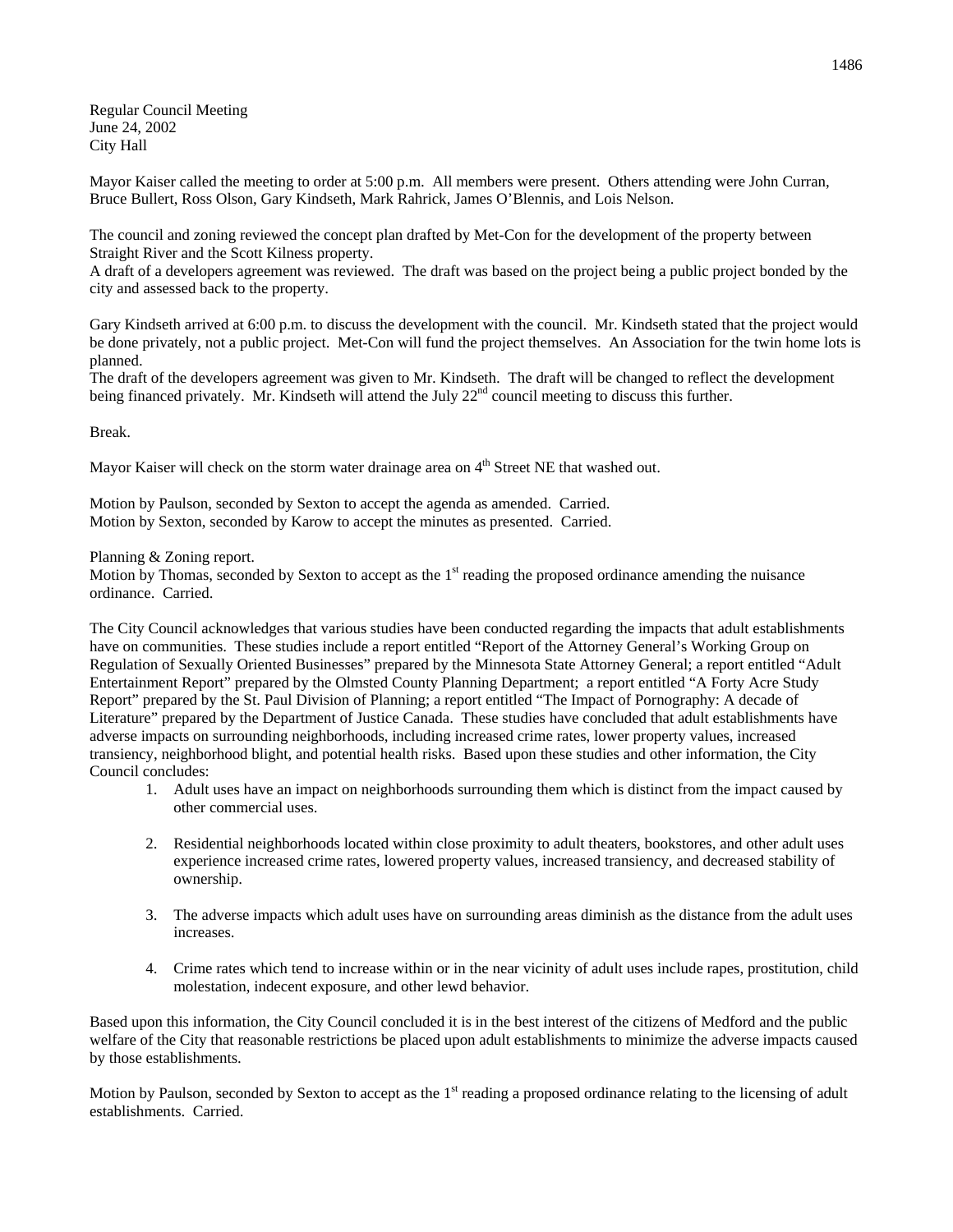James O'Blennis, Nylon Board Manufacturing, explained what his company is doing and the request for the city to apply to the federal government for a grant for his business. The city would then give a low interest loan through the EDA to the company. The funds would then go into the EDA revolving loan fund.

Motion by Sexton, seconded by Paulson for the City of Medford to submit an application to the USDA Rural Development in the amount of \$100,000. Carried.

The employee handbook was reviewed by Mark Rahrick, city attorney. There were minor changes recommended. Sanborn will make these changes and get the handbook to all city employees.

The lease from AT  $\&$  T for leasing space on the water tower at the outlet center was reviewed by the attorney. The representative will be invited to the council meeting on July 22 to discuss this.

Motion by Sexton, seconded by Karow to adopt the resolution in support of the change in the partnership of US Cable. Carried.

Water/Wastewater report. Discussion of the green truck and what to do with it. The council wants an ad put in the paper accepting bids for it.

Streets report. Karow will check into signs for the noise nuisance, 4 signs are needed.

Pool/Park report. There is a pool staff meeting tonight. The meeting was actually held on Sunday, July 7.

Liquor Store report. The muni will be open on the  $4<sup>th</sup>$  of July but may close early. A meeting has been scheduled for the liquor store manager, Paulson and the KC Hall to discuss a potential partnership. The lottery ticket sales may be discontinued at the liquor store.

Motion by Paulson, seconded by Sexton to chose to not waive the liability excess limits. Carried.

Motion by Thomas, seconded by Paulson to adjourn at 8:03 p.m. Carried.

Minutes approved at \_\_\_\_\_\_\_\_\_\_\_\_\_\_\_\_\_\_\_\_\_\_\_\_\_\_\_\_\_\_\_\_\_\_\_\_\_\_\_\_\_\_\_\_ meeting.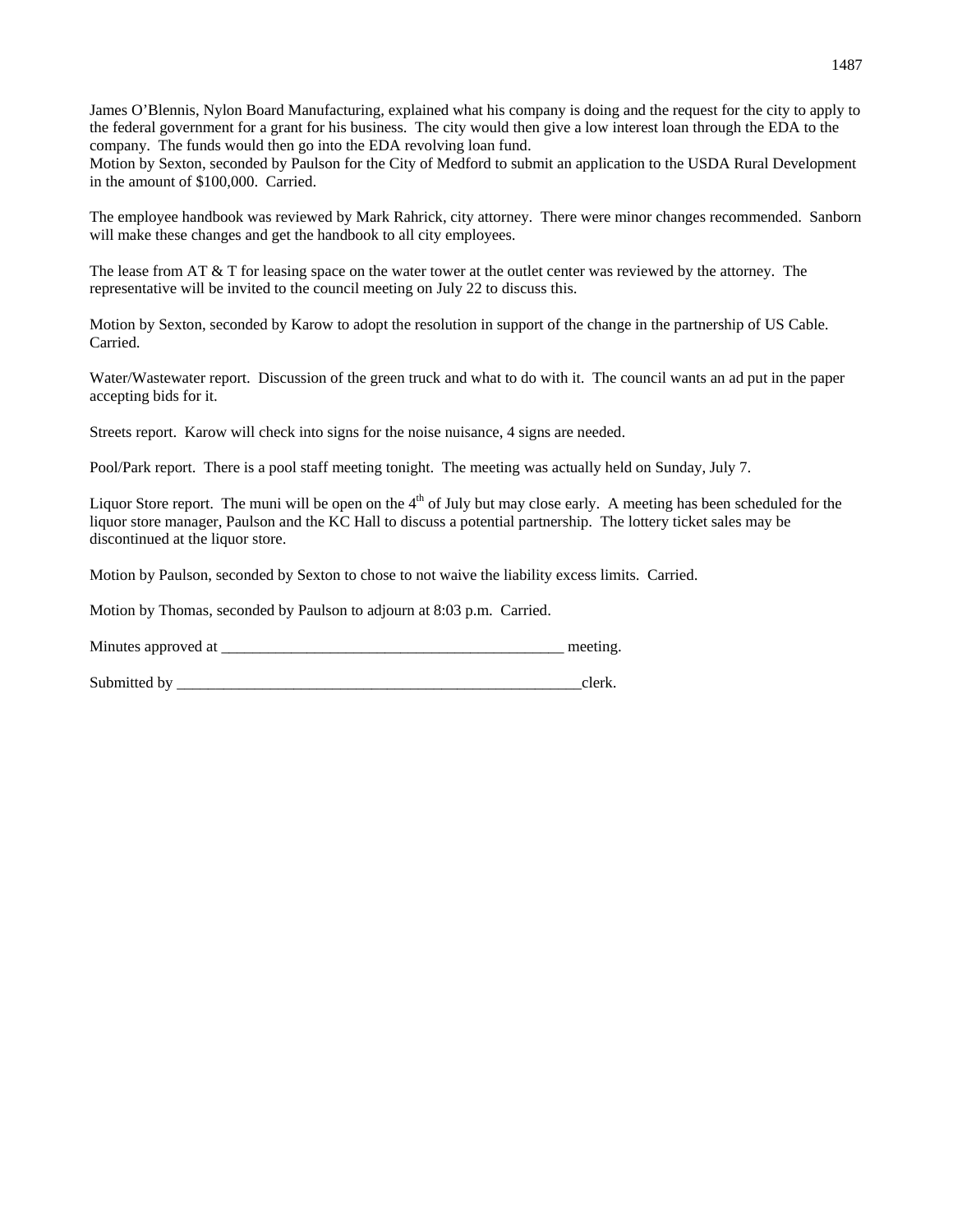Regular Council Meeting July 9, 2002 City Hall

Mayor Kaiser called the meeting to order at 7:00 p.m. All members were present. Others attending were Don Clemmensen, DeWayne Halverson, Gary Weirsma, Bruce Bullert, Greg Sanborn, and Pat Merritt.

Last call for bids for the 1976 Truck. Bids closed.

Motion by Sexton, seconded by Karow to accept the agenda as amended. Carried. Motion by Karow, seconded by Thomas to accept the minutes as amended. Carried. Motion by Paulson, seconded by Sexton to pay the city and liquor store bills as presented. Carried.

EDA report.

Motion by Thomas, seconded by Sexton to authorize a \$250 payment to Luke Brown for the completion of the first page of the city web site. Carried.

The request from Nylon Board Manufacturing and the process of application were updated for the council. The application is almost ready to be submitted.

## Water/Wastewater report.

Todd Kavitz is working on getting bids to install the drain tile along the pathway in Oakridge Bluffs. The lift station pumps have been having problems. Staff has been working on them. The Chalet window was broken. A replacement has been ordered.

Park/Pool report.

Motion by Sexton, seconded by Paulson to reimburse Bryson Havumaki for ½ of his WSI training - \$15, and for the text book that will remain at the pool - \$50, for a total of \$65. Carried.

Discussion of the water aerobics classes offered at the Medford Pool this summer. It has been brought to the attention of the City Council that the instructors for the aerobics classes are being paid an hourly wage and keeping the fees per person attending the classes.

Motion by Kaiser to no longer pay the water aerobics an hourly wage for teaching water aerobics but let the instructor keep the fees as charged per person in attendance. Motion dies for lack of a second.

Further discussion of this situation.

Motion by Sexton, seconded by Paulson to pay the water aerobics instructors \$12 per hour and the \$2 fee per person attending would be turned in to the city. If the instructors do not accept this, the water aerobics classes will be cancelled. For: Paulson, Sexton, Thomas. Against: Karow, Kaiser. Carried.

Beth Grote wages discussed.

Motion by Sexton, seconded by Karow to pay Beth Grote \$8.00 per hour, the same as last year. For: Paulson, Karow, & Sexton. Against: Thomas and Kaiser. Motion carried.

Discussion of the Met Con Lumber development concept plan. The park board recommends that the city take the flood plain area. The council will take this under advisement.

Liquor store report. Paulson, Randy Hrdlichka, & Brenda McGivney will be meeting with the KC Lodge to discuss a possible partnership. Paulson will keep the council informed. Discussions are continuing about the possible dropping of the lottery.

Streets report. Seal coating has been postponed until August.

A total of 4 bids were received for the 1976 Chevy truck. The lowest being \$300, the highest being \$550. Motion by Thomas, seconded by Sexton to keep the 1976 Chevy truck for use by the City. Carried.

Engineers report.

Motion by Karow, seconded by Thomas to approve the partial pay estimate to SJ Louis Construction in the amount of \$1,529.55. Carried.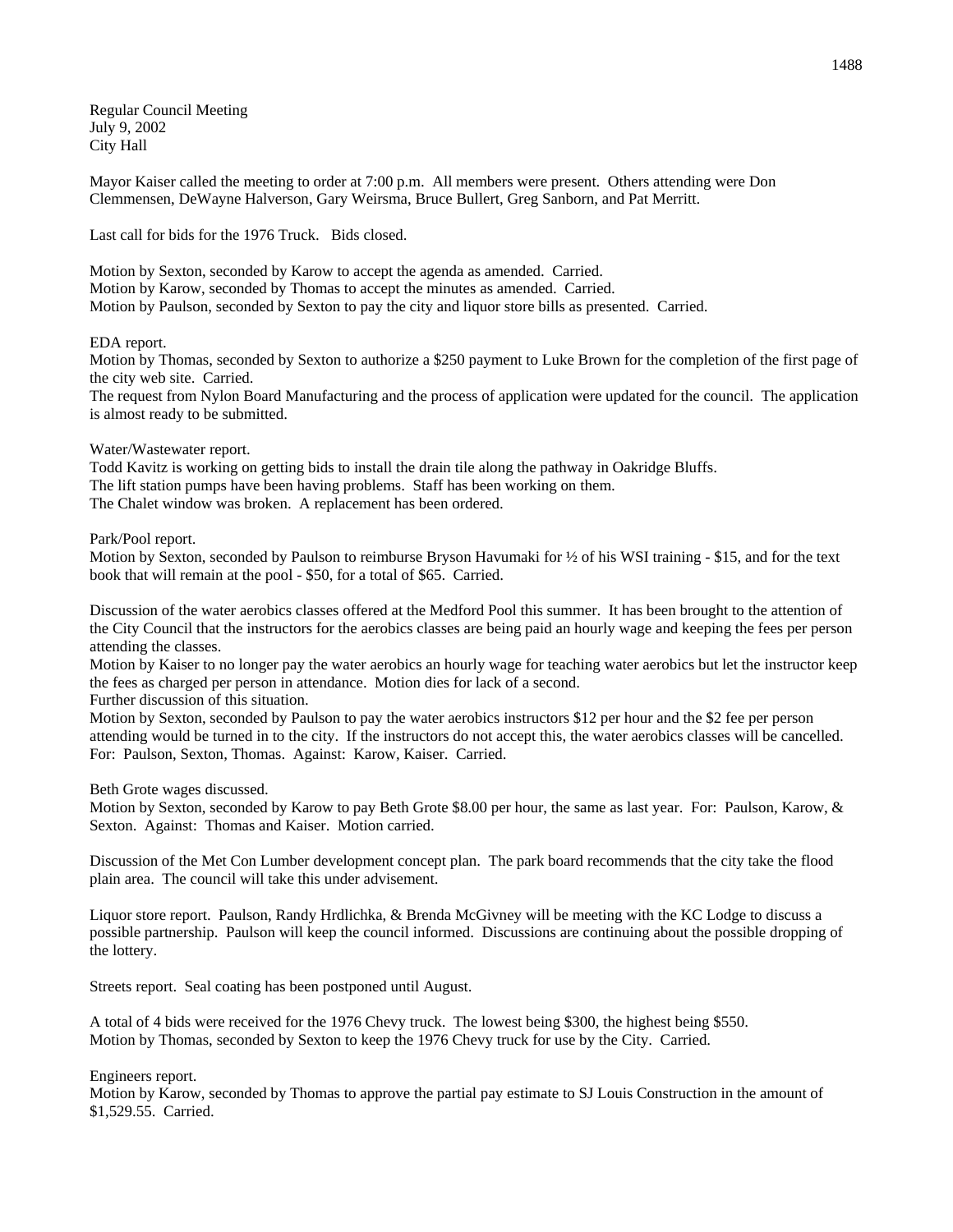Bruce found that it is no more cost effective to install the casing for the extension of services along County Roads 12/23 at this time. The casings will be installed when development occurs.

The developers of the Barta property are close to presenting a concept plan to the City. Mayor Kaiser has met with them and they stated that soon they would present a concept plan.

Motion by Karow, seconded by Thomas to accept as presented the second reading of a proposed ordinance amending ordinance 161, nuisance noise. Carried.

Motion by Karow, seconded by Sexton to adopt an ordinance amending Ordinance 161, Nuisance ordinance. Carried.

The adult establishment regulations proposed ordinance  $2<sup>nd</sup>$  reading will be done at the July 22, 2002 regular meeting.

There will be a meeting with employees to review the final draft of the Employee Handbook on Monday, July 22, 2002, at 6:00 p.m. All employees are encouraged to attend.

DeWayne Halverson requested a cross walk be installed across Central Avenue West at the 1<sup>st</sup> Street intersection. Mayor Kaiser will contact Steele County Engineering about this.

Motion by Paulson, seconded by Thomas to adjourn at 8:49 p.m. Carried.

Minutes approved at \_\_\_\_\_\_\_\_\_\_\_\_\_\_\_\_\_\_\_\_\_\_\_\_\_\_\_\_\_\_\_\_\_\_\_\_\_\_\_\_\_\_\_\_ meeting.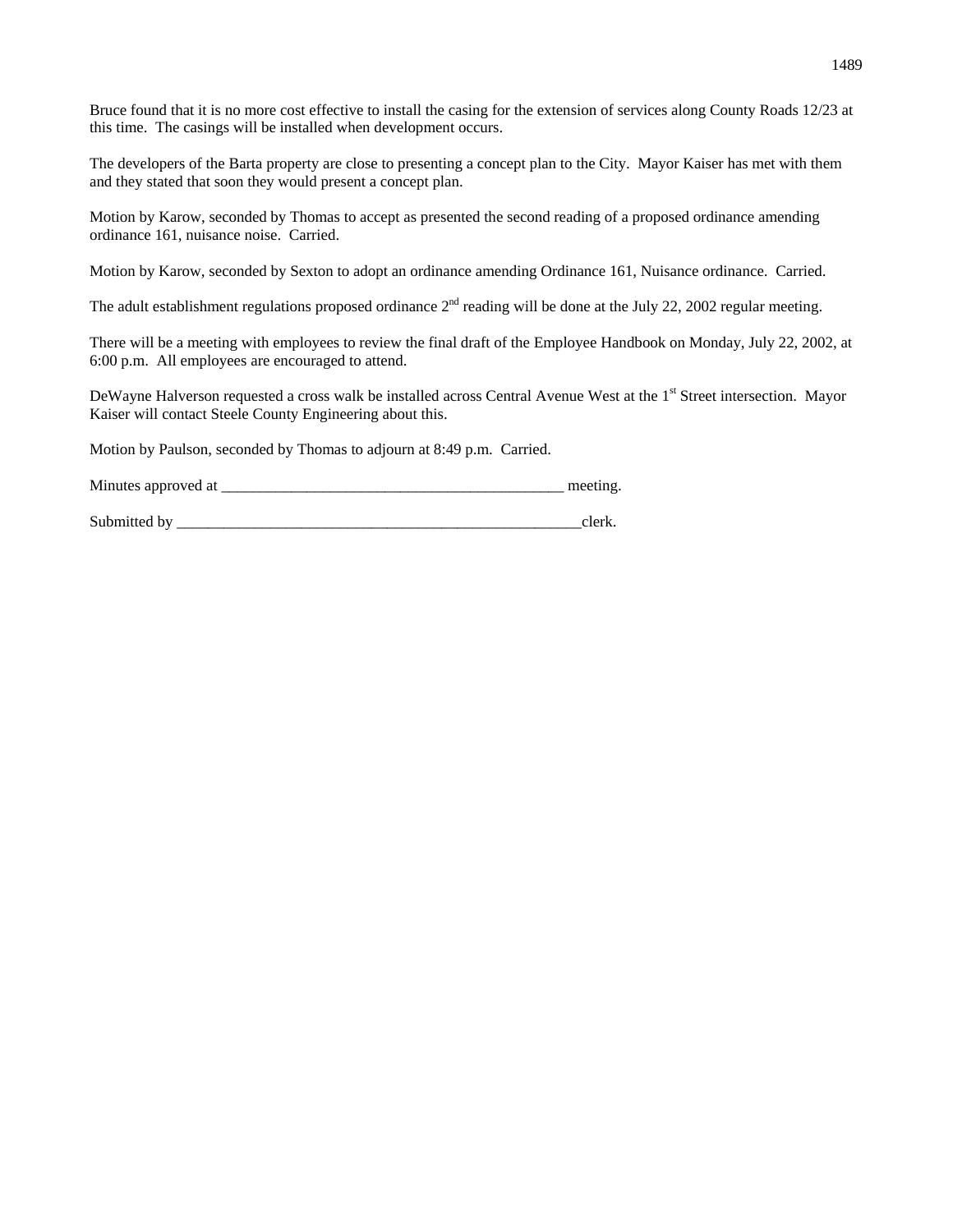Regular Council Meeting July 22, 2002 City Hall

Mayor Kaiser called the meeting to order at 6:00 p.m. All members were present. Others attending were Dorian Cornelius, John Curran, Randy Hrdlichka, Brenda McGivney, Mark Rahrick, Pat & Kay Merritt, Char Slifka, Dorothy Morman, Connie Cass, Greg Sanborn, Judy Edel, Harvey & Pat Kuhlman, Joanne Davis, Helen Kay, and Bruce Bullert.

Discussion of the final draft of the Employee Handbook. Motion by Thomas, seconded by Sexton to adopt the employee handbook and put into effect on August 1, 2002. Carried.

Liquor Store report. Paulson, Hrdlichka, and McGivney met with the KC Lodge Board about a partnership. Mark Rahrick was asked for a legal opinion about a possible partnership. Discussion of that response. Paulson will continue discussions with the Lodge board.

Staff met with a representative from the Minnesota State Lottery about the lottery sales in the muni. In February of 2003 the state will be setting a minimum sales amount. The muni will not meet this and will probably be discontinued at that time.

Motion by Paulson, seconded by Sexton to discontinue lottery ticket sales immediately. Carried.

Randy Hrdlichka asked about the possibility of the muni hosting a sand volleyball tournament in August. The park may not be available and the volleyball courts may be removed for the park renovations. Randy will do some more checking for this.

Motion by Thomas, seconded by Sexton to accept the minutes as amended. Carried.

Planning & Zoning report.

Motion by Sexton, seconded by Paulson to accept as presented with the recommended changes from planning & zoning as the  $2<sup>nd</sup>$  reading of a proposed ordinance for Adult Establishments. Carried.

Motion by Karow, seconded by Thomas to adopt the proposed ordinance for Adult Establishments. Carried.

Mayor Kaiser met with Steele County about the Met-Con development and the widening of County Road 12/Central Ave for the development.

Water/Wastewater report.

Dorian passed the wastewater operator exam. Discussion of the contract with Keith for wastewater operator. Keith's services are still needed for the land application this fall.

Streets report. The noise signs have been installed.

Parks report. An update of the park improvement project was presented.

Motion by Sexton, seconded by Thomas to support the CAST as budgeted. Carried.

Motion by Paulson, seconded by Sexton to approve the insurance quotes as presented. Carried.

The grant application process for Nylon Board Manufacturing is underway. Sanborn received a phone call about some additional information needed. This information will be given to the council for the next meeting.

Pool – Water Aerobics concerns expressed. Participants presented a petition for the continuance of water aerobics both in the morning and the evening. The morning group does not need an instructor only a lifeguard on duty. The council did not cancel the aerobics. Teaching water aerobics is at the lifeguards discretion for the remainder of this year.

The representative for the A T & T lease for placement of antenna on the water tower did not get back to Karen. The council will wait for them to contact us.

The council asked the attorney the question of whether or not the muni could lease the KC Lodge. The attorney will look into this and let the council know.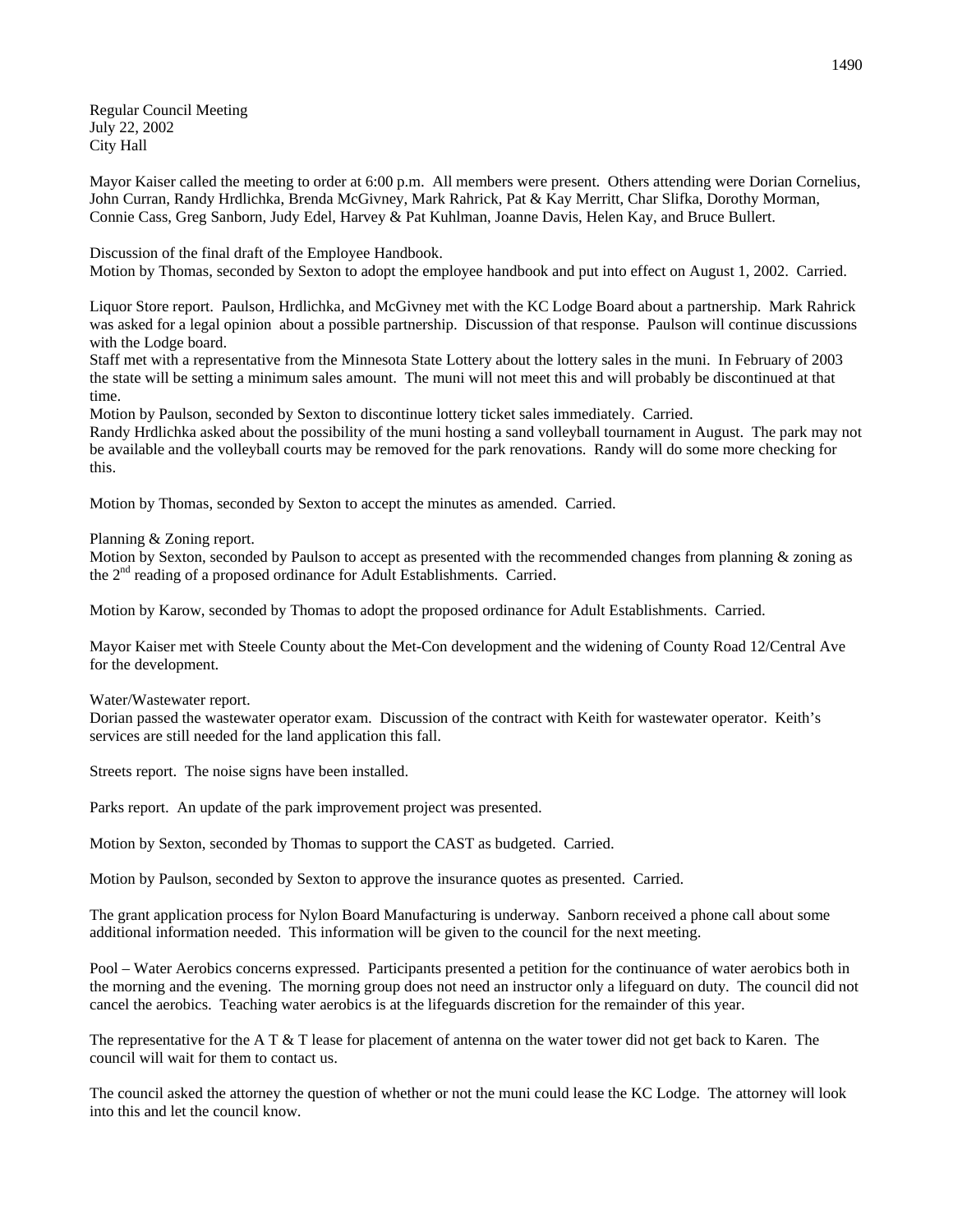Engineers report. Bud Miller has not contacted Bruce as of yet. Round-A-Bout update.

The school has requested additional parking with access from Woodland Trail.

Motion by Sexton, seconded by Thomas to authorize Bruce Bullert to review this request and to discuss it with the school. Carried.

Mention of the possibility of realigning County Road 12 around the corner by the burned down house. Kaiser will contact Steele County about this.

Met-Con will attend the August 13<sup>th</sup> meeting to discuss the proposed development and agreement.

The sheriffs deputy has tagged unlicensed vehicles around town. Notices were sent also. Discussion of recovering towing charges followed. An ordinance could be amended to address the recovery of towing charges.

Barta developers have dropped off preliminary concept plans to Mayor Kaiser.

Motion by Sexton, seconded by Karow to adjourn at 7:36 p.m. Carried.

| Minutes approved at |  |
|---------------------|--|
|---------------------|--|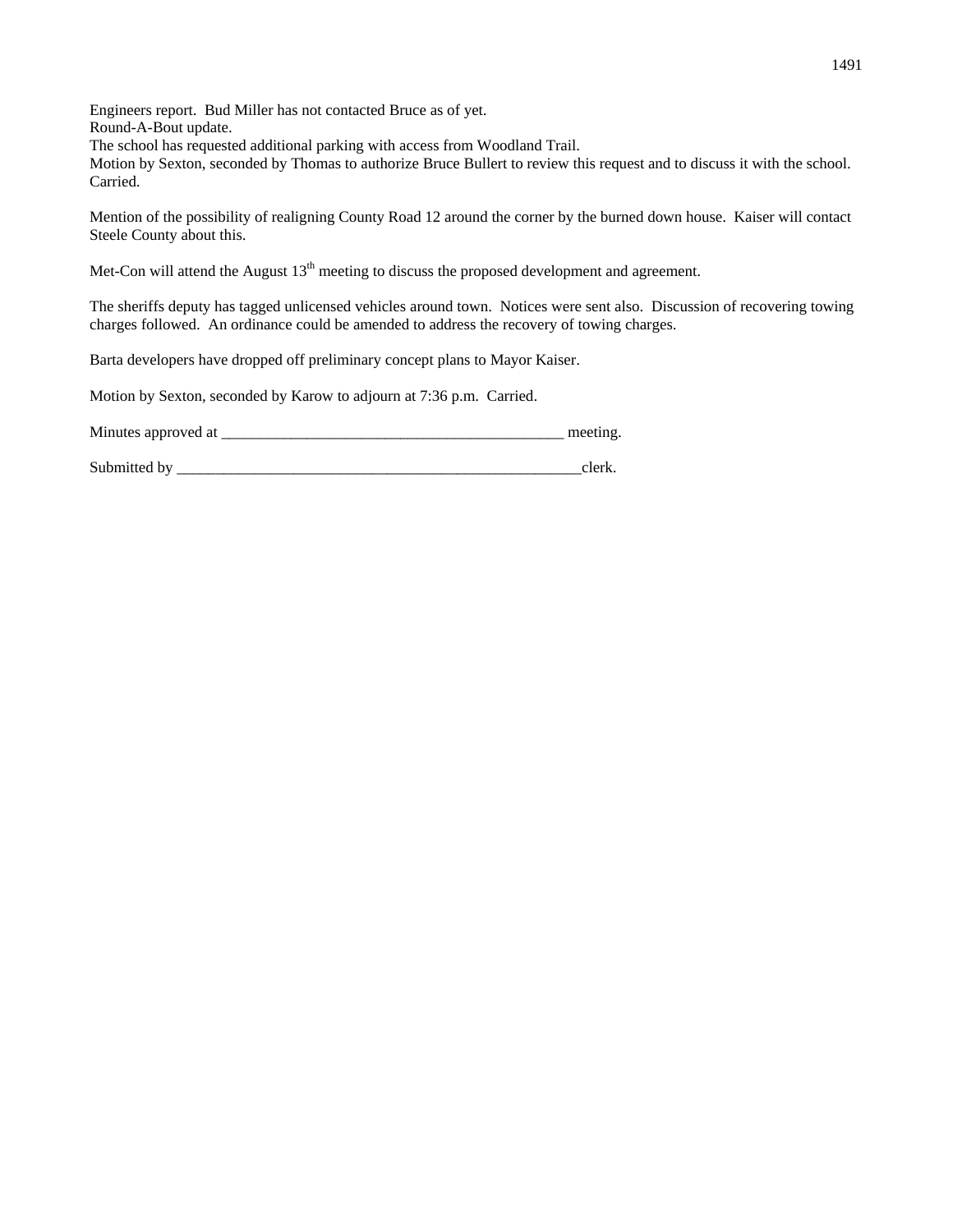Regular Council Meeting August 13, 2002 City Hall

Mayor Kaiser called the meeting to order at 7:00 p.m. All members were present. Others attending were Gary Kindseth, Greg Sanborn, DeWayne Halverson, Bruce Bullert, and Gary Weirsma.

Motion by Karow, seconded by Sexton to accept the agenda as amended. Carried. Motion by Paulson, seconded by Thomas to accept the minutes as presented. Carried. Motion by Karow, seconded by Thomas to pay the city and liquor store bills as presented. Carried.

Met-Con Development developers agreement response from developer was reviewed. The open space (flood plain area) was discussed. A draft reflecting the discussed changes will be reviewed at the August  $26<sup>th</sup>$  regular meeting.

Park report. Quotes were received for the park improvement project.

Motion by Sexton, seconded by Thomas to accept the quote for Park Grading from Hagen Excavation in the amount of \$7,825. Carried.

Motion by Sexton, seconded by Paulson to table the quotes for the bituminous pathway for more information. Carried. Dorian Cornelius will be the city staff to oversee the project for the day to day operations.

Motion by Sexton, seconded by Paulson to pay Miracle Equipment for a full installation at a cost of approximately \$7,800. Carried.

The tennis courts are still being looked over by Crane Creek.

EDA report. EDA meeting date has been moved to the  $4<sup>th</sup>$  Wednesday at 5:00 p.m. The council discussed the size of the board.

Water/Wastewater report.

Motion by Thomas, seconded by Sexton to authorize the purchase of 4 time clocks at a cost of up to \$150 each. Carried. The agreement with Keith Maas for the month of August will be that Keith will be here on Wednesday mornings only and the cost is \$200 for the month.

Motion by Thomas, seconded by Paulson to hire Keith Maas for the land application for wastewater at a price of \$650. Carried.

Motion by Thomas, seconded by Paulson to send Dorian Cornelius to training for land application at a cost of \$225 plus expenses. Carried. The training will be in Brainard.

Internet at the wastewater plant would cost \$9.95 month. The computer modem is not working. The cost to fix is unknown at this time. More investigation will be done.

Liquor store report. Paulson is continuing to look into a partnership with the KC Lodge. The fall street dance is scheduled for September 7. The muni will be open on Labor Day.

Engineer report. The improvements to the water system at the outlet center are planned for bidding around the  $1<sup>st</sup>$  of the year with construction in the spring.

The request from the school for access to the school property at Woodland Trail was explained by Bruce Bullert. He will give the council's recommendations to the school.

Streets report. The seal coating project on Sunrise Drive has been completed. Discussion of the street lights on Main Street and their condition.

Motion by Karow, seconded by Thomas to purchase 4 "No Jake Breaking" signs to post with the "Noise Laws Enforced" signs. Carried.

Motion by Sexton, seconded by Paulson to authorize \$1,500 to David Drown Associates for the Continuing Disclosure for Bond Funds service. Carried.

The budget for 2003 will be discussed at the end of the Regular Meeting on August  $26<sup>th</sup>$ .

Motion by Sexton, seconded by Thomas to pay an additional \$1,200 (initial approved amount \$1,000) for support of the CAST, bring the total to the full budgeted amount. Carried.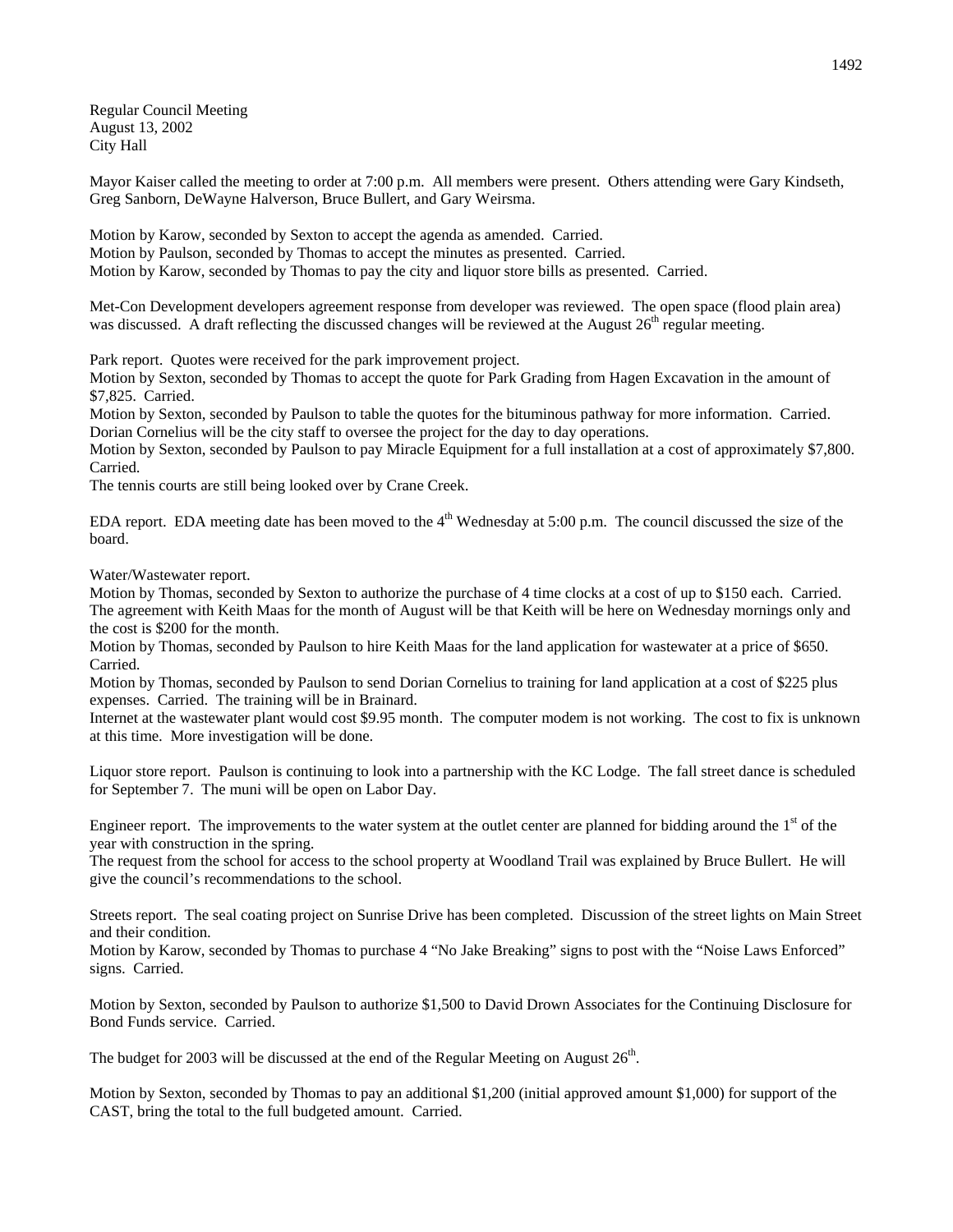There is a special meeting on August 19, 2002, at 6:00 p.m. to discuss the Barta Development. The developer will give a presentation on how they are considering the development of that property.

Motion by Paulson, seconded by Sexton to adjourn at 9:12 p.m. Carried.

Joint City Council and Planning & Zoning Meeting August 19, 2002 City Hall

Mayor Kaiser called the meeting to order at 6:00 p.m. All the City Council members were present. Planning & Zoning members present were John Curran, DeWayne Halverson, Dan Needham, and Drew DeMars. Others attending were Don Clemmensen, Greg Sanborn, Dave Maroney, Dennis Hughes, Jodi Kvaas, and a photographer from the paper. Development representatives: Bobby & Steve Williams, Bill Barta, Greg Hayes, Steve Johnson, Marcie Weslock, John Sutherland, John Cathey, Jeff Smith, and Melissa Williams.

The purpose of this joint meeting is for the Williams/Barta group to present a concept plan for the development of the Barta property (the property to the north of the Outlet Center and McDonalds). The concept plan includes a hotel, two sit down restaurants, a travel center, a fast food restaurant, Archway Monument, and a housing area.

The Archway Monument will extend over the Interstate and will include a museum about the outdoorsmen and the evolution of stewardship in America.

A request for tax abatement for the entire parcel of land was included in the plan for this development.

The council will review all this information and discuss the development and the request at the next meeting.

Motion by Thomas, seconded by Karow to adjourn at 8:47 p.m. Carried.

Minutes approved at \_\_\_\_\_\_\_\_\_\_\_\_\_\_\_\_\_\_\_\_\_\_\_\_\_\_\_\_\_\_\_\_\_\_\_\_\_\_\_\_\_\_\_\_ meeting.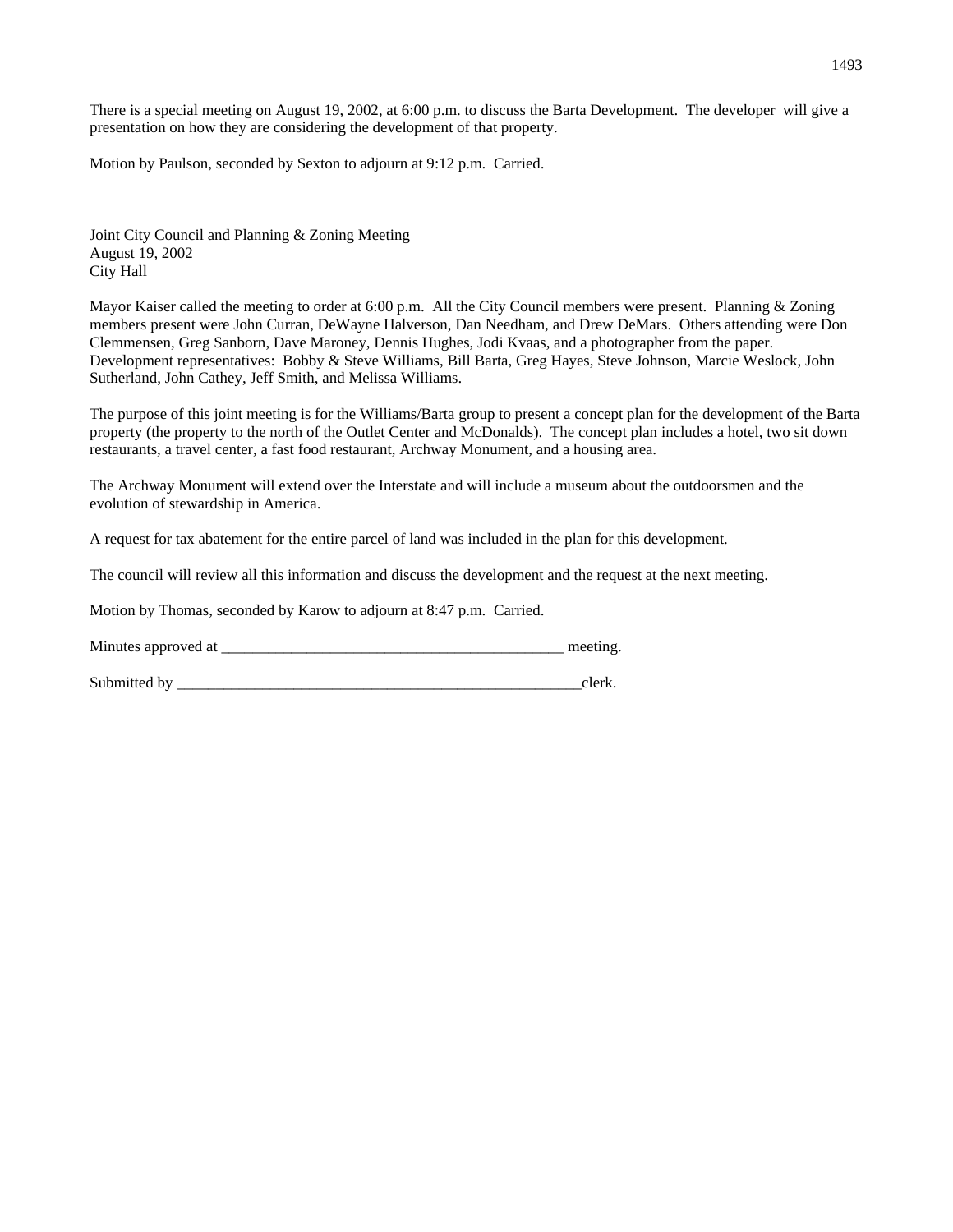Regular Council Meeting August 26, 2002 City Hall

Mayor Kaiser called the meeting to order at 6:00 p.m. All members were present. Others attending were Greg Sanborn, John Curran, Glen Meger, Gary Kindseth, Bruce Bullert, Mr. Steve Jaster, Luke Brown, Andy Colwell, and Lois Nelson.

Motion by Paulson, seconded by Sexton to approve the agenda as amended. Carried. Motion by Thomas, seconded by Sexton to accept the minutes with the note that Jodi Kvaas is now Jodi Rogstad. Carried.

Met-Con Development. A revised developers agreement was reviewed with Gary Kindseth. Bruce Bullert with make the revisions as discussed and the council will review at the next meeting.

Motion by Karow, seconded by Thomas to acknowledge the amended petition for annexation. Carried. Motion by Paulson, seconded by Sexton to authorize the city attorney to draft a joint resolution for the annexation of the Met-Con development. Carried.

The platting process will begin at this time.

Planning & Zoning report.

Discussion of the Funeral Home proposed sign and the placement on the property.

Motion by Thomas, seconded by Karow to require an approximate 7 foot set back from both Central Avenue and  $3<sup>rd</sup>$  Street SE for the placement of the sign for the Medford Funeral Home. Carried.

Motion by Karow, seconded by Paulson to accept the size of the sign as proposed by Glen Meger. Carried.

The planning & zoning held a public hearing to consider a request for a conditional use permit from Jeff Karow. A letter of request was received from Mr. Karow explaining his plans for a gravel parking area along County Road 45 by the Catholic Church parking lot.

Motion by Thomas, seconded by Sexton to grant Jeff Karow, Medford Auto Sales, a 3 year conditional use permit as requested. Karow abstained. Motion carried.

Discussion of the Barta development and the Archway Monument proposal.

Motion by Sexton, seconded by Thomas for the City to not support a tax abatement program for the Archway Monument development. Carried unanimously.

Engineers report. Revised plans for the additional school parking lot were received today. Bruce will review and report to the council at the next meeting.

Luke Brown gave an update of the city web site. Luke needs more information about the city to include on the web site. Motion by Thomas, seconded by Sexton to pay Luke \$150 for services on the website development to this point. Carried.

Attorney report.

Motion by Sexton, seconded by Karow to accept as presented as the  $1<sup>st</sup>$  reading of a proposed ordinance amending Ordinance 161, Nuisance Ordinance. Carried.

Motion by Thomas, seconded by Paulson to accept as presented as the  $1<sup>st</sup>$  reading of a proposed ordinance setting forth requirements for recording and conveying real property. Carried.

The EDA board will remain at 7 members with 2 members from the Council.

Water/Wastewater report. Discussion of the compost site at Jim's Garbage Service. City staff is working with Jim to keep the site open.

Streets report. Lighting along Main Street discussed.

Parks Report.

Motion by Sexton, seconded by Karow to accept the quote for the construction of the pathway from  $M \& W$  in the amount of \$7665. Carried.

Motion by Sexton, seconded by Paulson to accept the bid from Hagen Excavation for the subgrade preparation and the bituminous removal in the amount of \$1000. Carried.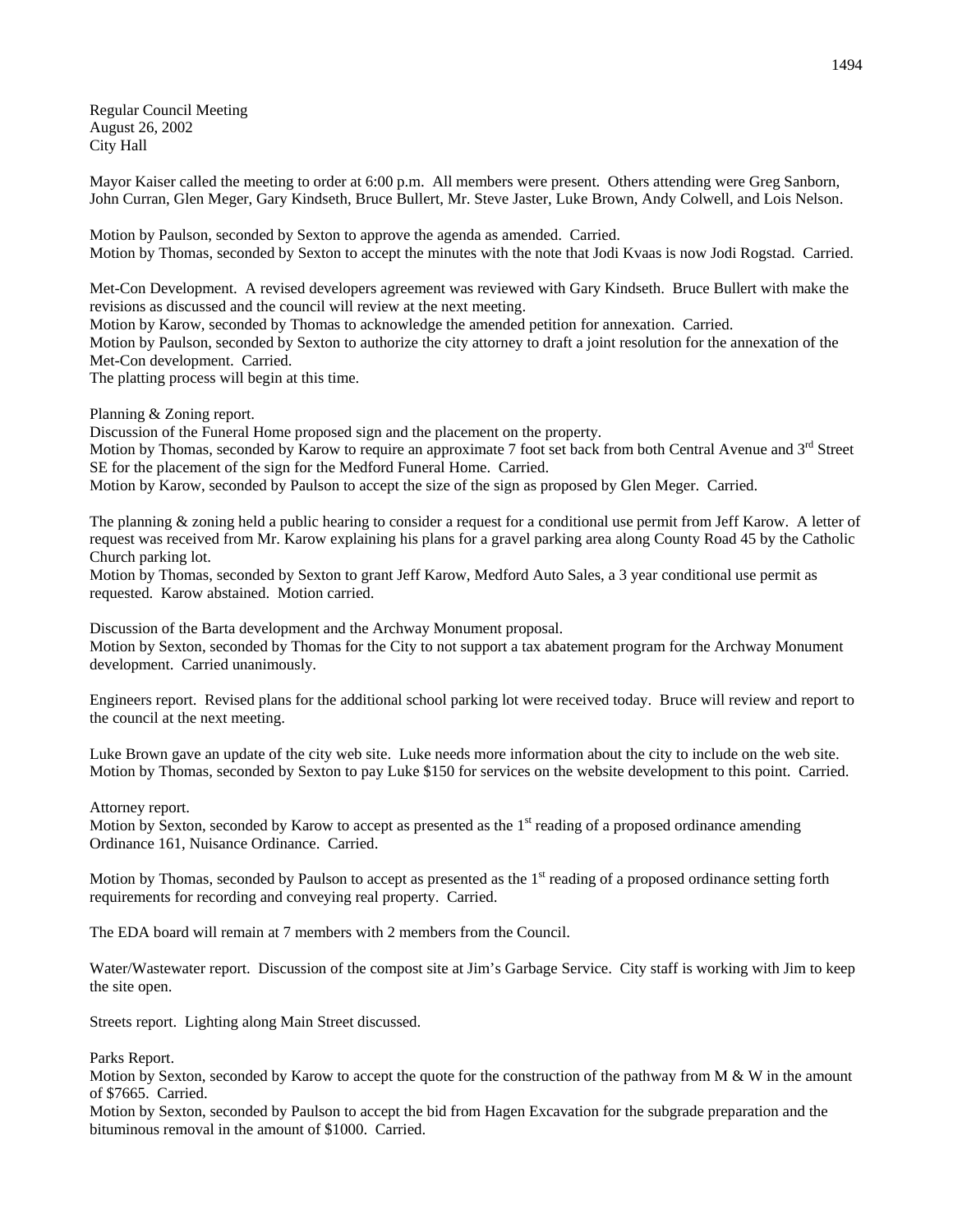The old park equipment has been removed from the park.

Liquor store report. There is a street dance set for September  $7<sup>th</sup>$ .

The next regular council meeting will be on Wednesday, September 11, at 7:00 p.m. The change is due to the primary election on September 10.

The part-time office assistant has resigned. There is an interested person and Dan will be talking to that person.

Break.

The council moved to the City Clerk's office to work on the budget for 2003.

Preliminary levy set at 0% increase over 2002.

The Truth-In-Taxation Hearing will be on Monday, December 2, 2002, at 6:00 p.m. at Medford City Hall.

The liquor store budget was reviewed.

Motion by Paulson, seconded by Thomas to adjourn at 9:05 p.m. Carried.

Minutes approved at \_\_\_\_\_\_\_\_\_\_\_\_\_\_\_\_\_\_\_\_\_\_\_\_\_\_\_\_\_\_\_\_\_\_\_\_\_\_\_\_\_\_\_\_ meeting.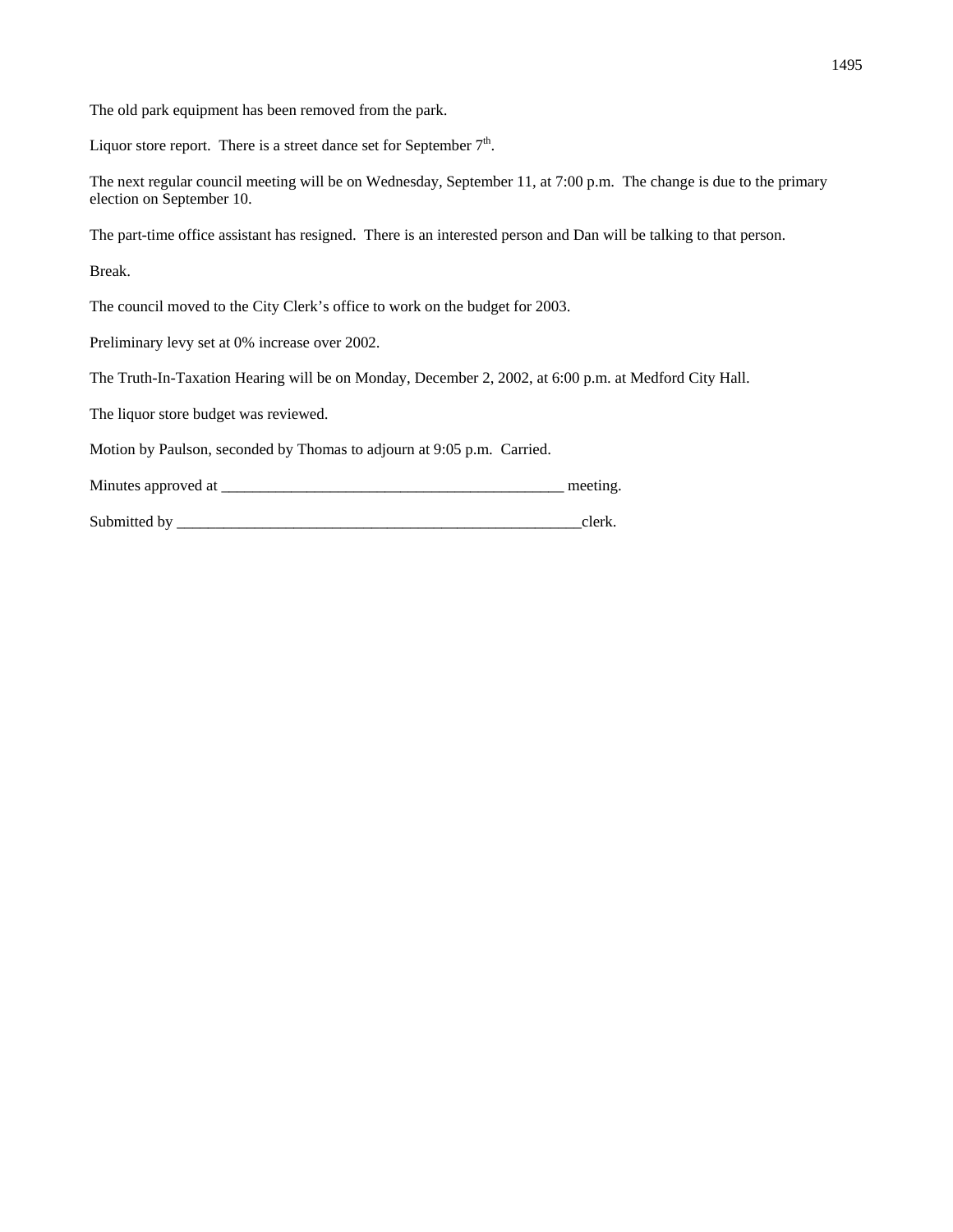Regular Council Meeting September 11, 2002 City Hall

Mayor Kaiser called the meeting to order at 7:00 p.m. All members were present. Others attending were Don Clemmensen, Ann Bishop, Gary Bruggeman, and John Tjernagel.

Motion by Paulson, seconded by Sexton to accept the agenda as amended. Carried. Motion by Thomas, seconded by Karow, to accept the minutes as presented. Carried. Motion by Paulson, seconded by Thomas to pay the city and liquor store bills as presented. Carried.

Ann Bishop submitted a request to be reimbursed for the work she did to get the sod redone after the street improvement project done in 2000.

Motion by Karow, seconded by Sexton to pay Ann Bishop \$25 for the work on the sod along the boulevard after the street improvement project in 2000. This will satisfy the issue for Mrs. Bishop. Carried.

Steele County Engineer Gary Bruggeman updated the Council about the County Road 45 project between the City of Owatonna and the Steele/Rice county line. The project will begin with culvert replacements. The majority of the work will be completed in 2003 and 2004.

EDA report.

John Tjernagel from the Medford Area Historical League is requesting financial support for the 150<sup>th</sup> Celebration next year. The consensus of the council is to not use public funds for this event.

Thomas and Sanborn gave an update of the status of the city truck that was damaged in an accident on September 3rd. The adjuster inspected the truck late last week. A report has not been received as of yet.

Park report. The playground equipment will be installed on September  $30<sup>th</sup>$ .

Liquor store report. The dance on September  $7<sup>th</sup>$  went well.

Streets report. The final wear coarse has been completed in Oakridge Bluffs  $3<sup>rd</sup>$  Addition. The erosion control escrow monies were discussed. Collection is to take place at the same time as the hookup fees are paid.

Motion by Karow, seconded by Paulson to adopt a Joint Resolution for the Annexation of the Met-Con property on West Central Avenue. Carried.

Sexton will take the resolution to the Township for their consideration.

A copy of the final draft of the developers agreement with Met-Con was presented to the council. This will be reviewed at the next meeting.

Rene Olson has been hired as the office assistant replacing Caren Lindahl.

Motion by Thomas, seconded by Sexton to accept as presented as the second reading of a proposed ordinance amending Ordinance 161, Nuisance Ordinance. Carried.

Motion by Sexton, seconded by Paulson to adopt the proposed ordinance amending Ordinance 161. Carried.

Motion by Paulson, seconded by Karow to accept as presented as the second reading of a proposed ordinance setting forth requirements for recording and conveying real property in the City of Medford. Carried. Motion by Sexton, seconded by Thomas to adopt the proposed ordinance as stated. Carried.

Motion by Karow, seconded by Thomas to adopt the internet use policy as presented. Carried.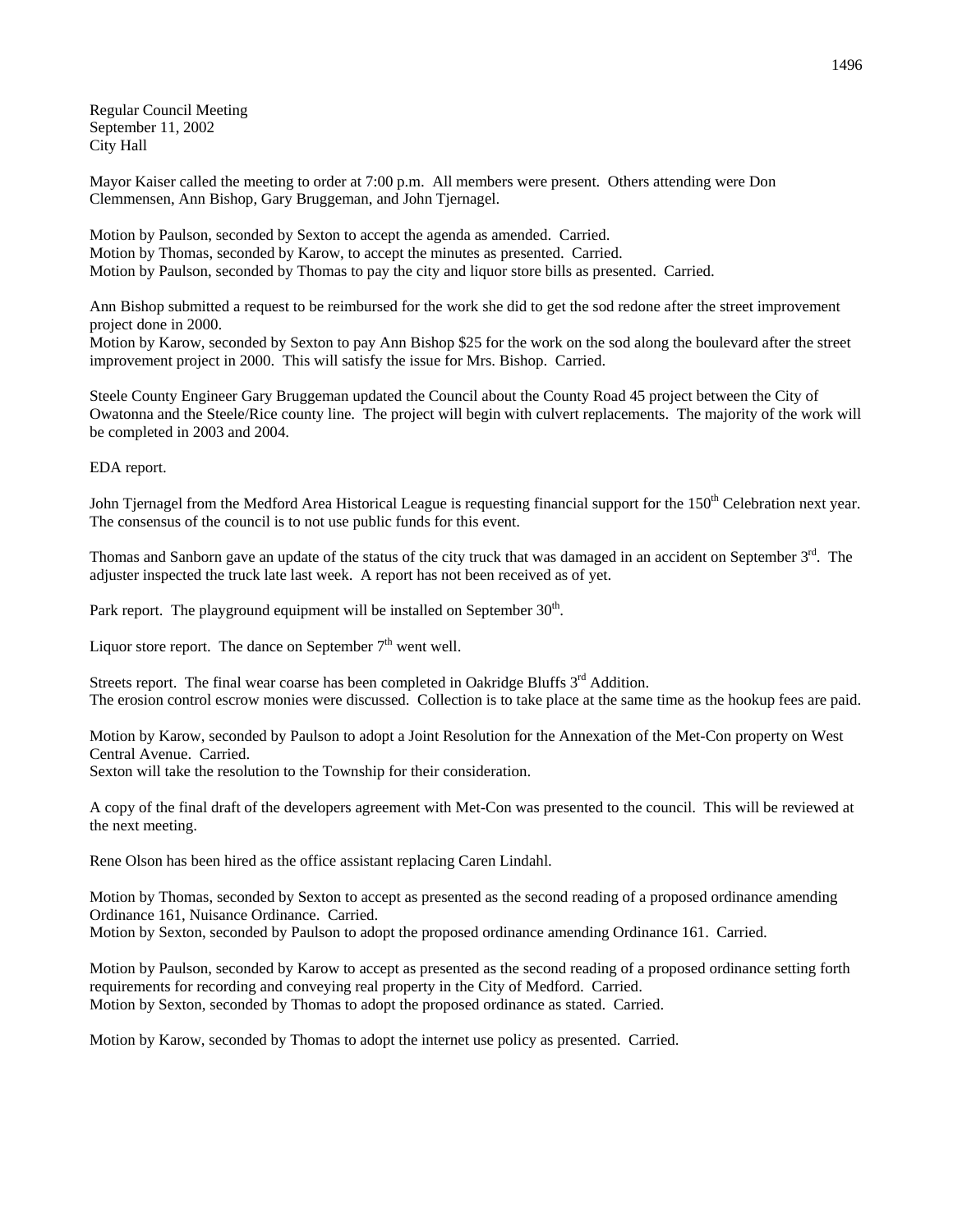Motion by Paulson, seconded by Karow to adopt the following as the preliminary levy with a 0% increase:

| General Fund       | 71,984.00  |
|--------------------|------------|
| <b>Fire Relief</b> | 9,000.00   |
| <b>EDA Levy</b>    | 8,492.00   |
| 97 Refinanced      | 34,900.00  |
| 93 Sewer           | 50,400.00  |
| 94 Street          | 30,400.00  |
| 95 Street          | 16,000.00  |
| Oakridge Bluffs    | 39,700.00  |
| 96 Water & Sewer   | 58,000.00  |
| 98 Street          | 56,200.00  |
| 2000 Improvements  | 37,750.00  |
| <b>Total Levy</b>  | 412,826.00 |

Carried.

The information for the LMC Regional meetings was presented. There is a regional meeting in Owatonna on October 23.

The next meeting is Monday, September 23, 2002, at 7:00 p.m.

Motion by Paulson, seconded by Sexton to adjourn at 8:10 p.m. Carried.

Minutes approved at \_\_\_\_\_\_\_\_\_\_\_\_\_\_\_\_\_\_\_\_\_\_\_\_\_\_\_\_\_\_\_\_\_\_\_\_\_\_\_\_\_\_\_\_ meeting.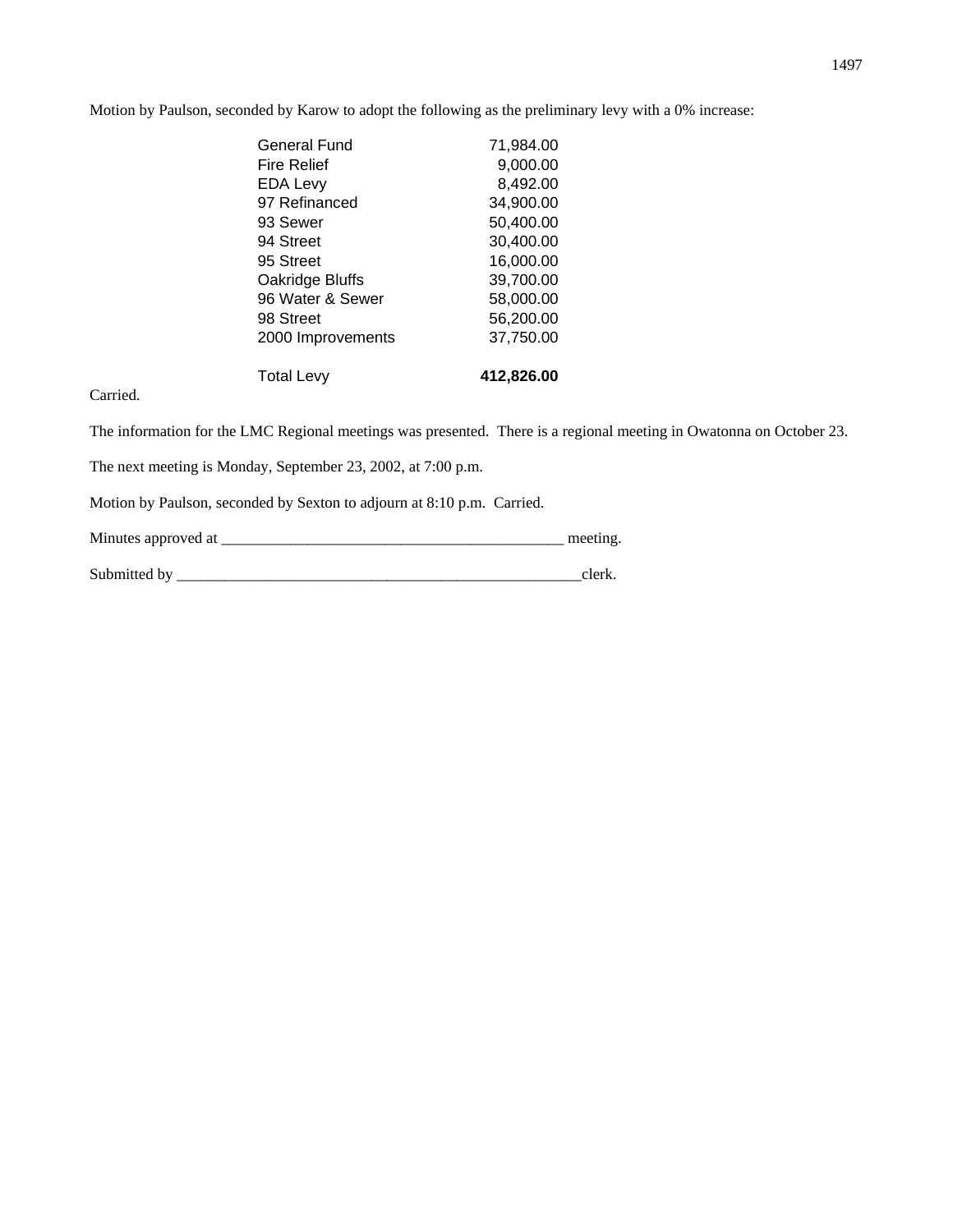Regular Council Meeting September 23, 2002 City Hall

Mayor Kaiser called the meeting to order at 7:00 p.m. All members were present. Others attending were Don Clemmensen, John Curran, Mark Rahrick, Randy Hrdlichka, Dorian Cornelius, and Bruce Bullert,

Motion by Paulson, seconded by Sexton to accept the agenda as presented. Carried. Motion by Thomas, seconded by Karow to accept the minutes as presented. Carried.

Liquor store report. Review of the street dance with Randy. Discussion of the timing and date of the dance. Aluminum can recycling mentioned. The jackets ordered last year but not picked up mentioned.

Motion by Paulson, seconded by Karow to spend up to \$2,200 for bar stools and new pedestals for the tables at the liquor store. Carried.

The money from  $D \& R$  Star was deposited under on-sale beer. Sanborn and Hrdlichka to work on correcting this.

Water/Wastewater report. The insurance payment for the totaled city truck is \$7,509.35 plus \$500.00 for the loss of use of the crane. Total amount is \$8,009.35 less the deductible of \$250.00. Further discussion of the damaged vehicle and parts the city would keep.

Dorian Cornelius presented a used 1991 Ford F450 for the council to consider as a replacement truck. The council stepped outside to look it over.

Motion by Thomas, seconded by Paulson to purchase the 1991 Ford F450 truck from Jon's Auto Sales at a total cost of \$15,298. Funds to come from the Sewer improvement fund. Carried.

Quotes for jetting and cleaning storm sewer lines will be obtained for a future council meeting.

Park project update. The projected costs are less than budgeted at this time.

Zoning report.

Motion by Thomas, seconded by Paulson to accept as the first reading of a proposed ordinance repealing Section 2 of Ordinance 165. Carried.

Motion by Karow, seconded by Sexton to accept as the first reading of a proposed sign ordinance. Carried.

The council did not consult the zoning board about the archway because that was a request for tax abatement which is a financial question.

Zoning requests that council minutes and zoning minutes be sent out to them each month.

Marie Sexton presented the plan for the land owned by Jerry  $\&$  Marie Sexton that is abutting the City. The Sexton's have requested a change in zoning from Steele County from interim ag to general industrial. They are not requesting to be annexed to the city at this time.

The consensus of the council is to have no opinion as to the request to change zoning at this time but they would like more time to consider this issue.

Motion by Thomas, seconded by Paulson to enter into the developers agreement with Met-Con Lumber as final draft. This agreement is to go hand in hand with the annexation. Carried.

Bruce Bullert explained the additional school parking area as proposed by the school. Discussion of this parking area. Bruce will take the council's recommendations back to the school.

Street report. A bid was received from Crank Creek Construction to replace 3 to 5 feet of curb on Main Street South. The bid was for \$1,000. The council will not repair the curb at this time, but will add this curb to the next city project that includes curb work.

Park report. Women's Club of Owatonna has donated \$600 toward park benches. The Council will express our appreciation to them with a letter from the Mayor.

DNR sent a letter about to recording of the use of the park. Mark Rahrick will look over this request and let the council know the next step.

Karow mentioned that spraying for weeds should be done yet this fall.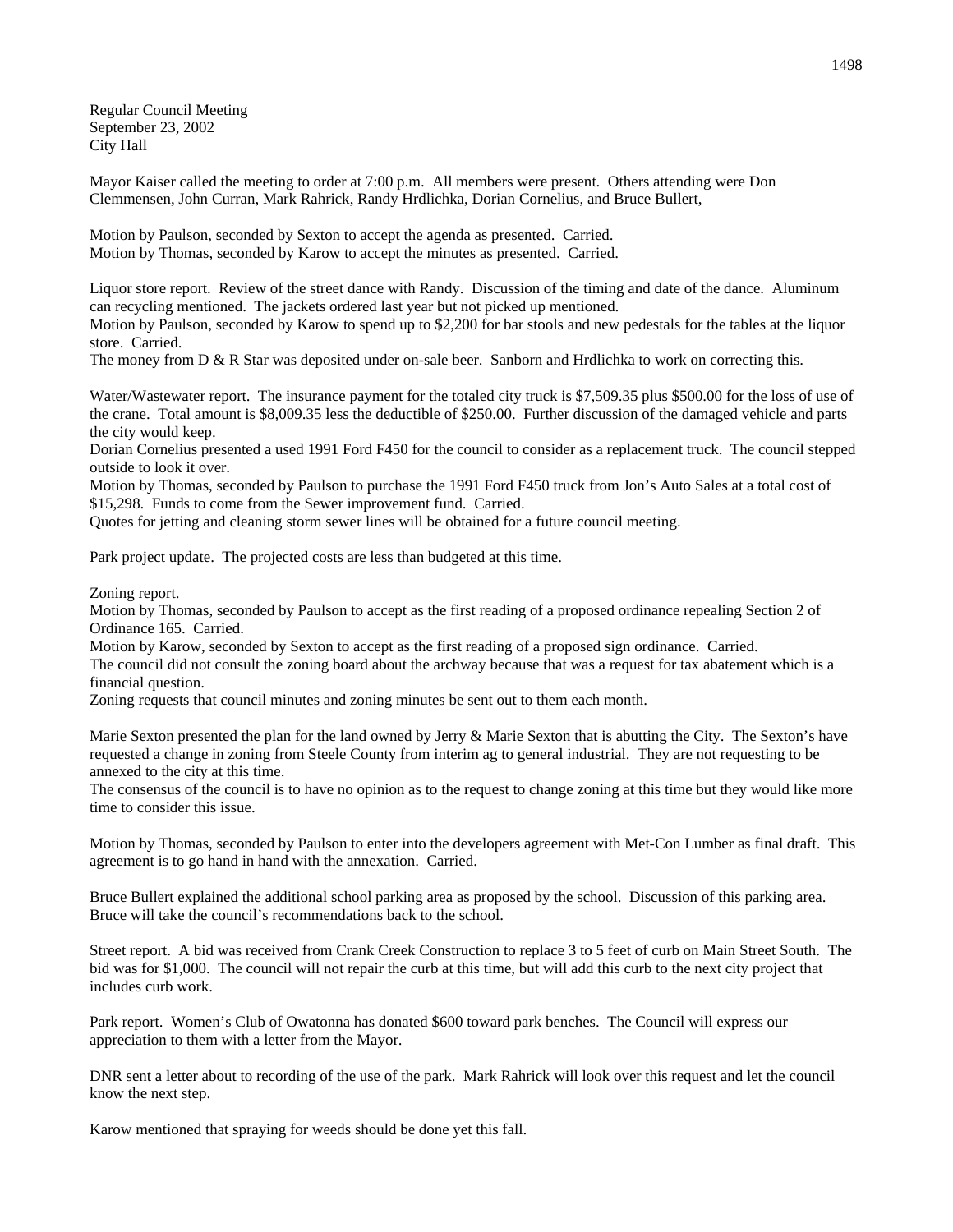Motion by Paulson, seconded by Karow to adjourn at 9:09 p.m. Carried.

Minutes approved at \_\_\_\_\_\_\_\_\_\_\_\_\_\_\_\_\_\_\_\_\_\_\_\_\_\_\_\_\_\_\_\_\_\_\_\_\_\_\_\_\_\_\_\_ meeting.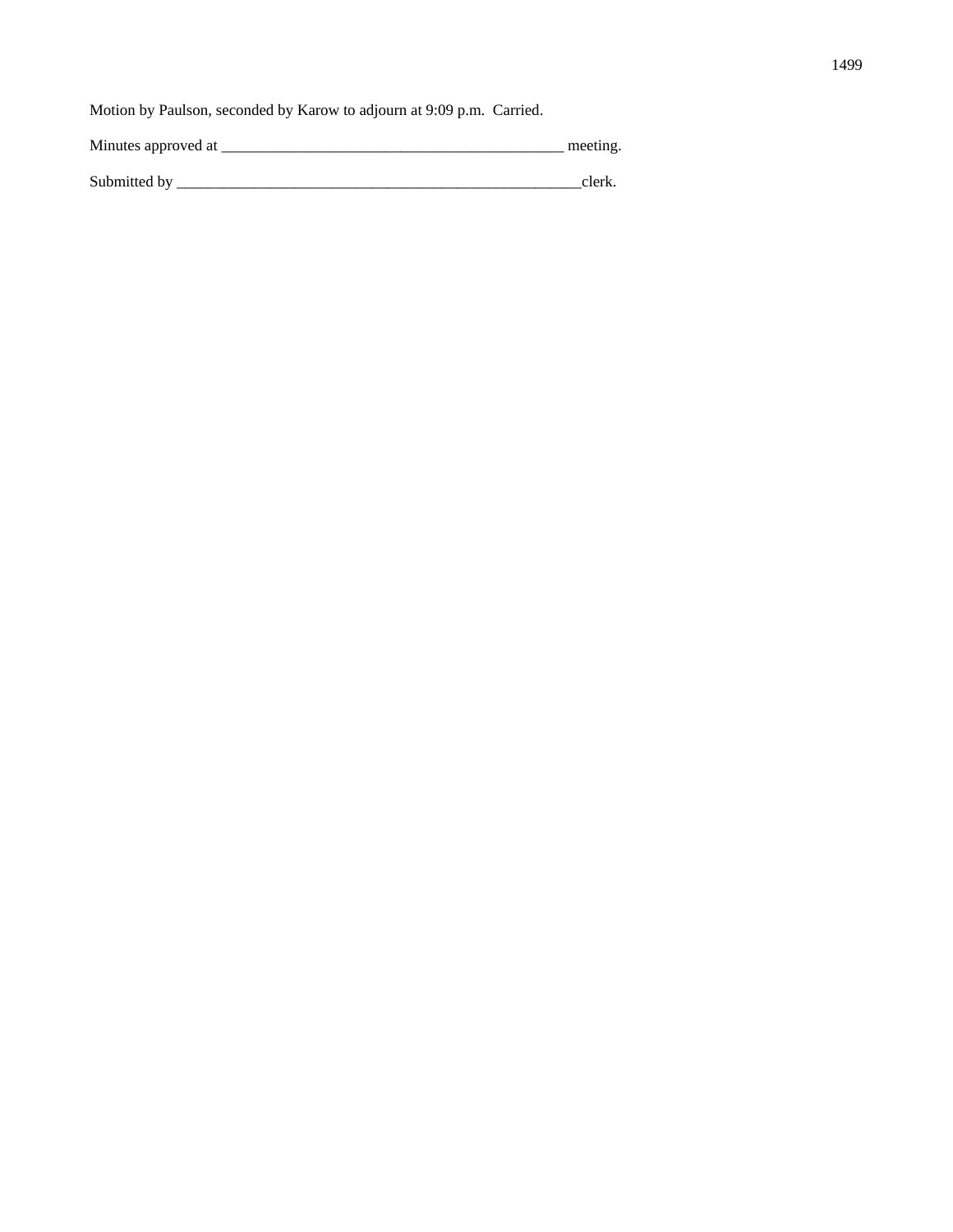Regular Council Meeting October 8, 2002 City Hall

Mayor Kaiser called the meeting to order at 7:00 p.m. All members were present. Others attending were Greg Sanborn, Lois Nelson, Rene Olson, Don Clemmensen, Bruce Bullert, Michael Karl, Joe Flores, Brooke Keller, Amber Hartgers, Amanda VanderLugt, Jennifer Roberts, Kyle VanEsch, Rudy Miller, Mitch Kuhlman, Matt Gedicke, Jason O'Neill, Mac Meinke, Paul Heim, and Dustin Houglum.

Mayor Kaiser welcomed all the visitors to the meeting tonight.

Motion by Paulson, seconded by Sexton to approve the agenda as revised. Carried.

Motion by Thomas, seconded by Karow to accept the minutes as presented. Carried.

Motion by Sexton, seconded by Karow to pay the city bills with the additional bill for Webber Recreation and liquor store bills as presented. Carried.

EDA Report.

Motion by Karow, seconded by Sexton to donate \$500 to the Medford Area Historical League for the Medford 150<sup>th</sup> Celebration. Carried.

Water/Wastewater report. The new truck is working out well.

Engineers report. Bruce discussed the design with the school engineer. The school is now working on the final design for the additional parking lot.

Motion by Kaiser, seconded by Paulson to approve pay estimate #9 in the amount of \$14,183.41. Carried.

The Jones 3<sup>rd</sup> Addition developers agreement called for the streets to be paved in 2003. The engineer will contact the Jones about this.

The fire hydrant included in the additional parking lot design for the school is needed for maintenance and operations of the water system.

Park report.

Dustin Houglum presented a proposed project for the Frank Woodfill Wildlife Refuge.

Motion by Sexton, seconded by Karow to approve this project as presented. Carried.

Motion by Sexton, seconded by Thomas to grant Tracy Menden a \$25 credit towards the 2003 pool season either towards swimming lessons or towards a membership. Carried.

Sexton gave an update of the Park Improvement Project.

Liquor store report. Discussion of expanding food sales at the muni. Paulson will continue looking into this with Randy.

Streets. Nothing to report.

Motion by Thomas, seconded by Paulson to accept as presented as the second reading of a proposed ordinance repealing Section 2 of Ordinance No. 165. Carried.

Motion by Karow, seconded by Sexton to adopt the proposed ordinance repealing Section 2 of Ordinance 165. Carried.

Motion by Karow, seconded by Sexton to accept as presented as the second reading of the proposed sign ordinance. Carried.

Motion by Paulson, seconded by Thomas to adopt the proposed sign ordinance. Carried.

Discussion of the Sexton request from Steele County to rezone land that abuts the City of Medford.

Motion by Paulson, seconded by Karow to not oppose the rezoning of Jerry & Marie Sexton's property abutting the City of Medford. Sexton Abstained. Motion carried.

Motion by Paulson, seconded by Thomas to adjourn at 7:24 p.m. Carried.

| Minutes approved at | meeting |
|---------------------|---------|
|                     |         |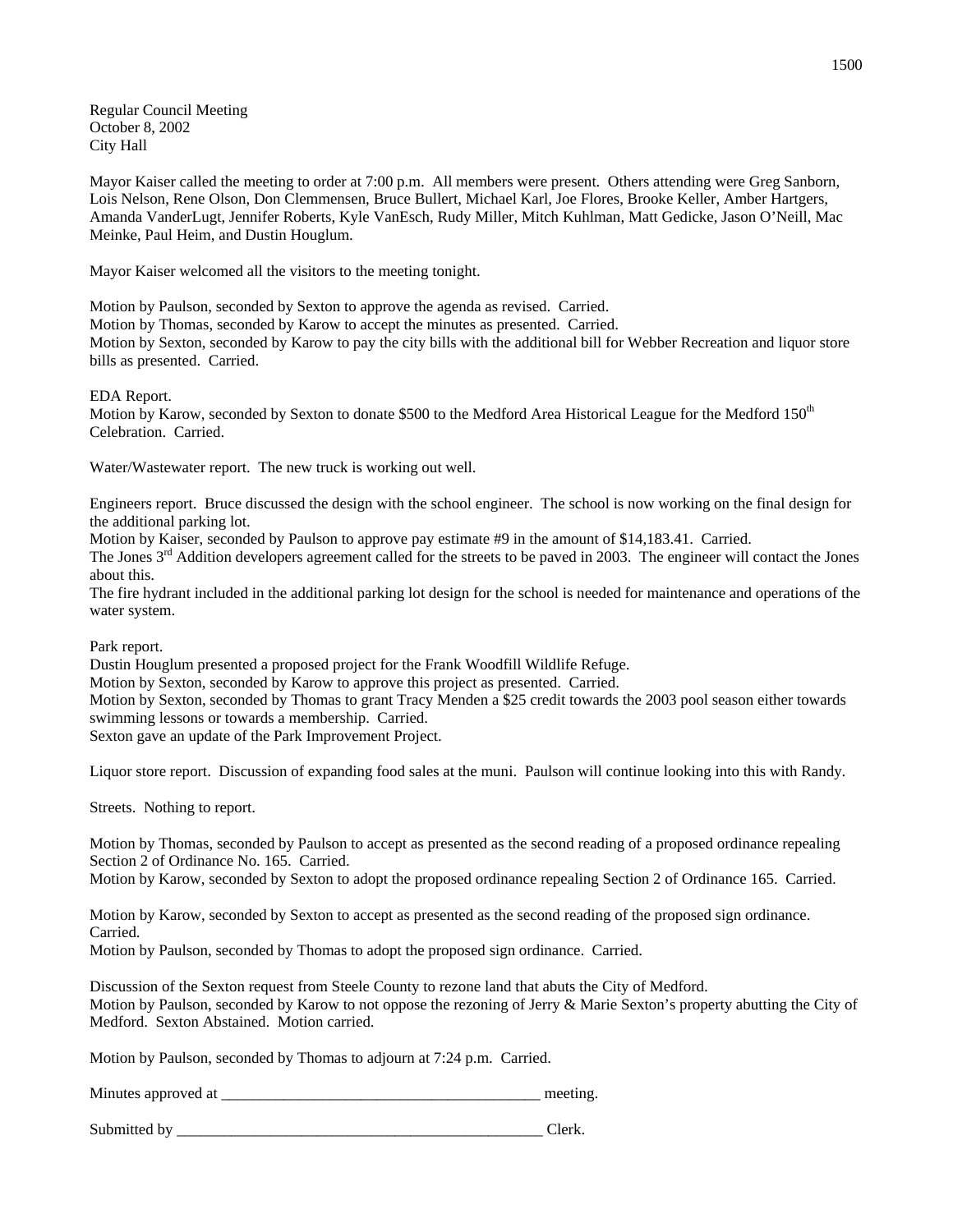Regular Council Meeting October 28, 2002 City Hall

Mayor Kaiser called the meeting to order at 7:00 p.m. All members were present. Others attending were John Curran, Don Clemmensen, Terry Overn, Larry Nurre, Mark Rahrick, Bruce Bullert, Tasha Nelson, Adriana Guzman, Krysta Hrdlichka, Kim Hanbal, Amber Brink, Kellie Born, Jessica Plemel, Cherisse Brady, Chris Rowe, and Travis Clemmens.

Mayor Kaiser welcomed everyone in attendance.

Motion by Sexton, seconded by Paulson to accept the agenda as revised. Carried. Motion by Thomas, seconded by Sexton to accept the minutes as presented. Carried.

Southern Minnesota Construction Company representatives Larry Nurre and Terry Overn presented the plans and preliminary schedule for the reconstruction of County Road 45 from Owatonna to the County line. SMI has applied for a conditional use permit to mine gravel from the Jones property south of the Jones  $3<sup>rd</sup>$  Addition and a temporary asphalt plant on the Clayton Hayes property. These requests were discussed by the council.

Planning & Zoning report. The Council has asked that the planning & zoning board look at the existing school property and the Peterson grain/Jim's Garbage/Sexton properties for possible uses for them.

Engineers report. Discussion of the Woodland Trail extension to the east property line. The street stops approximately 20 to 25 feet from the property line. The water line ends approximately 10 feet from the property line. This was done because the adjacent property owner at the time of development did not want any work or equipment on his property.

Motion by Karow, seconded by Paulson to order a feasibility study for the streets curb  $\&$  gutter installation at the Jones  $3^{rd}$ Addition. Carried.

Discussion of the Jones gravel mining and the pond that would not be filled in for the reclamation of the area.

Attorney report. The attorney has been working on a resolution for the park improvement project. The legal definition needs to be finalized. Once that is done the attorney will get the resolution to the council.

EDA report. The EDA would like to start meeting every other month. Motion by Thomas, seconded by Sexton to approve the EDA meeting every other month. Carried. They will be meeting in November. The next meeting will be January.

Water/Wastewater report. Discussion of the time clocks. The time clocks have been received and the time cards have also been received. There are some clarifications needed for the process yet. Employees will start using them now but they will be paid off the old type of time card until after the next meeting for the clarifications to be made. There will be no maintenance department meeting until next week.

Streets report.

Motion by Karow, seconded by Thomas to accept the B & P street sweeping quote of \$55 per hour. Carried. Discussion of the jake breaking sign request. The state sign engineer stated that "jake breaking" is no longer used and the signs stating "noise laws enforced" is the appropriate verbage.

Park report. Sexton gave an update of the park improvement project. The work is a bit behind schedule due to the weather. The Civic Club has asked about the use of the park for next years Straight River Days. The park board will discuss this at their next meeting.

Liquor store report. A meeting with a representative for the dept of health to discuss expanding the food sold at the muni was held. There are limitations of space for cleaning dishes, so an expanded menu is not possible at this time. Discussion of using the old fire hall for pool and dart leagues discussed. The old fire hall will be set up for the pool league to play out there on Tuesday evenings.

Motion by Sexton, seconded by Paulson to allow Kevin Steinbauer to climb the water tower to decorate it for the holidays as long as the city insurance covers this action. Carried.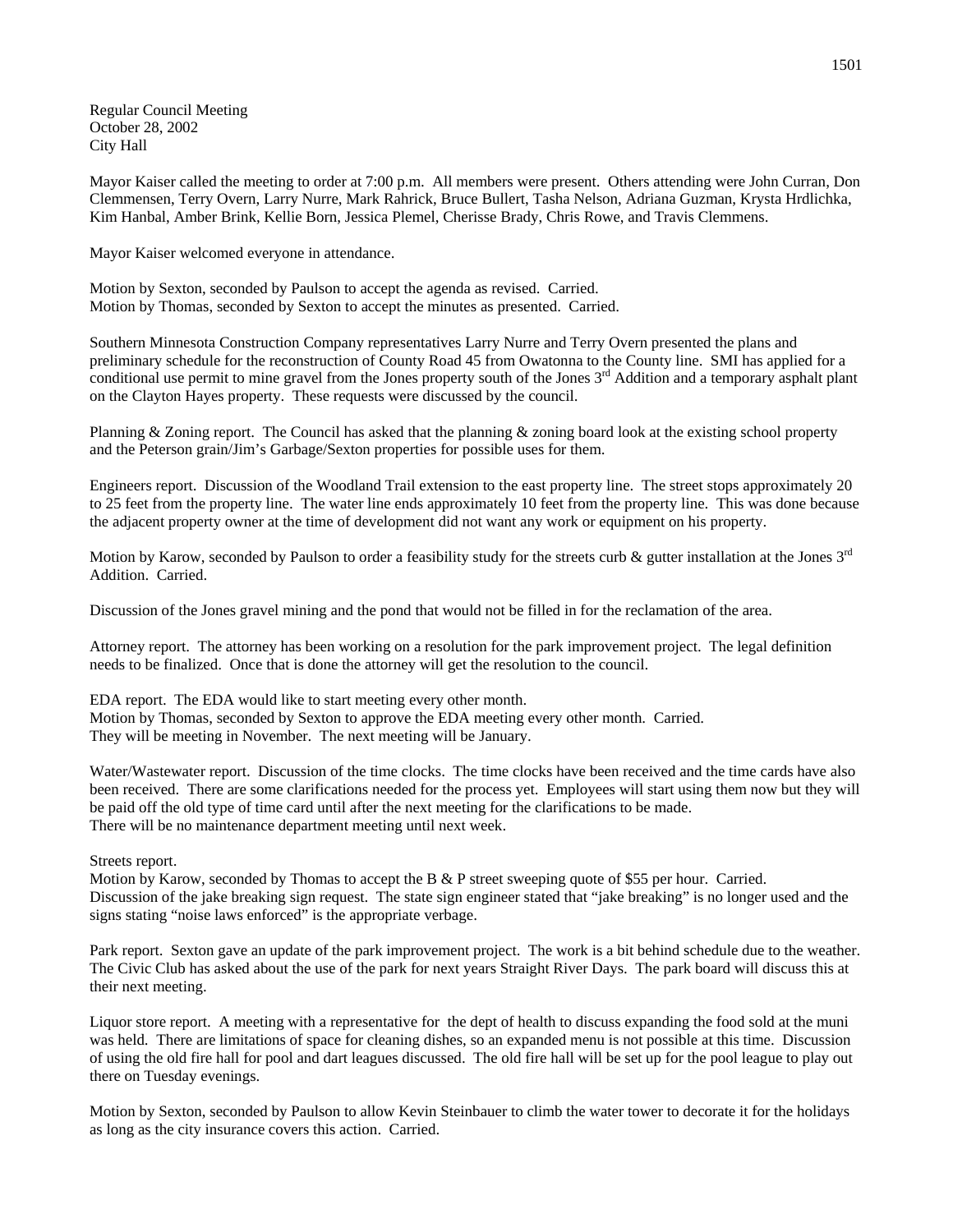Motion by Paulson, seconded by Thomas to grant the KC Lodge a 3.2 beer permit and a dance permit for the year July 1, 2002 to June 30, 2002. Carried.

Discussion of the gravel mining conditional use permit applications and the temporary asphalt plant applications before Steele County for the Jones gravel pit and the Hayes property. The Council discussed their concerns. Mayor Kaiser will attend the public hearing on November 4, 2002, to express these concerns.

The ribbon cutting for the round-a-bout has not been scheduled yet. MNDOT is thinking about the middle of November or later for a ceremony.

Discussion of a city employee driving a third parties truck to haul sand for the park improvement project. Sanborn will check with the insurance agent to find out if this would be covered by insurance.

The next meeting is November 12, 2002, at 7:00 p.m.

Motion by Paulson, seconded by Thomas to adjourn at 8:37 p.m. Carried.

Minutes approved at the setting and the setting meeting.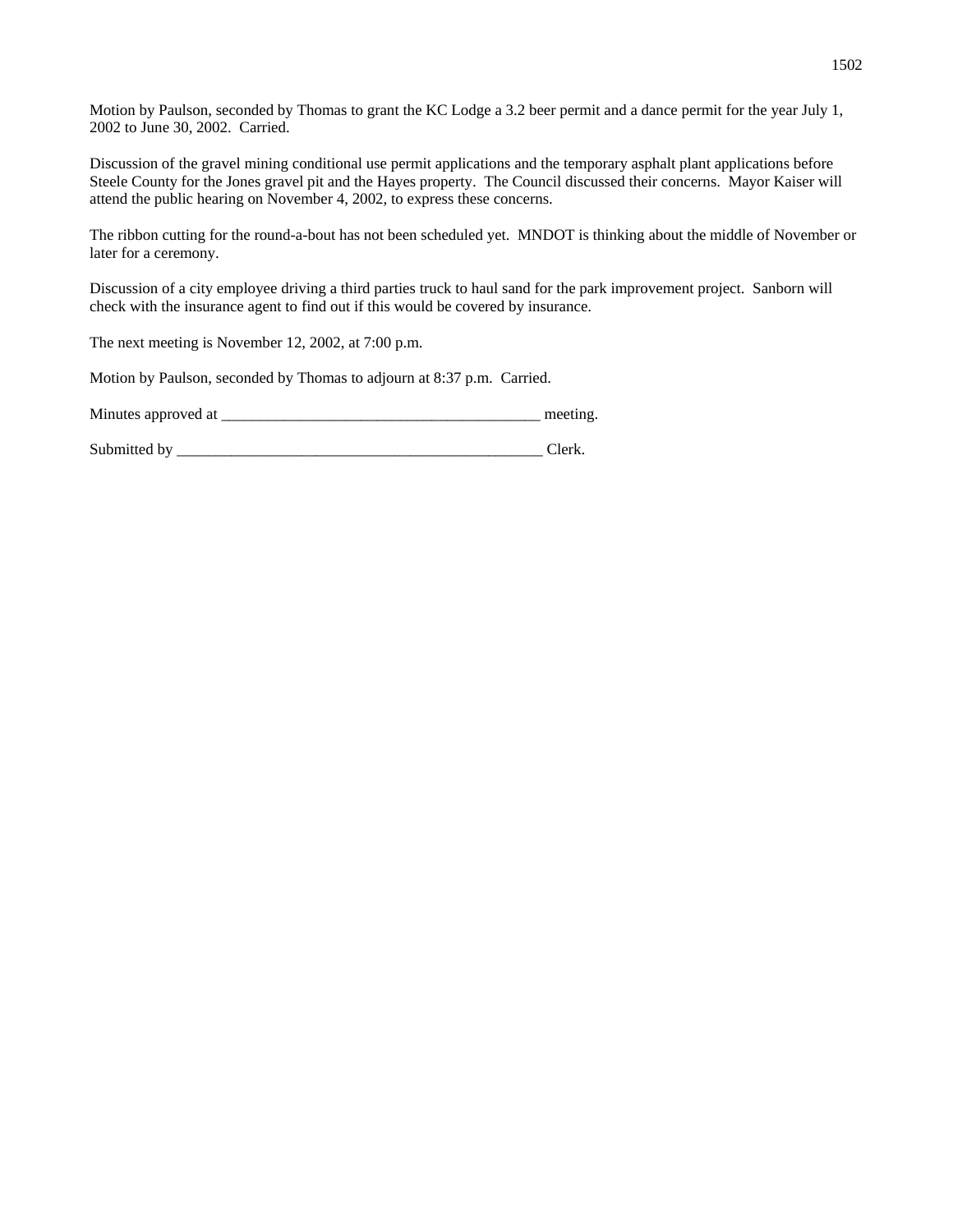Regular Council Meeting November 12, 2002 City Hall

Mayor Kaiser called the meeting to order at 7:00 p.m. All members were present. Others attending were Don Clemmensen, Terry Overn, Ken Krenz, Rene Olson, Bruce Bullert, and Gary Wiersma.

Motion by Sexton, seconded by Paulson to accept the agenda as amended. Carried.

Motion by Thomas, seconded by Karow to accept the minutes as presented. Carried.

Motion by Paulson, seconded by Sexton to pay the liquor store bills as presented and to pay the city bills excluding the Crane Creek bill and including the bill from Hagen Excavating for \$7,825. Carried.

Election results.

Motion by Thomas, seconded by Sexton to accept the election results for the two council seats open as follows:

Michael Corbin 218 votes

Donald L. Clemmensen 205

Motion carried.

Discussion of the conditional use permits requested of Steele County for the gravel mining and a temporary asphalt plant in the Jones property on the southwest side of town and the Hayes/Hosfield property on the east side of town. Mayor Kaiser outlined the meetings between Steele County, Mayor Kaiser, Bruce Bullert, and Terry Overn from SMC concerning the Jones gravel mining area.

Motion by Sexton, seconded by Karow for the following recommendations to be included for the conditional permit for the Jones gravel mining:

- 1. No asphalt permitted for the life of the gravel mining permit.
- 2. The pond slope will be 10' to 1' from the start of the water line to a water depth of 1' then the slope of 6' to 1'.
- 3. Fencing not being required.

Carried.

Hayes/Hosfield gravel mining and asphalt plant. The consensus of the council is that the access road for this area is in a good place and should not be moved.

Motion by Thomas, seconded by Paulson that the stated recommendations from Steele County are acceptable to the City of Medford. Carried.

Engineers report. There has been no contact with the school about the additional parking lot off of Woodland Trail. Mayor Kaiser will send a letter to the school about the parking lot stating the City Council's position. A feasibility study for the Jones  $3<sup>rd</sup>$  Addition will be presented at the next Council meeting.

The River Trails Girl Scout Council has submitted an annexation request for the Piper Hill Girl Scout Camp. There will be a joint City Council and Planning & Zoning meeting on Monday, November 18, at 7:00 p.m. to review this request.

Park report. Discussion of the request from the Medford Civic Club for use of the park area for next years Straight River Days. Concerns were expressed about heavy equipment on the areas with new sod.

Motion by Sexton, seconded by Thomas to accept the recommendation of the Park Board for the 2003 Straight River Days Celebration of not allowing any heavy equipment on the park grass areas. Carried. The Civic Club can ask this for future years.

Motion by Sexton, seconded by Paulson to reimburse Kevin Steinbauer \$500 for the decorating of the water tower this year. Carried.

Motion by Karow, seconded by Thomas to recognize and thank the Medford KC Lodge for the donation of \$2,067.12 for the park improvement project. Carried.

Sexton gave an update of the park improvement project so far. Motion by Thomas, seconded by Karow to hire out the laying of sod for the park improvement project. Carried.

The park board has requested \$1,200 for garbage can covers and \$1,000 for tree moving from the Steele County Park Board for park improvements in 2003. The decision will be made in February on whether the city is awarded any funds.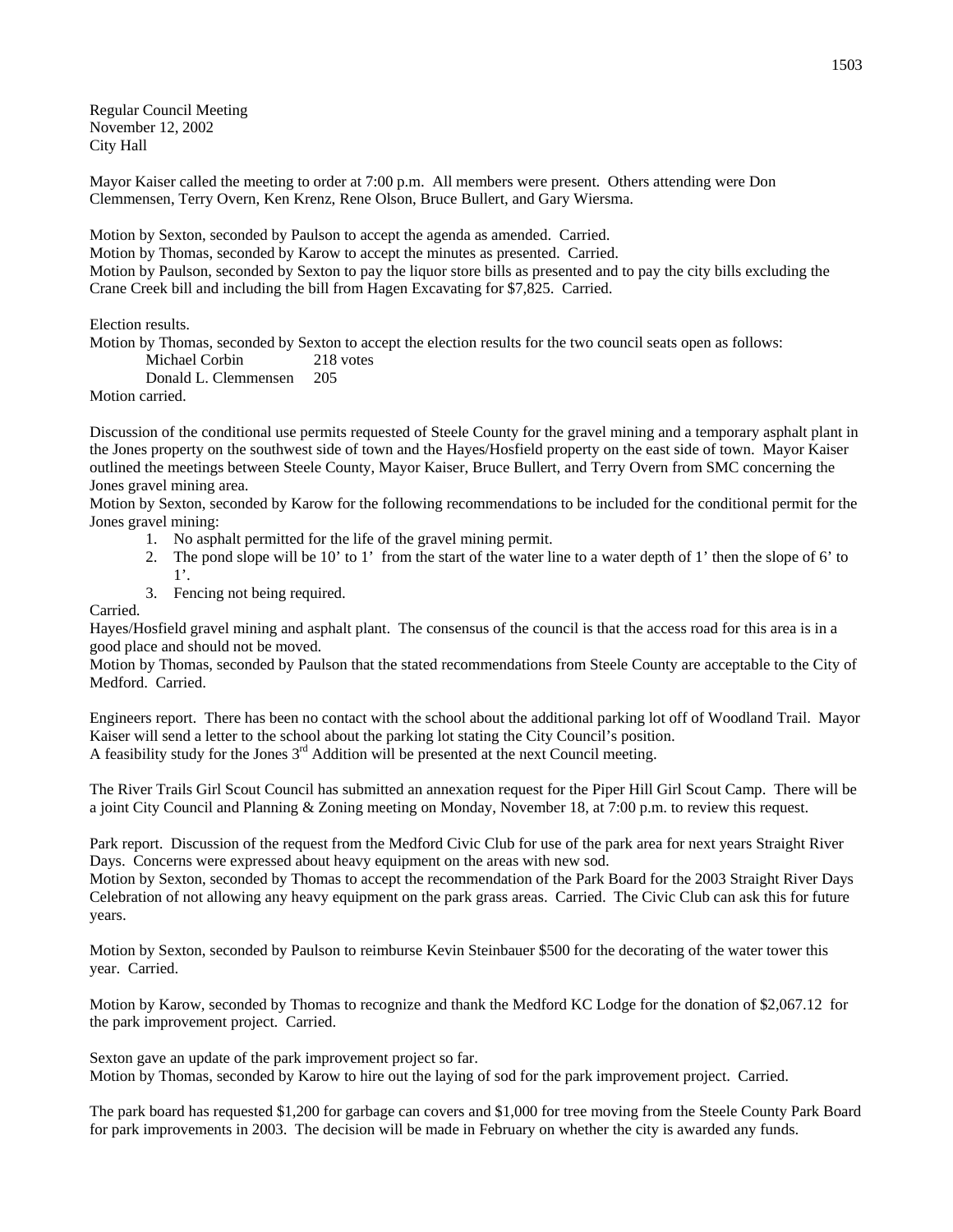Water/Wastewater report. A formal training program is being set up. The job titles of the maintenance department was discussed.

Liquor store report. Microwave sandwiches are now being offered at the muni. The old fire hall has been used for Tuesday night pool and dart leagues.

Streets report. Street sweeping has been started. Mention of the erosion control policy and the implementation of it.

Time clocks. Employees are to start using the time clocks. The official use of them will be the end of November. Any questions about the time clocks will be discussed at the November 25 council meeting.

There is a special meeting on Monday, November 18, at 7:00 p.m. with the Planning & Zoning to review the request of the Girl Scouts for Piper Hill Girl Scout Camp.

Motion by Sexton, seconded by Karow to acknowledge and thank the Fire Relief Association for the payment of the lease for pull tab sales, \$2,500, and the donation to the pool of \$10,000. Carried.

The MNDOT ribbon cutting ceremony for the Round-A-Bout will be Thursday, November 14, at 10:00 a.m. at the Outlet Center.

Motion by Paulson, seconded by Karow to adjourn at 8:26 p.m. Carried.

Special Council Meeting Joint with Planning & Zoning November 18, 2002 City Hall

Mayor Kaiser called the meeting to order at 7:00 p.m. All members were present. Planning & Zoning members present were John Curran, Ross Olson, Drew DeMars, and DeWayne Halverson. Others attending were Georgia Toogood, Kelly Nowicki, Julie Reed, Jodi Rogstad, Tom Grems, Dorian Cornelius, Bruce Bullert, Don Clemmensen, and Deb Tenold.

The purpose of this joint meeting is to review the annexation request from the River Trails Girl Scout Council for the Piper Hill Girl Scout Camp area.

Kelly Nowicki presented the plans for Piper Hill improvements. The extension of utilities was discussed.

This was just an informational meeting to introduce this request. Zoning will review this and make a recommendation to the council at the next regular meeting.

Motion by Paulson, seconded by Karow to adjourn at 7:29 p.m. Carried.

Minutes approved at \_\_\_\_\_\_\_\_\_\_\_\_\_\_\_\_\_\_\_\_\_\_\_\_\_\_\_\_\_\_\_\_\_\_\_\_\_\_\_\_\_ meeting.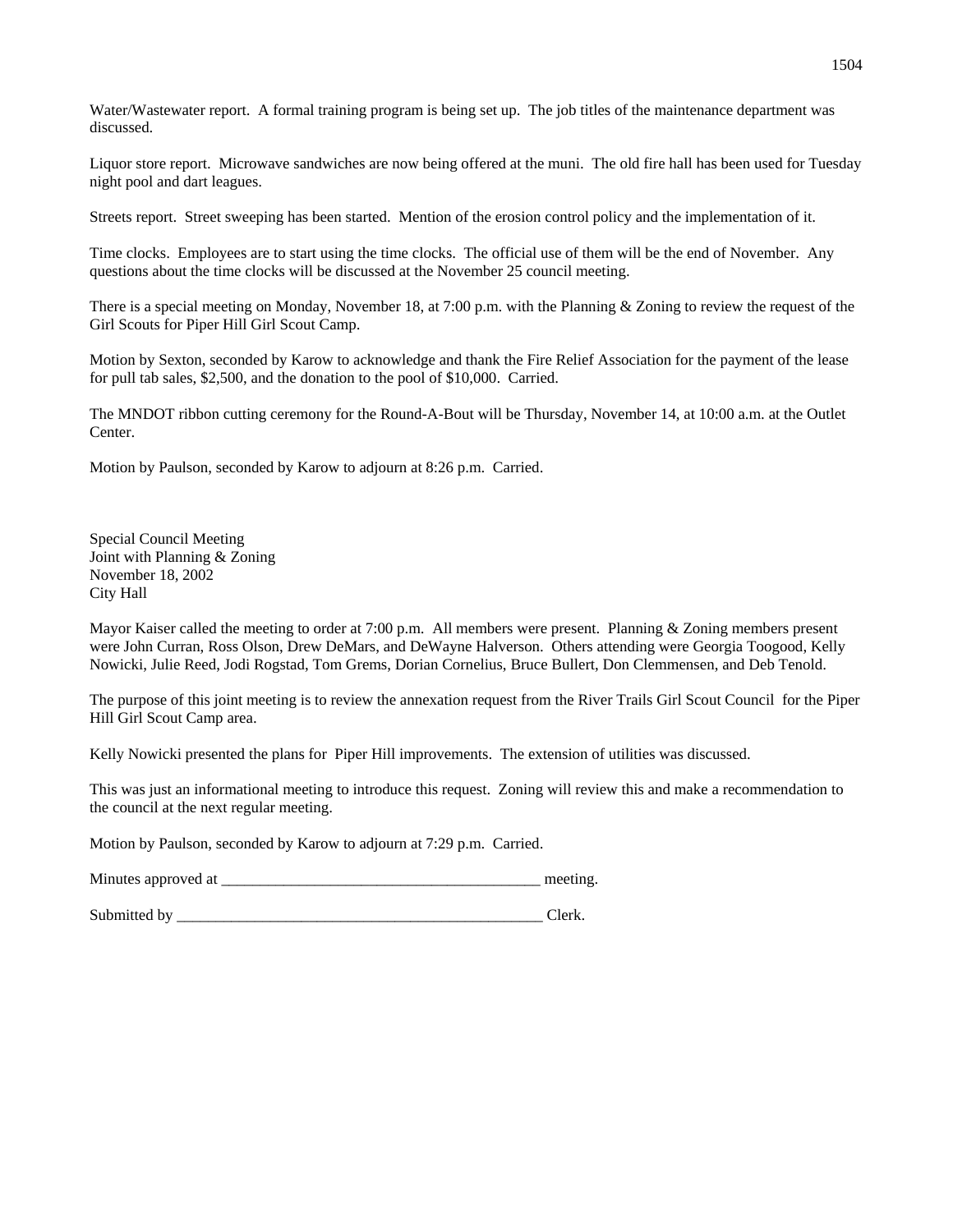Regular Council Meeting November 25, 2002 City Hall

Mayor Kaiser called the meeting to order at 7:00 p.m. All members were present. Others attending were DeWayne Halverson, Don Clemmensen, John Curran, Lois Nelson, Mark Rahrick, Bruce Bullert, and Ed Nelson.

Motion by Sexton, seconded by Thomas to accept the agenda as revised. Carried. Motion by Paulson, seconded by Karow to accept the minutes as amended. Carried.

Planning & Zoning report.

Ed Nelson, Steele County Trail Administrator, informed the Council that the snow mobile trail over I 35 in Medford would be closing due to the construction of the round-a-bout. Mr. Nelson's explained the reason the trail would be closed is because of the inability of snowmobiles to travel the shoulder of the round-a-bout. The local contacts for the trail association are John Prondzinski and Kevin Gunthe.

Engineers report.

Jones 3<sup>rd</sup> Addition street construction project.

Motion by Karow, seconded by Paulson to adopt a resolution receiving the feasibility study and setting a public hearing for December 11, 2002, at 6:00 p.m. Carried.

Bruce is working of the transfer of the water tower from the Outlet Center to the City. A report has to be sent to DNR Water division.

Attorney report.

Motion by Sexton, seconded by Thomas to adopt a resolution specifying the park area that was improved will not be used for anything other than park area. Carried.

This resolution was needed for the grant award for this improvement.

Water/Wastewater report. Concerns for the Total Suspended Solids limits were expressed. Dorian is working with MPCA to correct the problem encountered.

Dorian has received a certificate for land application.

EDA report. EDA will be meeting on December 18, 2002, at 5:00 p.m.

Motion by Karow, seconded by Sexton to set the annual fees for ads on the City website at:

\$25 annually for an ad

\$40 annually for an ad with a link to their website.

Carried.

Streets report.

Park report. The improvement project looks good.

Liquor store report. Paulson is continuing to review the accounting for the vending machines revenue.

Motion by Paulson, seconded by Sexton to send Sanborn to the Abdo Eick & Meyer GASB 34 training on December  $5<sup>th</sup>$  in Mankato at a cost of \$50. Carried.

Motion by Sexton, seconded by Paulson to transfer \$20,000 from the liquor store fund to the general fund. Carried.

A presentation was given to the Medford School Board for development of the existing school building being Section 8 Housing. The developer contacted Mayor Kaiser about this. Mayor Kaiser requested information for the Council to review.

There has been no contact from the Barta/Williams group about the Barta property.

Truth-In-Taxation Hearing is Monday, December 2, at 6:00 p.m.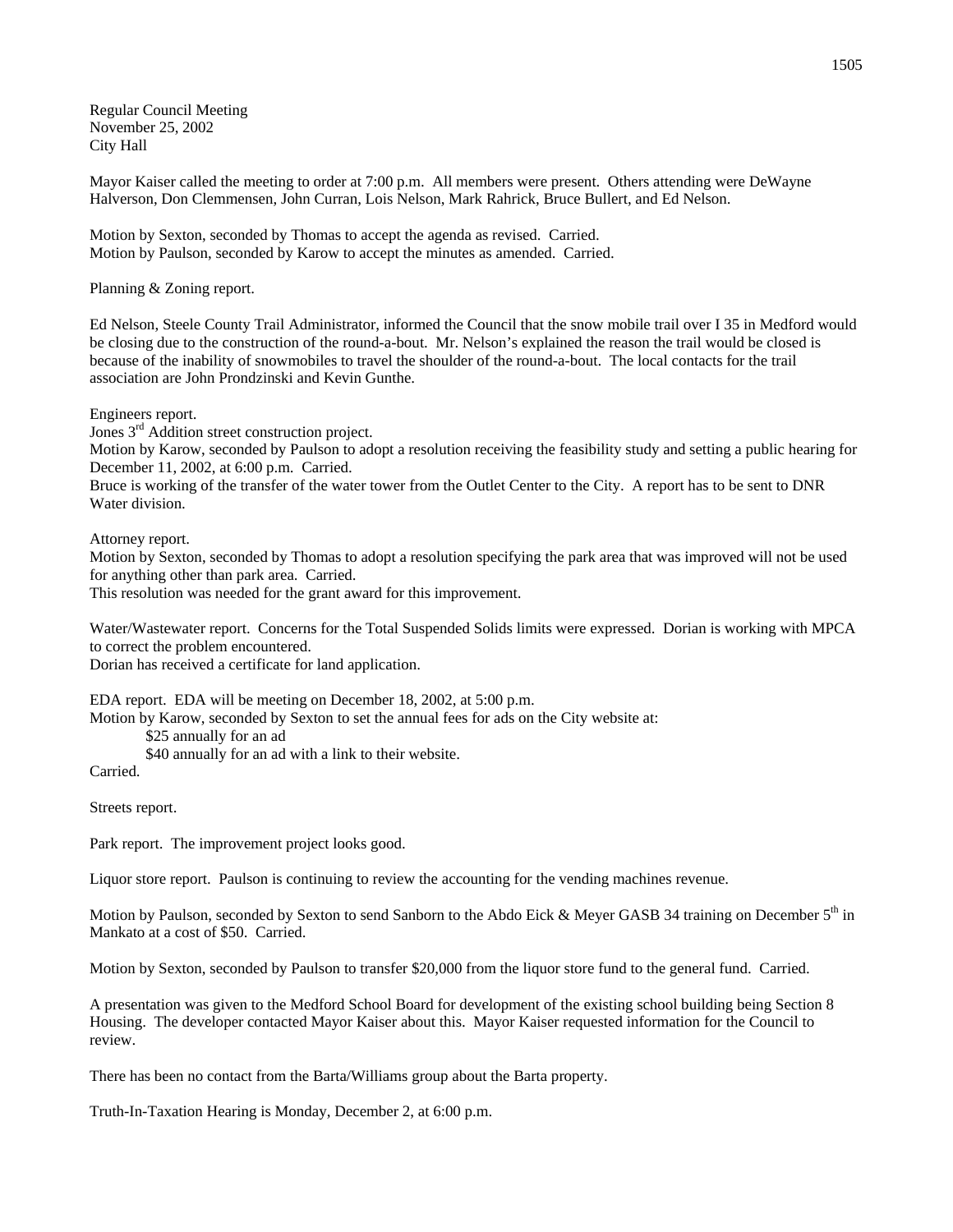Motion by Sexton, seconded by Thomas to move the next regular meeting to Wednesday, December 11, at 7:00 p.m. Carried. Motion by Paulson, seconded by Sexton to cancel the regular meeting scheduled for Monday, December 23. Carried.

The snowmobile issue was mentioned.

Motion by Paulson, seconded by Sexton to adjourn at 7:52 p.m. Carried.

Truth-In-Taxation Hearing December 2, 2002 City Hall

Mayor Kaiser called the hearing to order at 6:00 p.m. Council Members Thomas and Karow were absent. Also attending was Lois Nelson.

The purpose of this hearing is to allow city residents to express their opinions and concerns about the budget and on the proposed amount of the 2003 property taxes.

Review of the budget and the preliminary levy. The levy does not have an increase from the 2002 levy.

Motion by Paulson, seconded by Sexton to close the meeting at 6:30 p.m. Carried.

| Minutes approved at |  | meeting |
|---------------------|--|---------|
|---------------------|--|---------|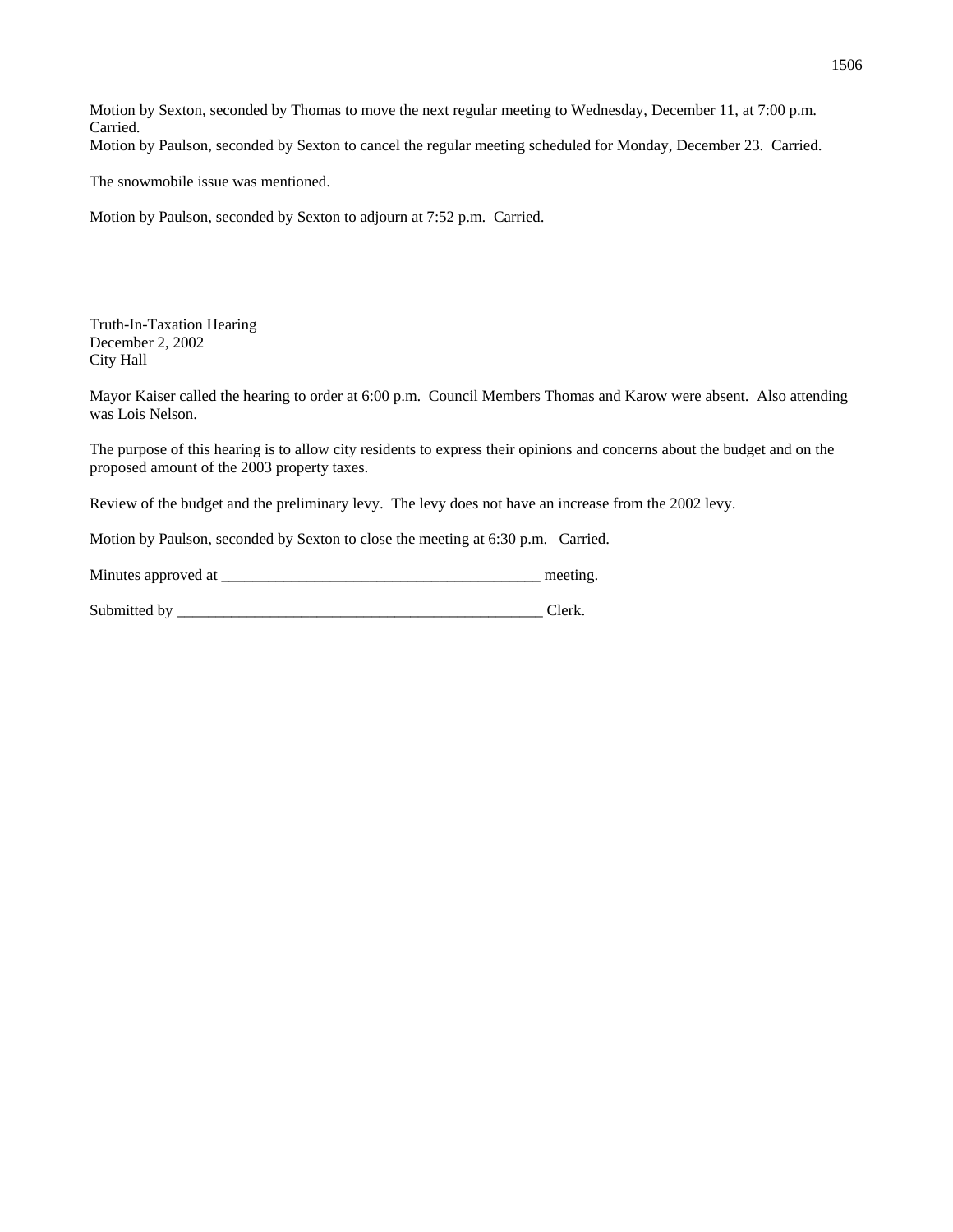Public Hearing – Jones  $3<sup>rd</sup>$  Addition Street Improvements December 11, 2002 City Hall

Mayor Kaiser opened the hearing at 6:00 p.m. All members were present. Others attending were Bruce Bullert, Ross Olson, Paul Borash, Michael Corbin, and Rene Olson.

The purpose of this hearing is to review the proposed improvements (streets, curb & gutter) in the Jones  $3<sup>rd</sup>$  Addition. Bruce Bullert, city engineer, explained the project and the proposed improvements. Estimated costs of the project were shared along with estimated assessments.

The floor was opened to questions.

Motion by Thomas, seconded by Sexton to close the hearing at 6:21 p.m. Carried.

Regular Council Meeting December 11, 2002 City Hall

Mayor Kaiser called the meeting to order at 7:00 p.m. All members were present. Others attending were Michael Corbin, Bruce Bullert, Pat Merritt, Greg Sanborn, Rene Olson, Don Clemmensen, Wilma Mueller, and Julie Anderson.

Motion by Paulson, seconded by Karow to accept the agenda as amended. Carried. Motion by Thomas, seconded by Paulson to accept the minutes as presented. Carried. Motion by Sexton, seconded by Karow to pay the city and liquor store bills with the addition of the Hagen Excavation, Marie Sexton, and Brian Paulson. Carried.

The Council gave recognition to Wilma Mueller who has given 20 years of service at the Municipal Liquor Store. The Council presented a plaque and gift to Wilma and expressed their thanks and appreciation.

Water/Wastewater report. The wastewater plant did not make permit in the month of November. The city is working with Rural Water and MPCA to develop a plan to address this problem.

Engineer report.

Motion by Sexton, seconded by Thomas to approve the final payment in the amount of \$5,296.10 for the Oakridge Bluffs  $3<sup>rd</sup>$  Addition and the Furniture Outlet Improvements to SJ Louis Construction upon the receipt of the 3 items as listed on the statement. Carried.

Motion by Karow, seconded by Paulson to adopt a resolution ordering the improvements to Jones 3<sup>rd</sup> Addition. Carried.

Park report.

Liquor store report.

Motion by Paulson, seconded by Thomas to allow the use of the  $150<sup>th</sup>$  Celebration buttons to give free admission to the Street Dance during the celebration next June. Carried.

Discussion of the vending machine revenue that is missing.

Motion by Paulson, seconded by Sexton to increase the vending machine revenue by \$2,936.04 and increase the cash short expense by the same amount. Carried.

Motion by Karow, seconded by Paulson to take the remaining 8 muni jackets and put a new design patch over the names so they could be sold to anyone interested in purchasing them. Carried.

Street report.

Motion by Karow, seconded by Sexton to enter into an agreement to plow the Post Office lot for a fee of \$400 per 2002 – 2003 season. Carried.